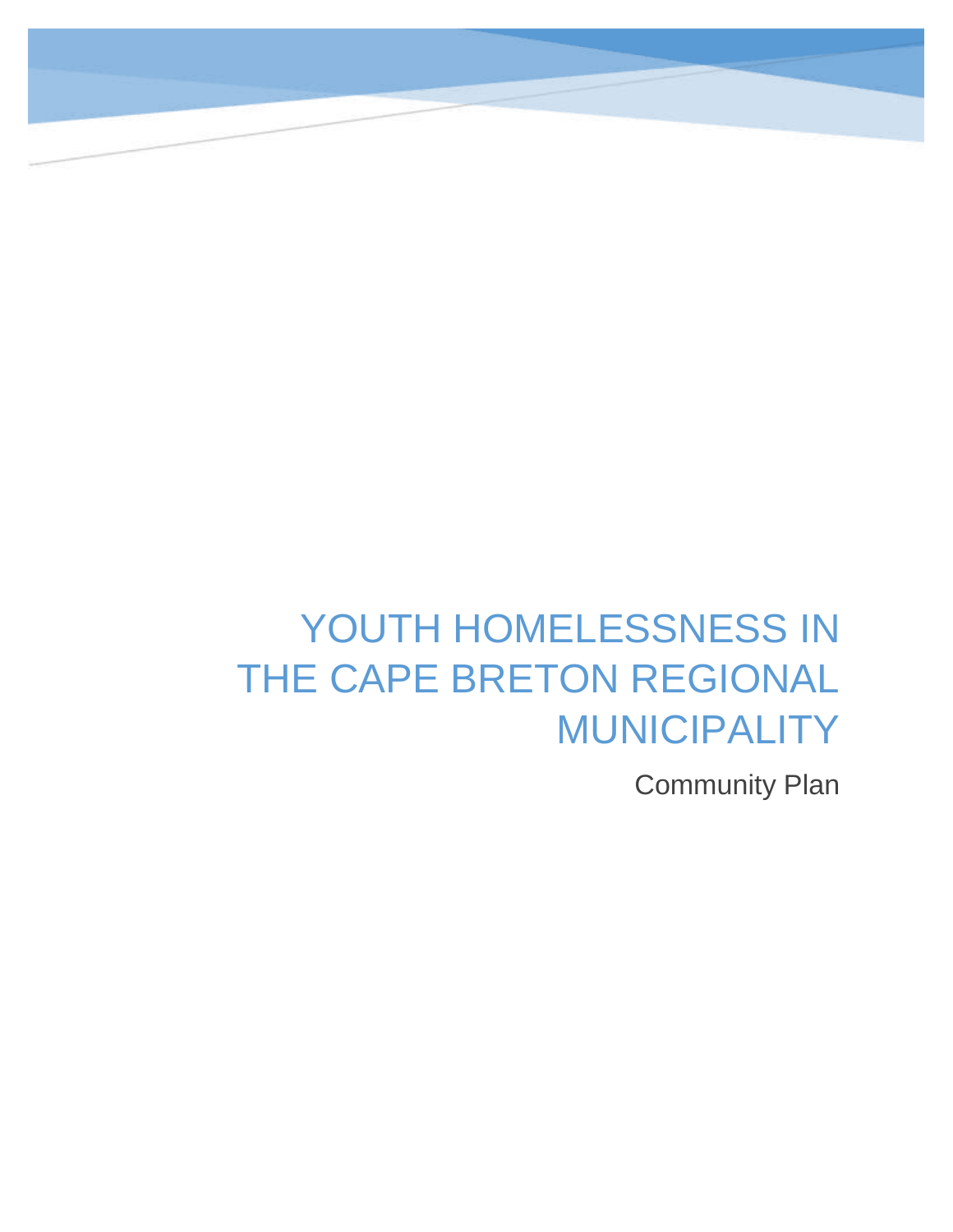A project of Cape Breton Community Housing Association (CBCHA) in partnership with the Cape Breton Association of Youth Housing and Programs Initiative and the Affordable Housing and Homelessness Working Group

Authored by Brenda Moore, Youth Homelessness Plan Coordinator, CBCHA

Sydney, NS

December 2018

Cape Breton<br>Community Housing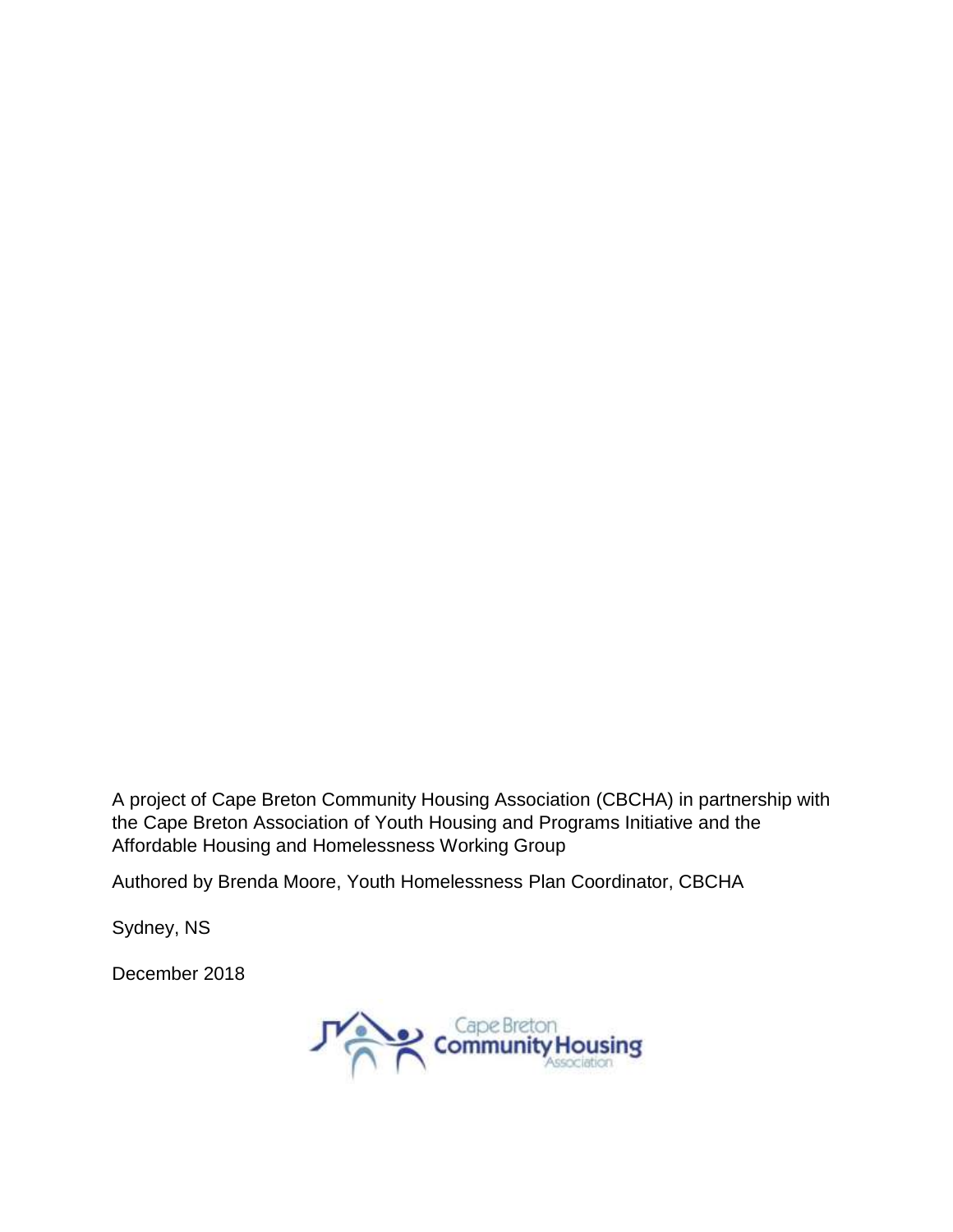### **Acknowledgments**

**Thank you to the youth from local communities who shared their opinions on how to solve youth homelessness in the Cape Breton Regional Municipality. Your expertise helped to build the foundation for this plan. Cape Breton needs you and your peers; you are an asset to Cape Breton.**

Thank you to the service providers who participated in consultations on this issue, and the organizations involved in guiding this work over the span of a year.

Core Organizations:

- Cape Breton Community Housing Association
- Pathways to Employment
- Nova Scotia Health Authority Eastern Zone Public Health

Working Groups:

- Affordable Housing and Homelessness Working Group
- Cape Breton Association of Youth Housing and Programs Initiative
- First Nations Homelessness Working Group

Thank you to Cape Breton University for providing an in-kind contribution of workspace via the Building Resilience: Community Engaged Research Lab.

This project is one component of a national effort to prevent and end youth homelessness. The youth plan development was funded by the Government of Canada. The opinions expressed within do not necessarily reflect those of the funder. The development process was enhanced through consultation with A Way Home Canada and the Canadian Observatory on Homelessness, as well as the years of research conducted on youth homelessness by researchers across the country.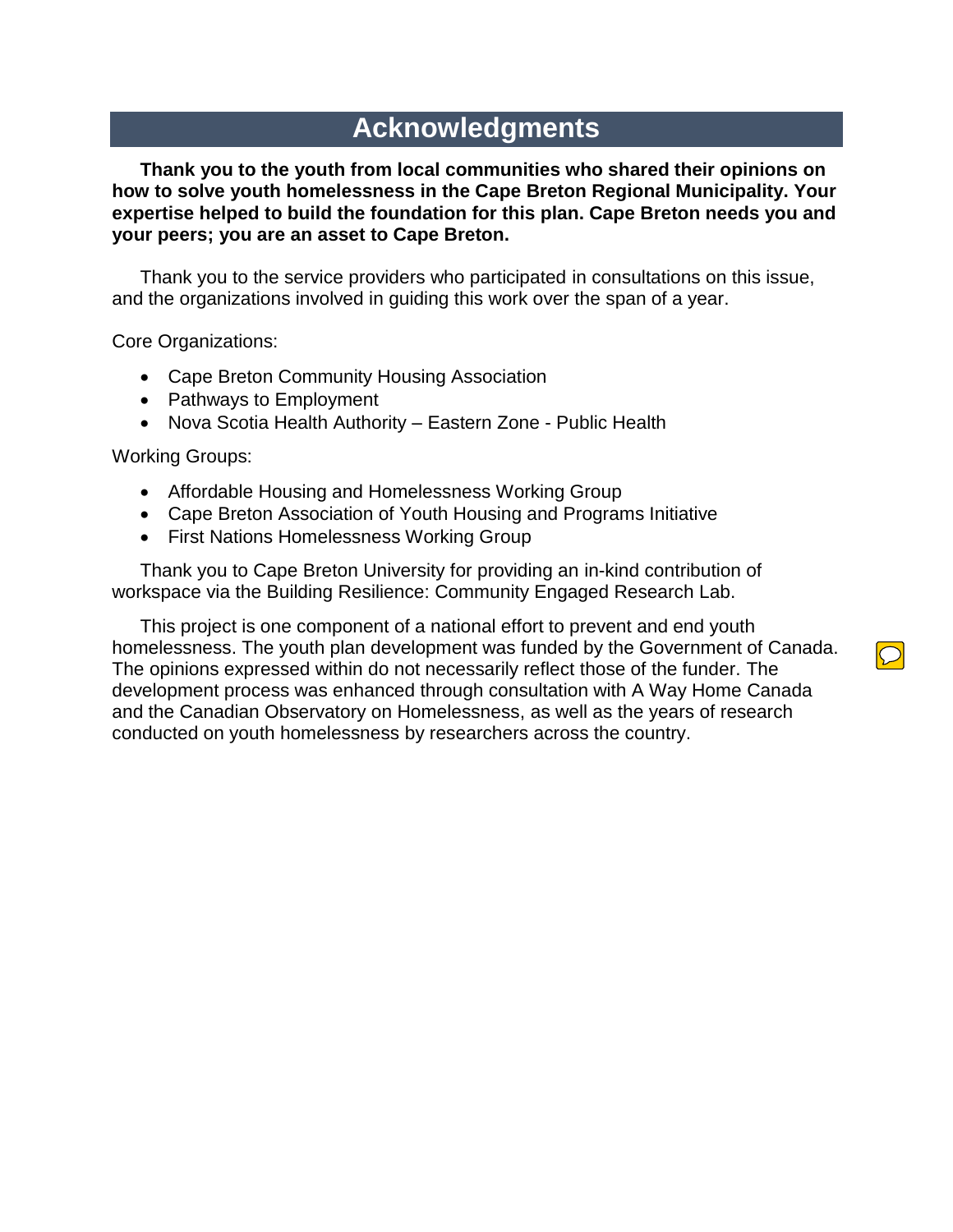## **Table of Contents**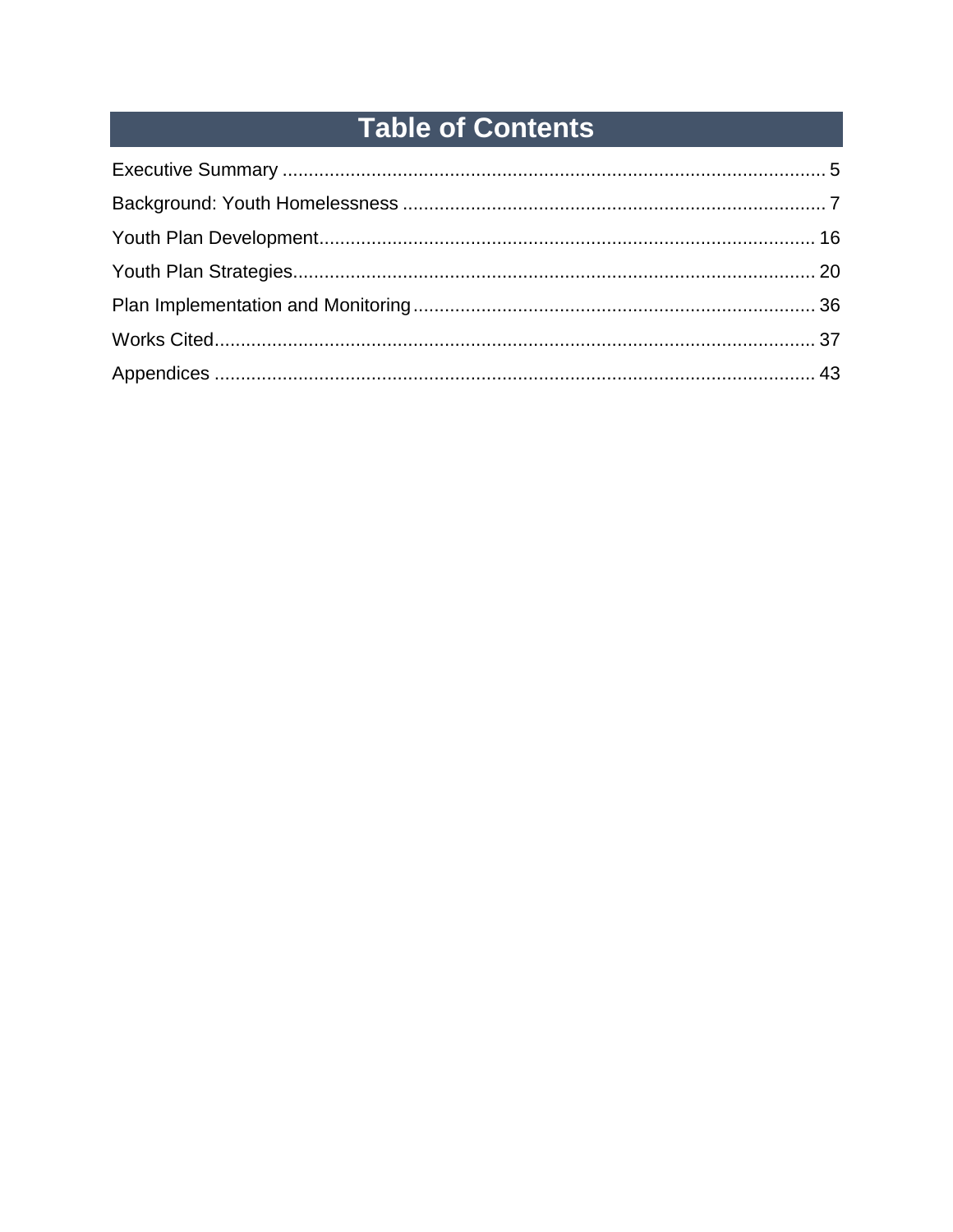## **Figures and Tables**

| Table 1. Cape Breton Community Housing Association youth housing program statistics |  |
|-------------------------------------------------------------------------------------|--|
| Table 2. Youth Plan Strategies, Activities, and Short-Term Outcomes.  46            |  |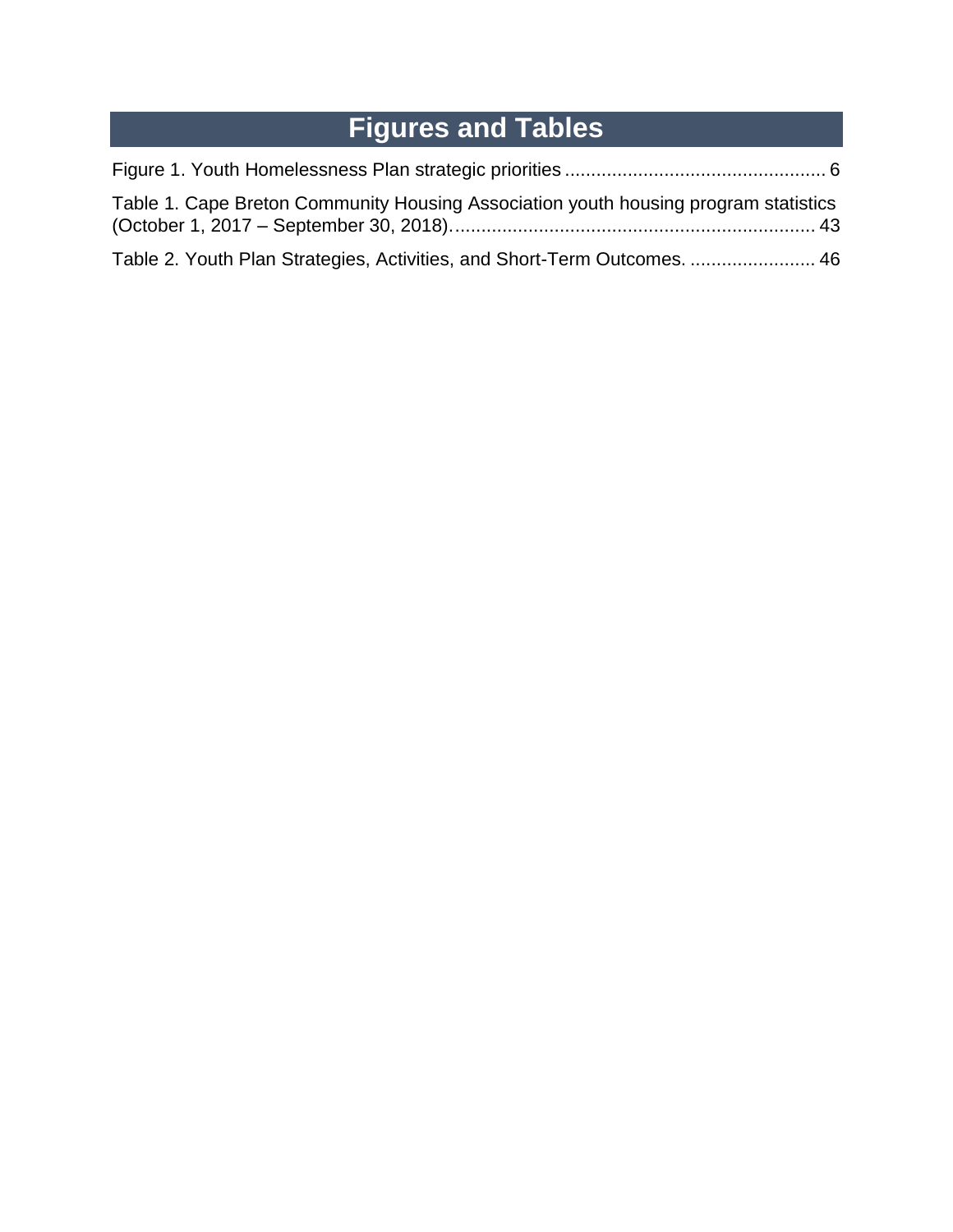### **Executive Summary**

Youth homelessness has emerged as a pressing issue in the Cape Breton Regional Municipality (CBRM). Local homeless counts were completed in the region in 2016 and repeated in 2018. These included a 1-day Point in Time Count led by Cape Breton Community Housing Association (CBCHA) and a 1-month Service Based Count led by the Nova Scotia Health Authority – Public Health – Eastern Zone. 19% of individuals experiencing homelessness in the CBRM are under the age of 25 (CBRM Point in Time Count and Registry Week Report, 2018), which is on par with the national rate (Gaetz, Dej, Richter & Redman, 2016). The local homelessness rate has decreased, yet there has been a 4% increase in the prevalence of homelessness among youth ages 16-29, resulting in 117 youth experiencing homelessness (Roy & Bickerton, 2018, in progress).

The stereotypical picture of homelessness is often not the reality. A person can be homeless in a wide range of situations, such as unsheltered/absolutely homeless, emergency sheltered, provisionally/temporarily accommodated, and at risk/precariously housed (Gaetz et al., 2012). These conditions were considered in the local homeless counts. Anyone can become homeless. However, research shows that there are high rates of homelessness in Canada among LGBTQ2S youth, Indigenous youth, youth who have experienced trauma and abuse, and youth who have had involvement with child welfare services (Gaetz, O'Grady, Kidd & Schwan, 2016). Homeless youth may face additional problems in wellbeing, such as unemployment, mental health issues, and an increased risk of victimization.

There are several strong programs and initiatives in place to address community needs and help vulnerable populations in the CBRM. However, there is a lack of a coordinated approach to specifically address youth homelessness, and a lack of youthfocused housing programs. Many programs and services are underfunded and timelimited, making it difficult to plan for long-term development. Youth homelessness is a unique issue due to various factors and therefore has its own definition and requires different strategies (Canadian Observatory on Homelessness [COH], 2016). There is an emphasis in the literature on preventing youth homelessness through an integrated systems approach (Gaetz, 2014b; Gaetz, O'Grady, Kidd & Schwan, 2016; Turner, 2016). Steps to address this issue can include initiatives like Housing First for Youth (Gaetz, 2017), and Coordinated Access to streamline services for people experiencing homelessness (Canadian Alliance to End Homelessness [CAEH], 2018a).

The Youth Homelessness Plan is a project of CBCHA, in collaboration with the Cape Breton Association of Youth Housing and Programs Initiative, and Affordable Housing and Homelessness Working Group. A Way Home Canada and the Canadian Observatory on Homelessness were consulted for guidance and resources. Local consultations took place with 22 youth and over 60 service providers. The majority of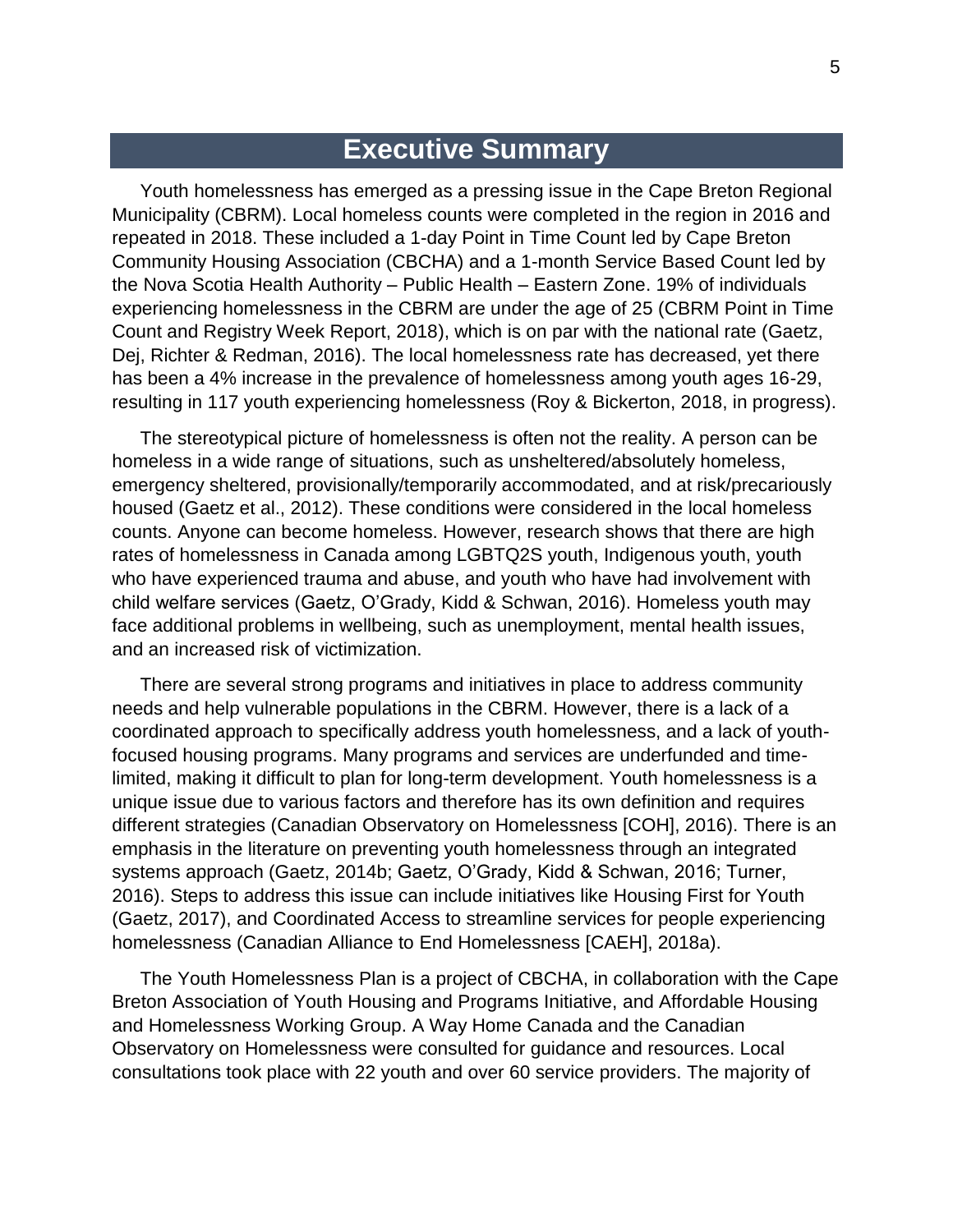the youth participants had lived experience of homelessness. Local consultations revealed information consistent with concepts found across research:

- **Factors leading to youth homelessness can include:** lack of affordable housing, financial barriers, lack of employment, family conflict, mental health and addiction issues, gaps in transition support
- **Once a young person experiences homelessness, they can face additional barriers to moving forward:** lack of a permanent address and identification/documents, limited independent living skills, difficulty finding rental housing, difficulty meeting daily needs, barriers to transportation, barriers to education, limited access to basic healthcare

Feedback from consultations showed a need for youth homelessness prevention in the CBRM. The "A Way Home: Youth Homelessness Community Planning Toolkit" (Turner, 2016) recommends setting priorities around prevention, systems planning, housing and supports, and leadership. The local youth plan strategies are organized within this type of framework to demonstrate how prevention can be applied in the CBRM.

**Vision:** Youth homelessness in the CBRM will be reduced and prevented.

**Mission:** To enhance access to coordinated, adequate, and appropriate services and supports for youth at risk of or experiencing homelessness. To provide transition planning to help youth exiting homelessness to live an independent life.

**3-Year Goal:** To decrease youth homelessness (age 16-24) in the CBRM through intervention efforts, and prevent new experiences of homelessness by 2021.

A **Strategic Plan** has been drafted by the working groups to address four related priority areas, shown in Figure 1.



Figure 1. Youth Homelessness Plan strategic priorities.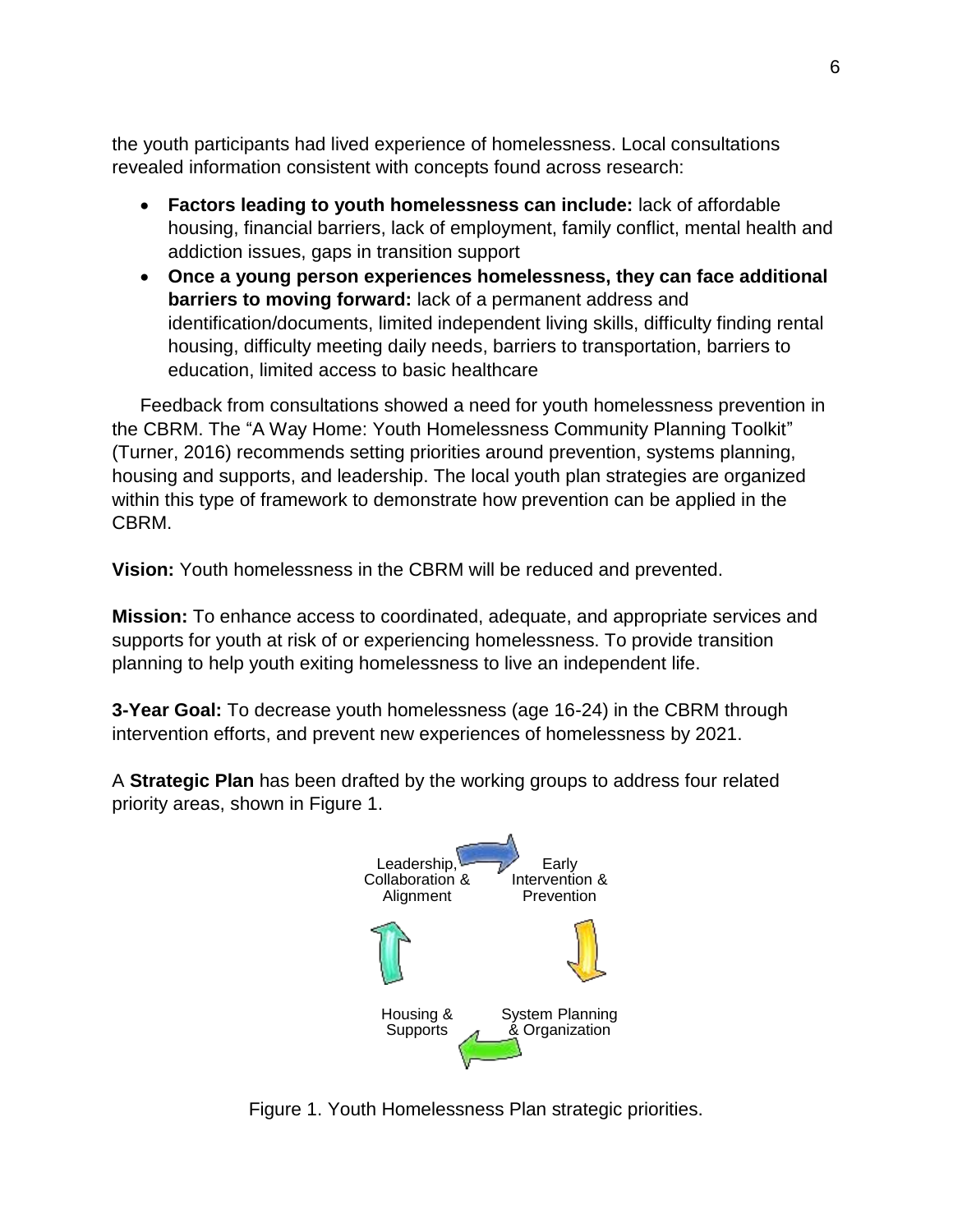### **Background: Youth Homelessness**

#### **Youth Homelessness in Canada**

Homelessness in Canada is defined as:

"the situation of an individual, family or community without stable, safe, permanent, appropriate housing, or the immediate prospect, means and ability of acquiring it. It is the result of systemic or societal barriers, a lack of affordable and appropriate housing, the individual/household's financial, mental, cognitive, behavioural or physical challenges, and/or racism and discrimination. Most people do not choose to be homeless, and the experience is generally negative, unpleasant, unhealthy, unsafe, stressful and distressing." (Gaetz et al., 2012)

More than half of the homeless population in Canada is made up of adults ages 25- 49 (Gaetz, Dej, Richter & Redman, 2016). Unaccompanied youth ages 13-24 account for almost 19% but an additional 4% of youth age 16 and under are homeless due to family homelessness. The majority of families living in shelters are led by single mothers in their early 30s. Gaetz, Dej, Richter, and Redman (2016) point out that there is a stark overrepresentation of Indigenous people in the homeless population. Approximately one-third of shelter users are Indigenous.

Under the Canadian definition, homelessness includes a wide range of situations such as unsheltered/absolutely homeless, emergency sheltered, provisionally/temporarily accommodated, and at risk/precariously housed (Gaetz et al., 2012). Hidden homelessness is experienced by individuals who are provisionally accommodated or couch surfing. Individuals who are chronically homeless (long-term, often for years) or episodically homeless (multiple episodes over time) are estimated to comprise under 15% of the Canadian homeless population, however, they use over half of the homeless-serving resources (Gaetz, Gulliver & Richter, 2014). In the National Youth Homelessness Survey, 31.4% of youth surveyed were experiencing chronic homelessness (Gaetz, O'Grady, Kidd & Schwan, 2016).

A definition of Indigenous homelessness was developed by Thistle (2017) based on in-depth community consultations. He outlines 12 dimensions of homelessness expanding beyond being without shelter. The dimensions acknowledge unique circumstances impacting Indigenous homelessness, such as historic displacement, contemporary separation, cultural disintegration, and spiritual disconnection. Sauvé and others (2018) found in their consultation with youth in Ottawa that a number of First Nations, Inuit and Métis youth chose not to access services or were forced to make compromises in practicing their culture due to a lack of culturally appropriate services.

Youth homelessness is a unique experience with its own definition:

""Youth homelessness" refers to the situation and experience of young people between the ages of 13 and 24 who are living independently of parents and/or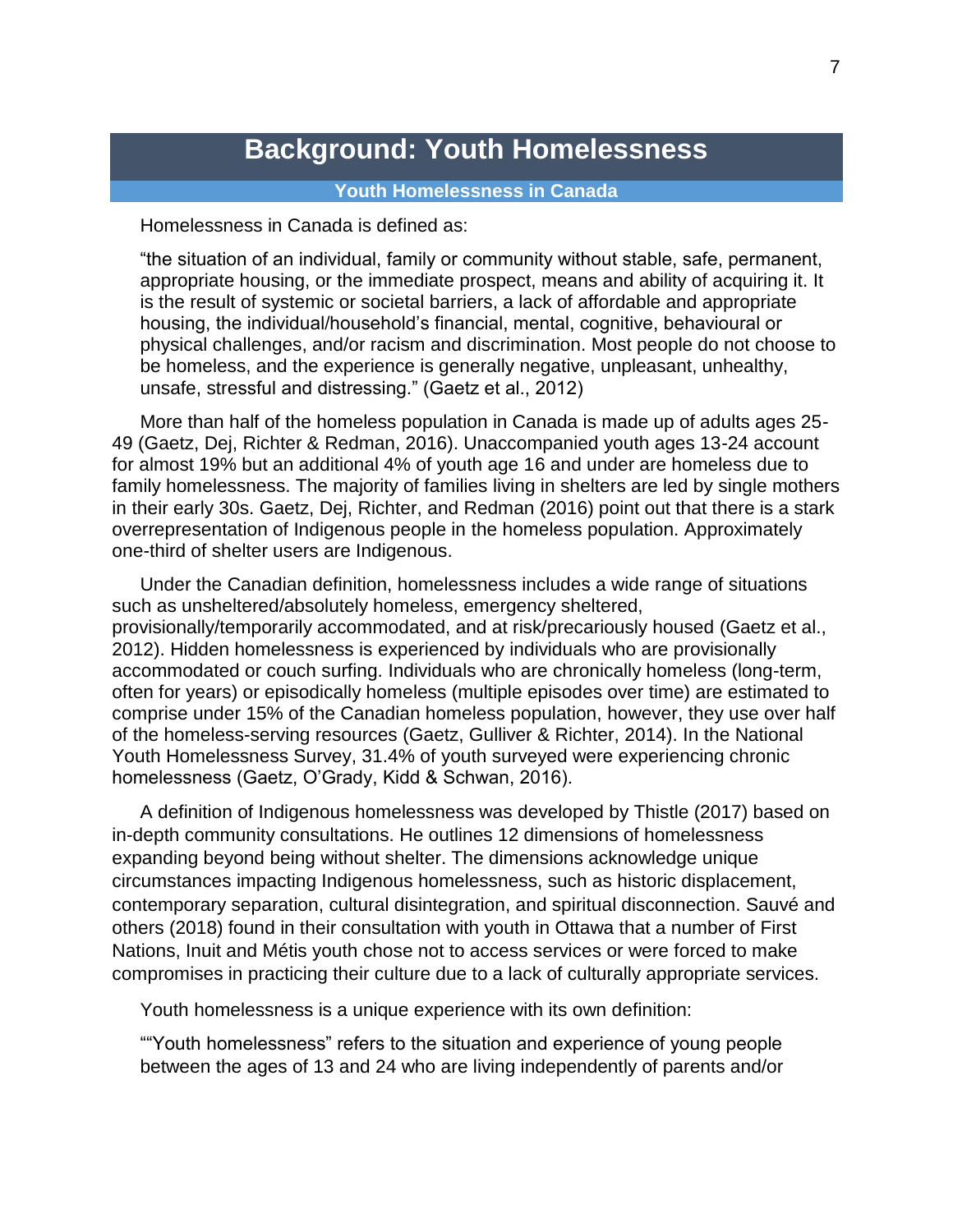caregivers, but do not have the means or ability to acquire a stable, safe or consistent residence." (COH, 2016)

The National Youth Homelessness Survey (Gaetz, O'Grady, Kidd & Schwan, 2016) found that more than 40% of youth with experience of homelessness had first experienced it before they were 16 years old. Over 75% of youth involved in the survey had multiple experiences of homelessness. Over 63% of youth surveyed had experienced trauma and abuse as a child and 57.8% had some involvement with child welfare services.

LGBTQ2S and transgender youth were found to be more likely to become homeless due to conflict and abuse at home, and to leave home at a young age (Gaetz, O'Grady, Kidd & Schwan, 2016). Homeless youth were found to be at an increased risk of victimization; particularly women, transgender, and non-binary youth. There were higher rates reported of multiple episodes of homelessness among LGBTQ2S, transgender, non-binary, and Indigenous youth, all above 80%. These groups are also more likely to have had child welfare involvement. Youth leaving public systems, such as child welfare or corrections, may become homeless without adequate transition planning and support (French, Gaetz & Redman, 2017).

French and colleagues (2017) note that there are issues with mental health service coordination and lack of funding across Canada. Youth experiencing homelessness may have an increased risk of mental health issues, particularly due to the risk of violence on the streets, as discussed by Gaetz, O'Grady, Kidd and Schwan (2016). Over 85% of the youth they surveyed reported experiencing high distress. Almost 60% of youth surveyed reported being the victim of a violent crime, a rate 7-8 times higher than the national average. The study highlighted the severity of unemployment among youth experiencing homelessness, indicating a rate of 75.7%.

In Canada, there has been limited progress in decreasing youth homelessness and a tendency to react with a crisis response (e.g., shelter) (French et al., 2017). The first National Housing Strategy was released by the federal government in November 2017 (Government of Canada, 2018). One of the indicated goals is to reduce chronic homelessness in Canada by 50% over a decade. Evidence-based practices are to be emphasized as well as support for vulnerable groups. In June 2018, changes were announced to the strategy. Under a strategic element called Reaching Home, to be implemented in 2019, the federal government plans to double the support for Canadian communities to address homelessness (Employment and Social Development Canada, 2018b). Increased funding for Indigenous communities is also indicated.

#### **Youth Homelessness in the Cape Breton Regional Municipality (CBRM)**

According to the 2016 Census of Population, the CBRM has a population of 94,285 (Statistics Canada, 2017a). The unemployment rate is 17.4%. The region has seen a population decrease over time. As noted in the CBRM's Vital Signs report: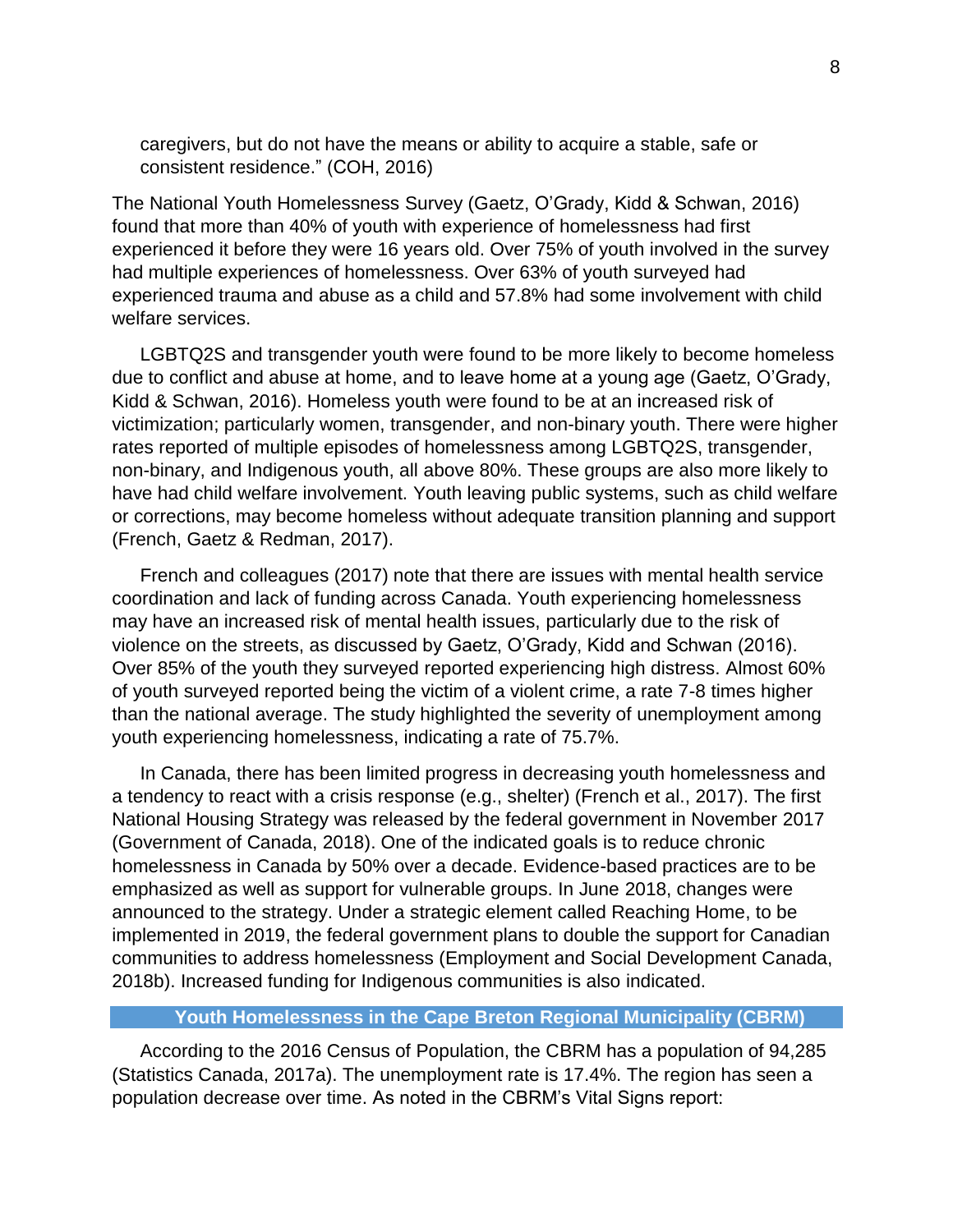"CBRM's youth population is under threat, as seen through relatively high rates of youth unemployment, crime and out-migration. This requires our immediate attention to realize CBRM's potential for community vitality and future development." (Community Foundation of Nova Scotia, 2013)

There are thousands of households in the CBRM experiencing 'core housing need' (Statistics Canada, 2017b), which is a situation where the household's "housing falls below at least one of the adequacy, affordability or suitability standards and it would have to spend 30% or more of its total before-tax income to pay the median rent of alternative local housing that is acceptable (meets all three housing standards)" (Statistics Canada, 2017c). The 2017 Report Card on Child and Family Poverty in Nova Scotia compares census data in explaining that Nova Scotia's child poverty rate (over 20%) is the highest among Atlantic provinces (Frank & Saulnier, 2017). 31.9% of children in Cape Breton live in poverty (highest rate in the province) compared with 18.7% in Halifax (lowest rate in the province). First Nation and African Nova Scotian communities are impacted by high poverty rates, with the highest rate of 72.7% in Eskasoni First Nation located in the CBRM.

While poverty has been a topic in the province for years, there was limited available information about the state of homelessness in the CBRM until 2016. Since that time, homelessness research and program development have expanded due to community partnerships and collaborative efforts. A strengthened Affordable Housing and Homelessness Working Group (AHHWG) has been formed.

A study of rental housing stock completed from 2015 to 2016 indicates that much of the rental housing in the CBRM is targeted toward seniors or families (Leviten-Reid & Horel, 2016). The results highlight that for individuals receiving income assistance, the maximum shelter allowance (\$535/month; see Nova Scotia Department of Community Services, 2013) is not sufficient for them to access most rental vacancies in the CBRM. Only 10% are in their price range and fewer are vacant.

Single non-seniors have a significant need for housing support and have limited options in the CBRM (Leviten-Reid & Horel, 2016). The 2016 Homeless Count Committee (2016) summarized common causes of homelessness in the CBRM: poverty, family breakdown, and addiction and substance abuse. Couch surfing or other forms of hidden homelessness are prevalent. Youth have few options and there is no youth emergency shelter.

Homeless counts were completed in the CBRM in 2016 and 2018. They enumerated homelessness based on a wide range of situations from absolute homelessness (sheltered and unsheltered) to provisionally accommodated (transitionally housed, staying in institutional care, or staying at someone else's place). The findings reveal the hidden issue of homelessness in the CBRM. The region has a relatively low population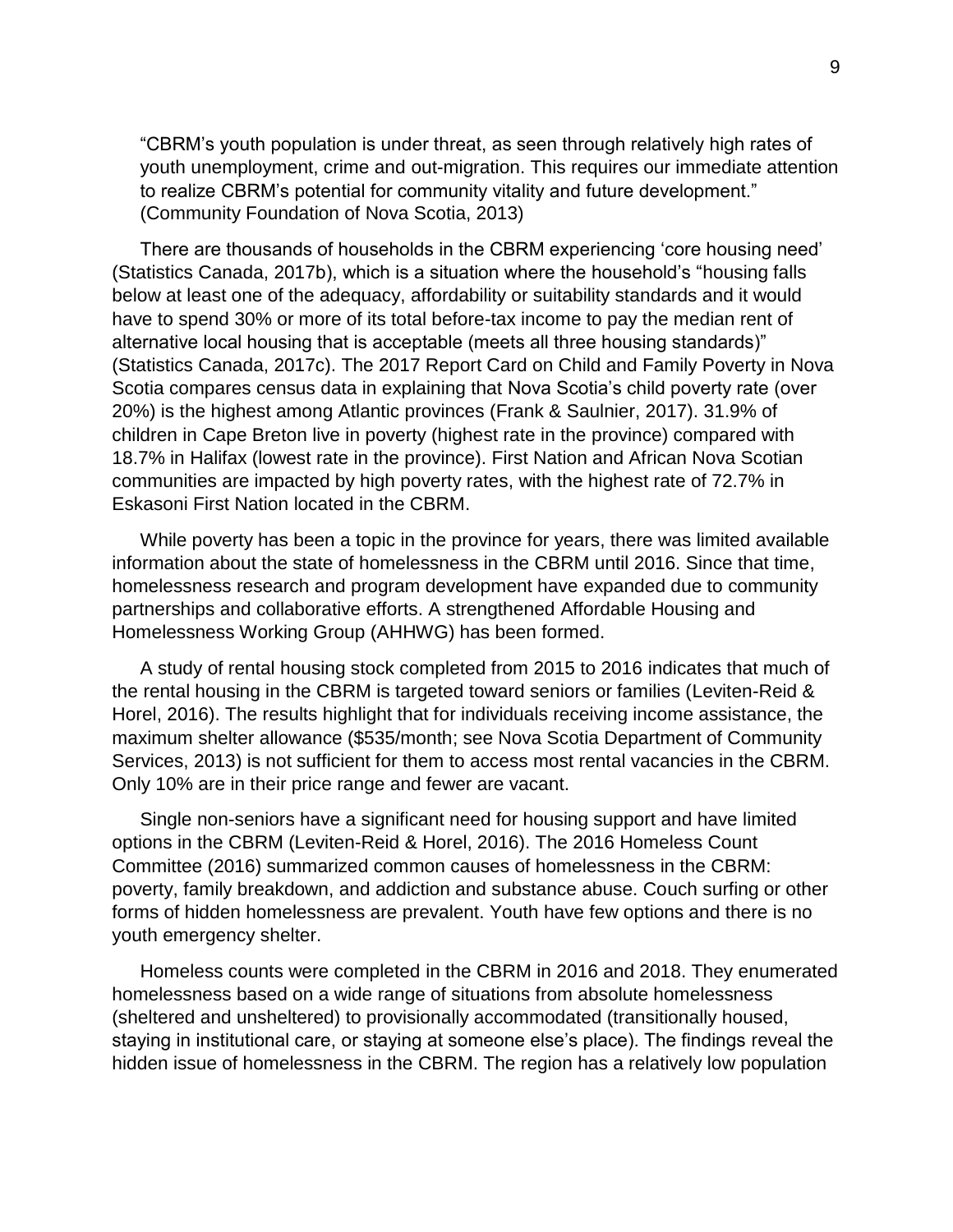size yet the rate of youth homelessness is comparable to the national rate. Key findings from the homeless counts are summarized:

**Point in Time Count (led by CBCHA):** This study was conducted over a 12-hour period in the CBRM. In 2016, 137 people in the CBRM were experiencing homelessness, and 19% were individuals up to age 24 (2016 Homeless Count Committee, 2016). First Nation individuals were overrepresented in the local data. When the study was repeated in 2018, the total homeless count decreased to 115, and the prevalence of individuals up to age 24 stayed at 19% (CBRM Point in Time Count and Registry Week Report, 2018). During the 2018 Point in Time Count, a By Name List was launched to start maintaining a list of individuals in the community who are experiencing homelessness and seeking housing. Registry Week took place after the Point in Time Count, through a series of community events. These initiatives are part of the 20,000 Homes Campaign through the CAEH (2018b).

**Service Based Count (led by Nova Scotia Health Authority (NSHA) – Public Health – Eastern Zone):** This approach to enumerating homelessness was conducted over a 1-month period in 2016. The study involved service providers reporting on the number of clients experiencing homelessness, whom they interacted with during that month. Compared to the Point in Time count, this approach identified a higher number of individuals experiencing homelessness in the CBRM (304), 38% under age 30 (Bickerton & Oake, 2017). This approach provided a broader picture of homelessness in the municipality but still likely an underestimation. The results point to the issue of hidden homelessness, as there are individuals in the community who may not be visibly homeless but are either homeless or precariously housed. 284 individuals in total were found to be experiencing homelessness when the study was repeated in 2018 (Roy & Bickerton, 2018, in progress). The prevalence of youth ages 16-29 increased by 4%.

#### **National Practice Research**

Across the homelessness research, there is a strong emphasis on housing as a human right and the need for a prevention focus. Working upstream and adopting a coordinated systems approach are recommended (Gaetz, 2014b; Gaetz, O'Grady, Kidd & Schwan, 2016; Turner, 2016). French et al. (2017) suggest prevention strategies such as early intervention, shelter diversion through community-based host homes, and improved transition support from systems such as child welfare, justice, and mental health.

Canadian Homelessness Research Network (2013b) summarizes the difference between best, promising, and emerging practices, explaining that an intervention must meet a certain standard in order to be called a best practice. It must be consistently proven effective using rigorous research across multiple studies. Using a hierarchy of evidence, tools such as systematic reviews and randomized control trials are considered best practices while case studies, for example, can be considered promising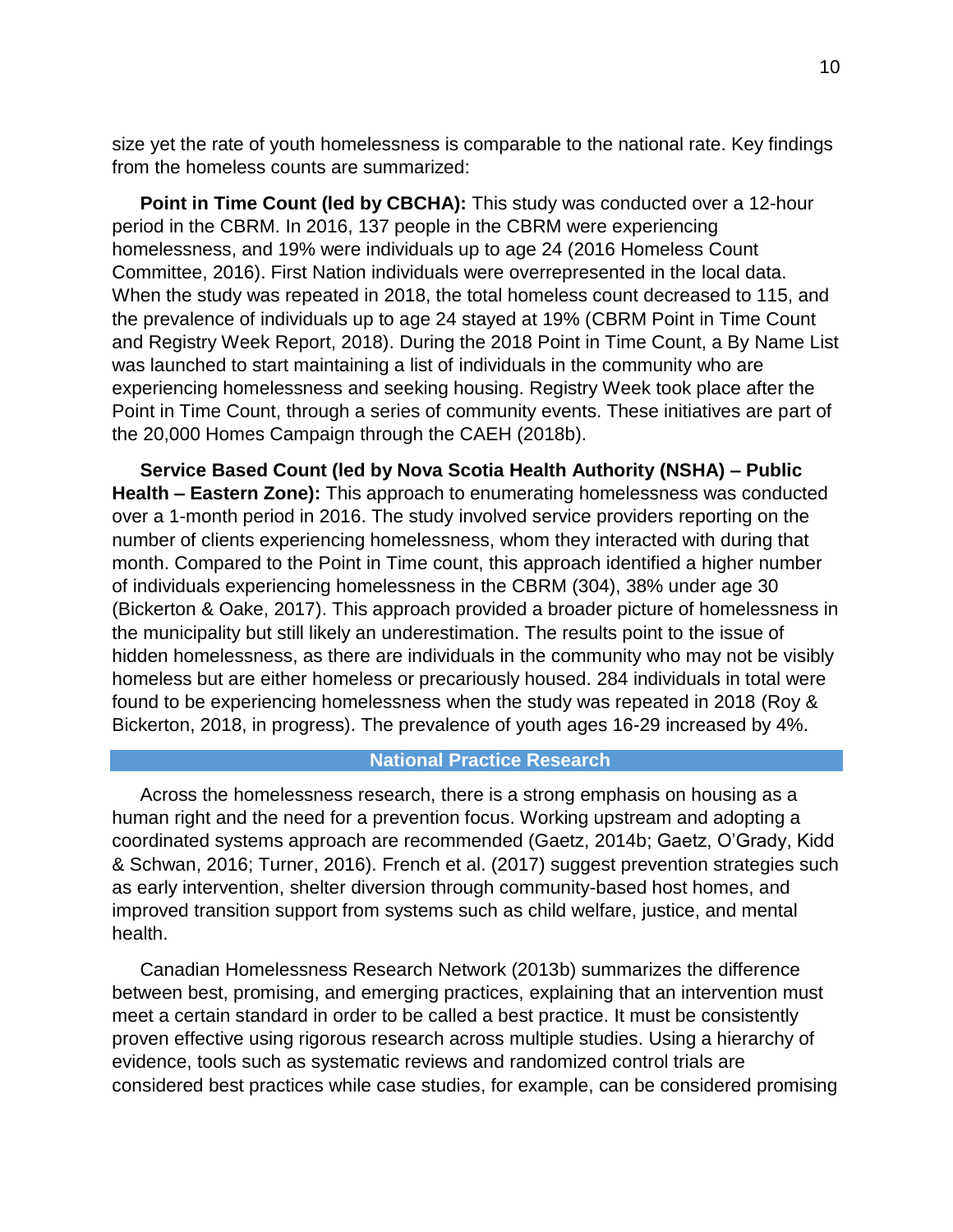but not best practices. French and others (2017) say that Housing First (HF) can be called a best practice.

As discussed by Goering and team (2014), HF is an intervention model providing immediate housing and supports with no preconditions, to individuals experiencing homelessness and mental health issues. It started in New York City through Pathways to Housing. The outcomes of the "At Home/Chez Soi" study on HF suggest that it ends homelessness, provides additional quality of life benefits, saves money, and can be implemented across a variety of settings (Goering et al., 2014). There are multiple examples of the effectiveness of the HF model across Canada, such as through the 7 Cities on Housing and Homelessness project (n.d.) in Alberta.

#### **Housing First for Youth (HF4Y)**

Kozloff and colleagues (2016) studied the impact of HF on youth experiencing homelessness and mental illness, and found that it is effective in promoting housing stability. However, modifications to the model were recommended in order to better serve needs of young people. In recent years, a youth-specific HF model was developed (Gaetz, 2014a) and updated (Gaetz, 2017).

As discussed by Gaetz (2017) in the updated HF4Y program model guide, "Housing First for Youth (HF4Y) is a rights-based intervention for young people (aged 13-24) who experience homelessness, or who are at risk." It is intended to support youth with the transition to adulthood beyond simply providing housing supports. As with HF, HF4Y acknowledges housing as a human right and aims to provide housing as a first step in supporting the individual. However, HF4Y is distinct from HF as it recognizes that youth homelessness has different causes and therefore requires a different response. The HF4Y core principles are:

- "1. A right to housing with no preconditions
- 2. Youth choice, youth voice and self-determination
- 3. Positive youth development and wellness orientation
- 4. Individualized, client-driven supports with no time limits
- 5. Social inclusion and community integration" (Gaetz, 2017)

Under HF4Y, there are different "models of accommodation" such as crisis housing, returning home, supportive housing, transitional housing, or independent living (Gaetz, 2017). There can be a wide range of length of stay depending on the person's needs. Supports provided to youth under the model can include healthcare, income/education, life skills, etc. Some communities may have HF4Y programs specifically designed to address the needs and/or promote prevention of homelessness among subpopulations such as Indigenous youth, youth transitioning from care or leaving corrections.

Some key examples of HF4Y are the Infinity Project and Home Fire in Calgary (Gaetz, 2017). The Infinity Project provides permanent housing to youth ages 16-24 as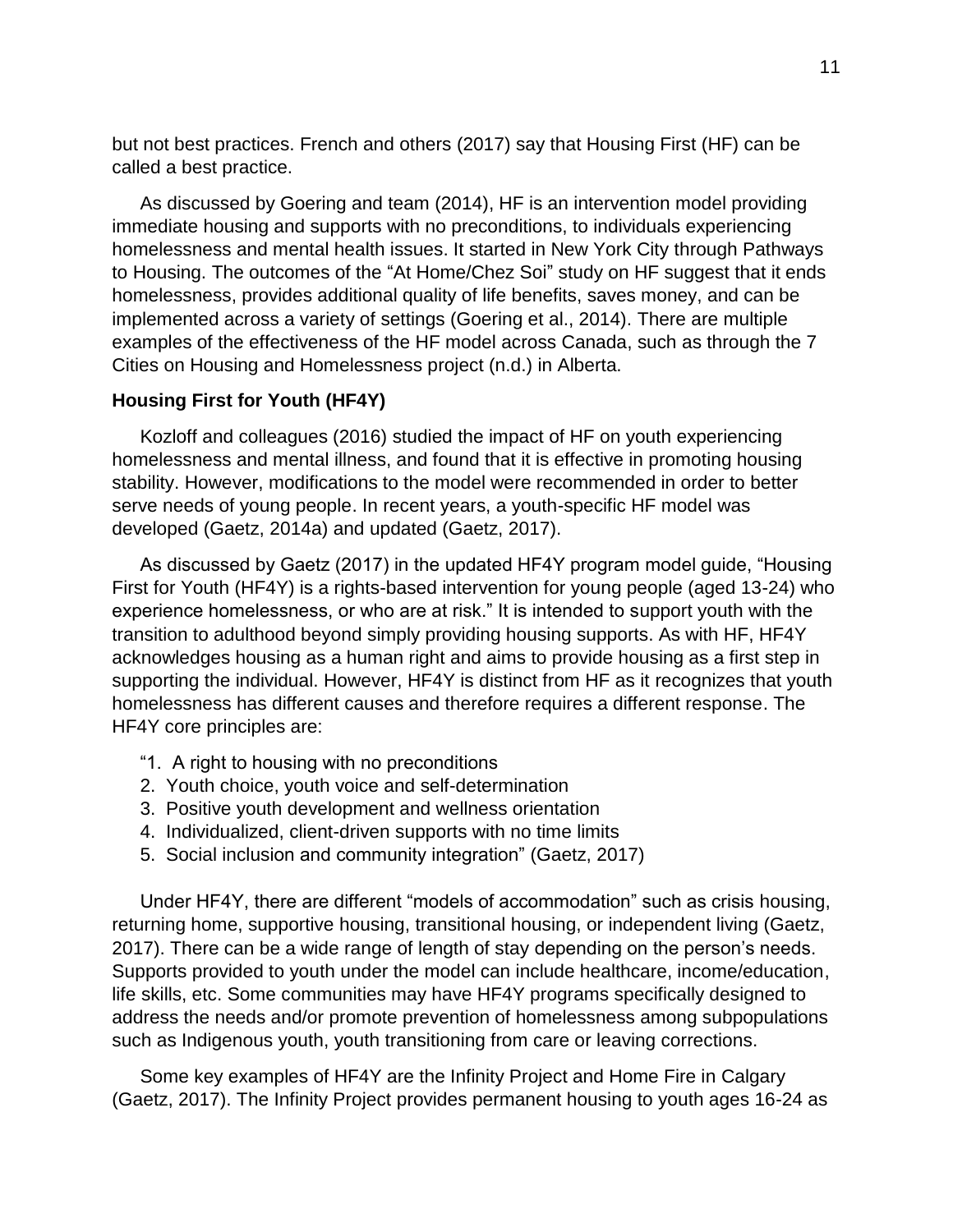well as support to maintain their independence (Canadian Homelessness Research Network, 2013a). The project has helped youth keep their housing, develop stable income, and increase access to resources. Home Fire has been effective in using cultural engagement to support Indigenous youth (Gaetz, 2017).

#### **Transitional Housing**

Gaetz and Scott (2012) reviewed background literature in considering how the Foyer transitional housing model (originating in the United Kingdom) can be applied in Canada. According to The Foyer Federation website (n.d.), "Foyers provide a safe place for young people to live, learn and make the transition to independent adulthood". The program works with youth between 16-25 and focuses on helping them to develop skills and improve their situation.

Foyer programs often include individualized supports, goal planning, encouragement to complete education, and life skills (Gaetz & Scott, 2012). Youth can stay for a longer period of time (over a year) and can practice money management by paying an incomebased program fee. A residence is usually staffed 24/7. The Foyer model does not need to exist in a single space and can blend with models like HF by providing scattered site residences.

The Hub and Spoke model combines centralized and scattered approaches and can include infrastructure such as a central facility plus scattered residences as part of the same program (Gaetz & Scott, 2012). The intake process into a Foyer should look at client readiness for the program as well as program capacity to meet the person's individual needs. To help reduce gaps for youth leaving systems such as child welfare and justice, a referral process can be implemented to connect them to the Foyer.

Internationally, there are multiple strong examples of implementation of the Foyer model. One such example is the Foyer Aberdeen (n.d.) in Scotland, which is a program working with a wide range of individuals, including youth. Their work has helped to improve education, skills, health, and confidence. Gaetz and Scott (2012) highlight this example as a case study due to the program's focus on prevention, wide range of services that empower youth, as well as social enterprise.

In Canada, a promising example of transitional housing is the scattered site model through Covenant House in Toronto and Vancouver (Canadian Observatory on Homelessness/Homeless Hub, 2015). This is based on the Hub and Spoke model. Housing Workers help youth transition from crisis programming to community-based apartments, working with landlords and emphasizing youth choice in housing.

#### **Collaboration, Coordinated Access and Prioritization**

French and colleagues (2017) talk about how a lack of a coordinated approach contributes to risk of homelessness as well as prolonged experiences. They advocate for youth-tailored interventions, transformation and integration of public systems, and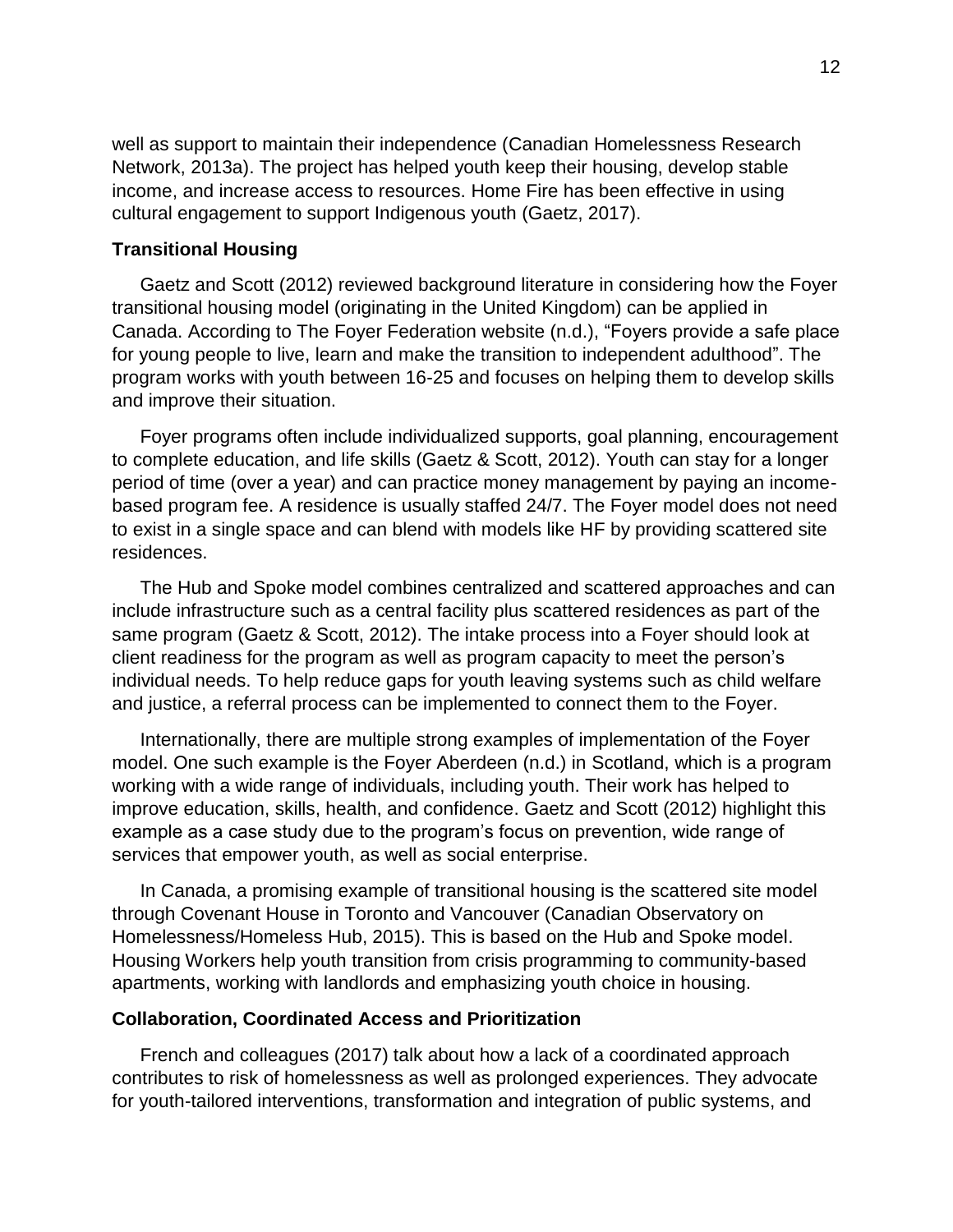community commitment and organization around youth homelessness. There are examples across Canada of strong collaborative work.

The United Way Kingston, Frontenac, Lennox and Addington (2018) has found success in using a Collective Impact model of collaboration. This model has helped them over the years to gather diverse stakeholders in working toward common goals. In the last several years, the organization has created and implemented a youth homelessness plan. They have opened a youth hub, developed a youth employment strategy, expanded services offered through an emergency shelter, as well as created transitional housing spaces. They continue to work with stakeholders on system mapping and addressing service gaps.

Community and school-based interventions can provide opportunities for collaboration on youth homelessness. The RAFT/Youth Reconnect program in Ontario has helped young people who are at-risk find housing and attend school (Niagara Resource Service for Youth, 2014). The program utilizes a collaborative approach involving stakeholders from areas such as school, community, and justice, to reconnect a young person to their community. The program has been effective in helping clients stay in school.

Under the new Reaching Home strategy in Canada, Coordinated Access (CA) is introduced as a way to "help communities shift toward a more coordinated and systemsbased approach to addressing homelessness" (Employment and Social Development Canada, 2018a). The CAEH (2018a) describes CA as a way to streamline service access for people experiencing homelessness. This involves standardized intake and assessment, information-sharing, and consistent prioritization and referral methods. Assessment should consider a person's strengths and needs, and prioritization should be based on acuity. CAEH (2018a) also indicates that local service mapping is recommended to guide referral processes.

Centralized intake can refer to a single process or entry point to access needed services (Gardner, Ochoa, Alspaugh & Matthews, 2010). It includes access to information, assistance, screening, assessment, referrals, and can provide decisions around eligibility and admission to a program. It can address housing needs and also provide other services such as counselling. The model can be implemented using single-site, multi-site, or phone service, like 211 (Gardner et al., 2010). Centralized intake can benefit clients by simplifying the process of obtaining the right services and can also improve efficiency and collaboration for service providers.

National efforts to measure homelessness have improved over time, including tools such as Homeless Individuals and Families Information System (HIFIS), the National Shelter Survey, and Point in Time homelessness counts (Gaetz, Dej, Richter & Redman, 2016). However, homeless-serving organizations across Canada are collecting and using data in different ways, and there is an emphasis on quantitative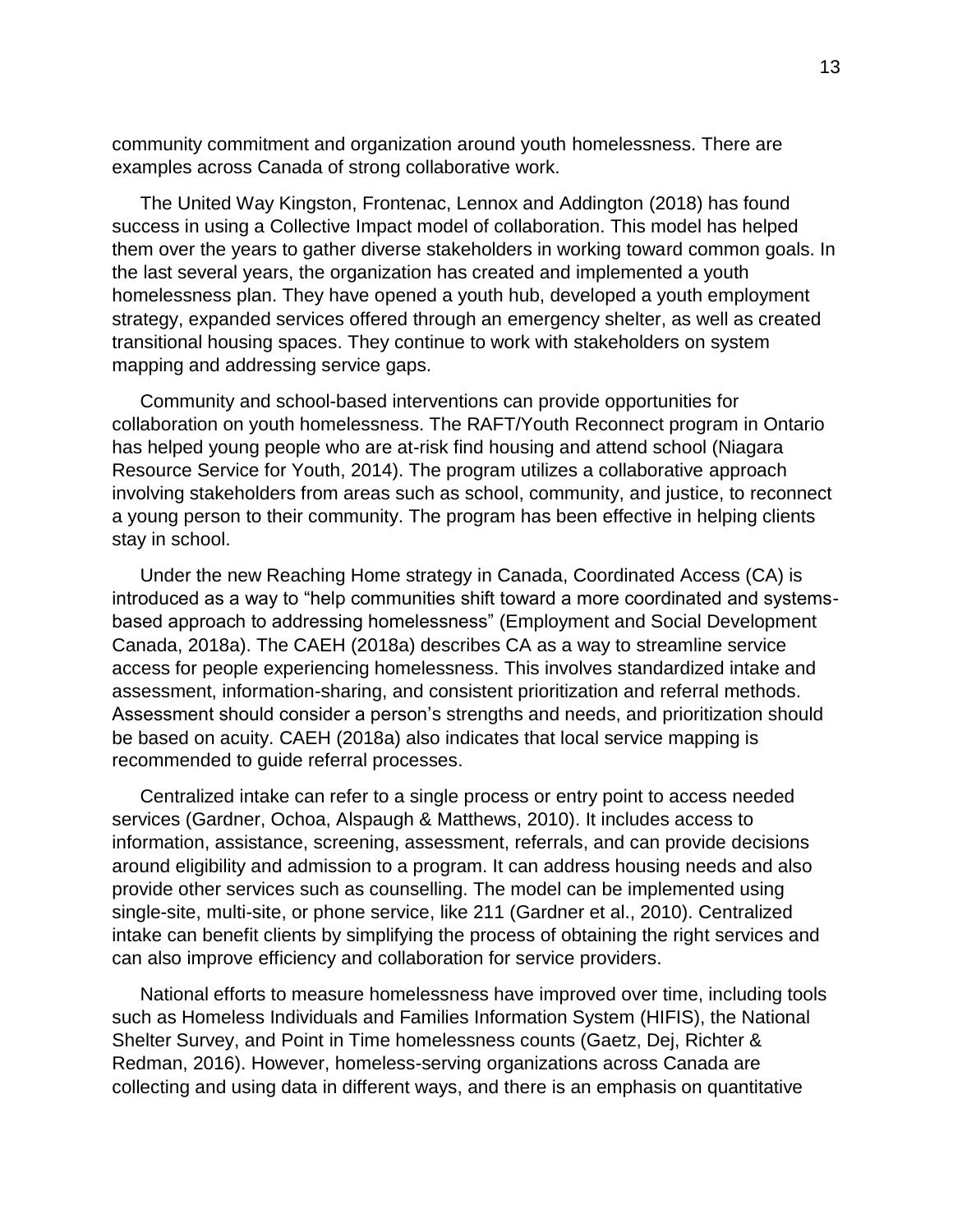outcomes, as discussed by French and others (2017). They suggest that data collection and use should be simplified across Canada and include qualitative measures to further demonstrate outcomes.

There are several assessment tools for clients experiencing homelessness, however, not all are suitable for youth. The Youth Assessment Prioritization (YAP) tool is a recommended strengths-based assessment tool to help service providers make decisions about prioritization (see WalRhon, 2017).

#### **Local Services, Supports, and Practices**

#### **Shelter and Housing**

The federal government provides support for various local homelessness and housing initiatives through the Homelessness Partnering Strategy (HPS). The Community Action on Homelessness oversees a local advisory board under the HPS funding structure. The provincial government provides housing support through local agencies as well as income and/or employment assistance to eligible individuals. Key programs and initiatives in the municipality are discussed below.

Cape Breton Transition House operates a shelter in Sydney for women and children, 24-hour crisis lines, and a range of programs such as outreach, counselling, childcare, and information/education (Transition House Association of Nova Scotia, 2017). In addition to the shelter, the organization provides second stage housing in Sydney and Glace Bay. Every Woman's Centre provides services to women in the CBRM, including the Almost Home shelter, as well as outreach, help to find housing, and learning opportunities through the HERS Project.

CBCHA runs a homeless shelter located in Sydney, which operated as a men's shelter until December 2018. Expanded services are offered to men and women, and a new shelter location is anticipated in 2019. There is capacity for youth to access some of the shelter beds. CBCHA provides housing programs including HF, HF4Y, Housing Support Worker (HSW), Outreach, and Youth Trustee programs, including the delivery of rent supplements. In partnership with CBCHA's HF4Y program, Pathways to Employment delivered a Youth CREW (Creative Rewarding Education and Work) training and employment intervention in 2017-18. See Appendix 1 for program information.

CBCHA's homelessness programs are a branch of the organization, which is otherwise focused on providing residential and rehabilitative support to people with mental health issues, as reflected in their mission statement (CBCHA, 2018). The HF4Y, HSW, Youth Trustee, and CREW programs accessed by youth are operated with time-limited funding, which hinders long-term planning. The resources are also insufficient to fully address the needs of the number of homeless and at risk youth in the CBRM.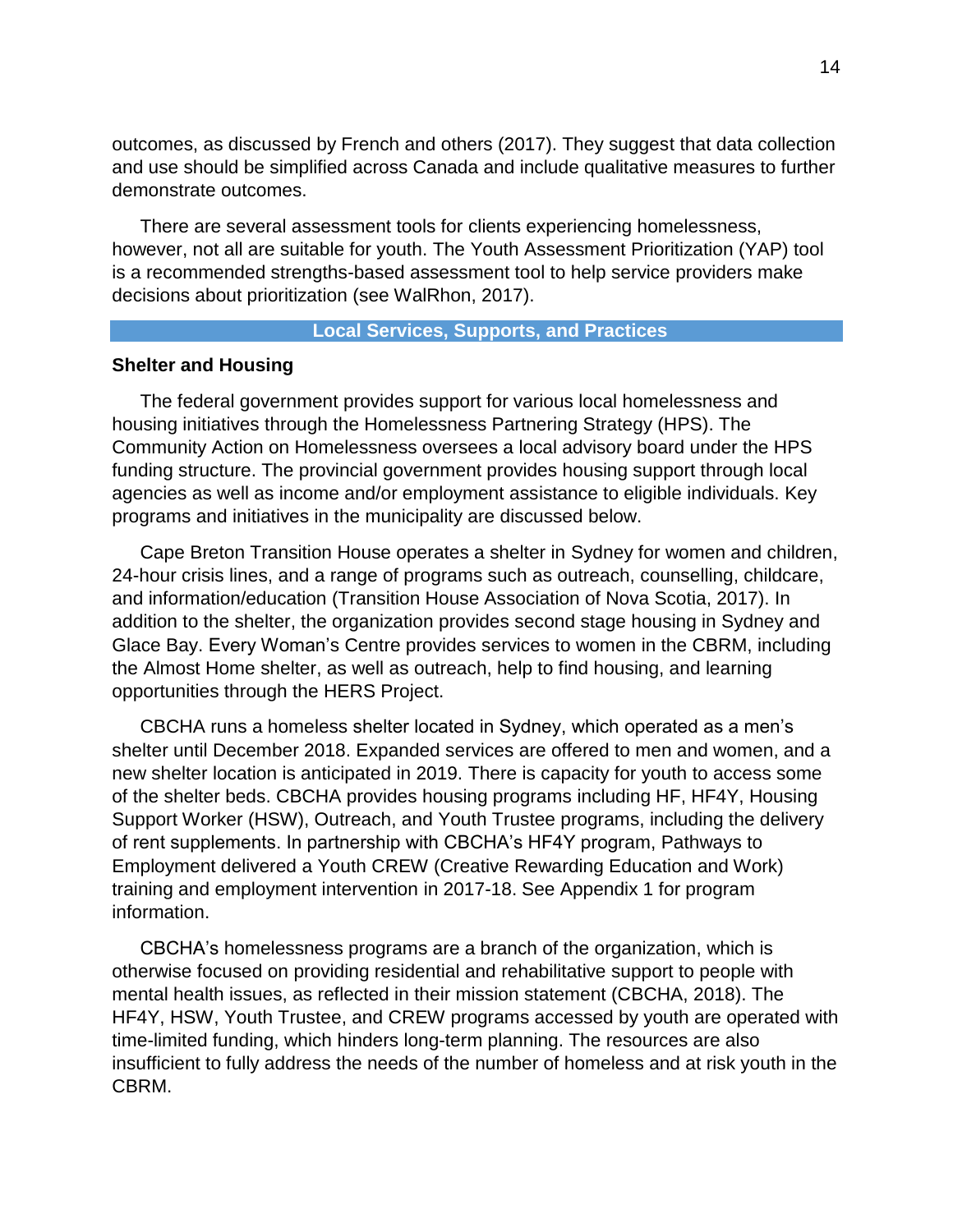Supported Housing for Individuals with Mental Illness (SHIMI) provides housing and a range of supports to individuals with mental health issues. This program provides scattered housing integrated into local communities. As of 2018, 39 units are provided in the CBRM through community collaborations including organizations such as New Dawn Enterprises, Pathways to Employment, and NSHA. More information can be found online via New Dawn Enterprises (n.d.).

There is local housing support for individuals involved in the justice system. Under the Elizabeth Fry Society of Cape Breton, housing is provided through a communitybased program to women on conditional release or experiencing a period of transition (Elizabeth Fry Society of Cape Breton, 2016). Howard House of Cape Breton provides housing and transitional support to adults involved in the justice system (Atlantic Halfway House Association, 2018).

#### **Health, Education, and Community Supports**

Healthcare wait times and access to a family physician are issues in the local region. To respond to various healthcare needs of vulnerable populations, Bickerton, Dechman, McKay, and Porter (2017) discuss the need for street outreach/health services in the CBRM. They look to Mobile Outreach Street Health (MOSH) (n.d.) in Halifax as a potential model. This is one method that could be used to reach out to individuals experiencing homelessness in the local area.

Collaboration through the NSHA, the school system, and community has expanded in recent years. An example of this is SchoolsPlus, which is an integrated service delivery program provided at various sites throughout the province, including participating schools within the Cape Breton-Victoria Regional Centre for Education (Nova Scotia Department of Education and Early Childhood Development, 2018). The program includes community outreach and facilitation support, and promotes a wide range of programs such as mentoring, parenting support, recreation, and health services. Some sites have clinical mental health supports. CaperBase (n.d.) provides interdisciplinary supports through a range of programs. This includes Access 808, which is a community hub located in Sydney. The site offers resources, information, referrals, counselling, life skill development, and access to laundry, shower, and emergency food and clothing, for youth up to age 24.

There are a wide range of community supports in the CBRM. While an exhaustive list is not presented here, these supports include family resources and counselling, career/employment counselling, community-based mental health programs, addiction recovery centres, restorative justice programs, and recreation programs. Food banks and donation centres are located across the CBRM. There are some community-based programs specifically targeted toward youth, LGBTQ2S youth, newcomers, and First Nations communities in the CBRM.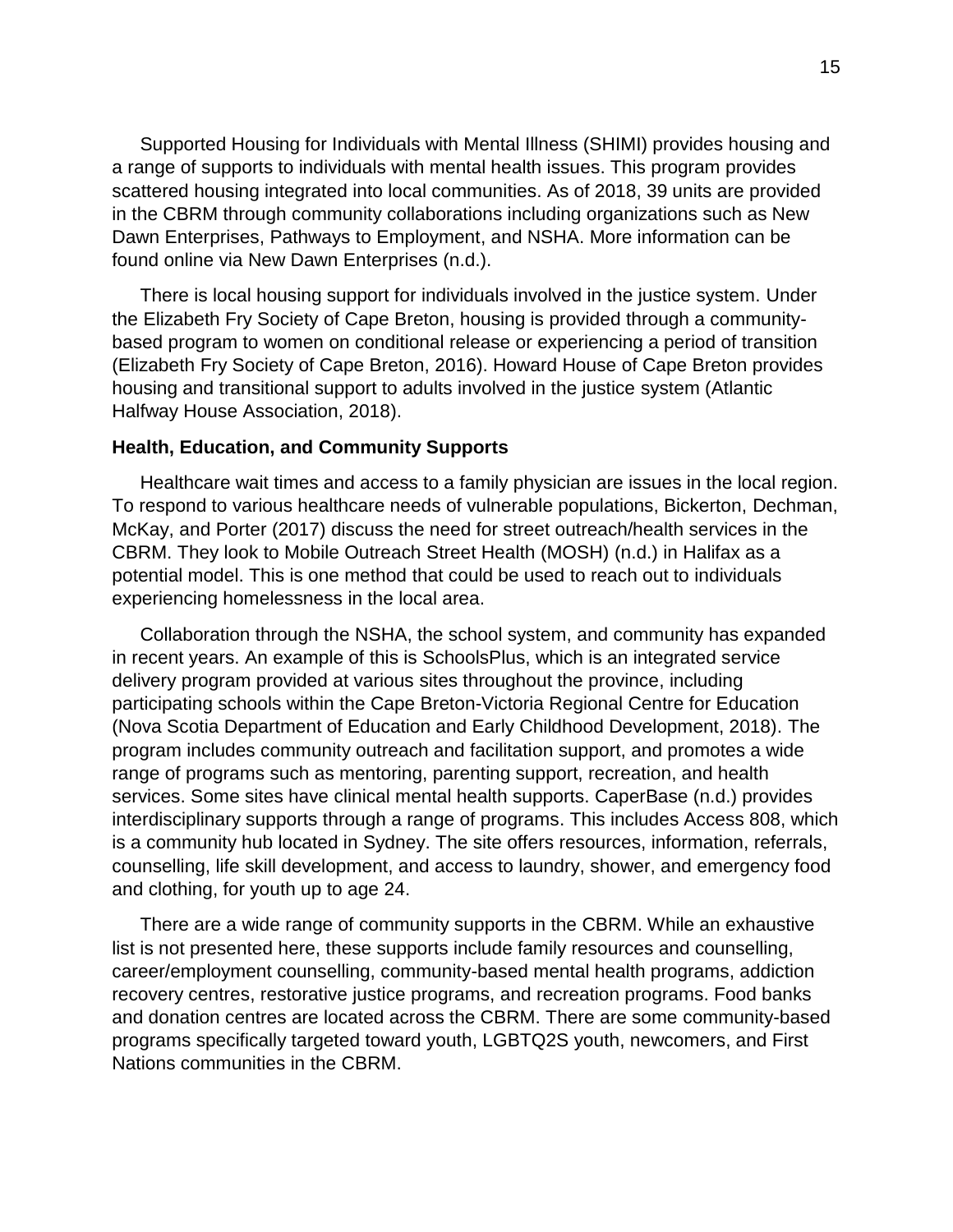#### **Current Status Quo**

The CBRM has several strong programs and initiatives in place to address community needs and help vulnerable populations. Existing organizations and supports may work really well to meet the particular needs of an individual at a given time. Multiple types of housing programs exist in the region. There is collaboration in service planning through some initiatives. However, there is a lack of a coordinated approach to specifically address youth homelessness, and a lack of youth-focused housing programs.

Most housing and shelter supports are located in Sydney and primarily serve the adult population. There is no centralized shelter referral process nor is there a designated youth homeless shelter in the CBRM. Local organizations provide housing help to meet a wide range of needs, although addressing youth homelessness is not the primary mandate. Many programs and services are underfunded and time-limited, making it difficult to plan for long-term development.

Gaetz and Scott (2012) talk about how age and developmental stage impact the experience of homelessness. Across teenage and early adult years, experiences can vary widely. Also, youth in the range of age 16-24 may have access to some adultserving community programs in the CBRM, but this does not necessarily translate to their needs being met based on their unique circumstances. Broadly, this demographic is being absorbed into the adult-serving homelessness and housing system. There are additional program gaps for youth ages 16-18 who may not be eligible for adult programs.

To prevent youth from "falling through the cracks" and to promote their long-term optimal success, the distinction must be made locally between a person meeting basic program eligibility requirements and the program being the right fit for their needs. The key is for youth in the CBRM to have the right place to go and to have confidence that they can depend on continued service.

### **Youth Plan Development**

#### **Rationale for a Youth-Focused Plan**

Youth homelessness is a unique issue due to various factors and thus has its own definition and strategies (COH, 2016). Youth who are homeless leave homes where they typically had dependent relationships. They may not yet have the skills to live independently, and are going through many developmental changes.

Young people tend to interact with services in a different way than adults, and they may avoid some supports due to fear of authority (COH, 2016). Service access may be disrupted or delayed depending on the age of majority in the area in which the young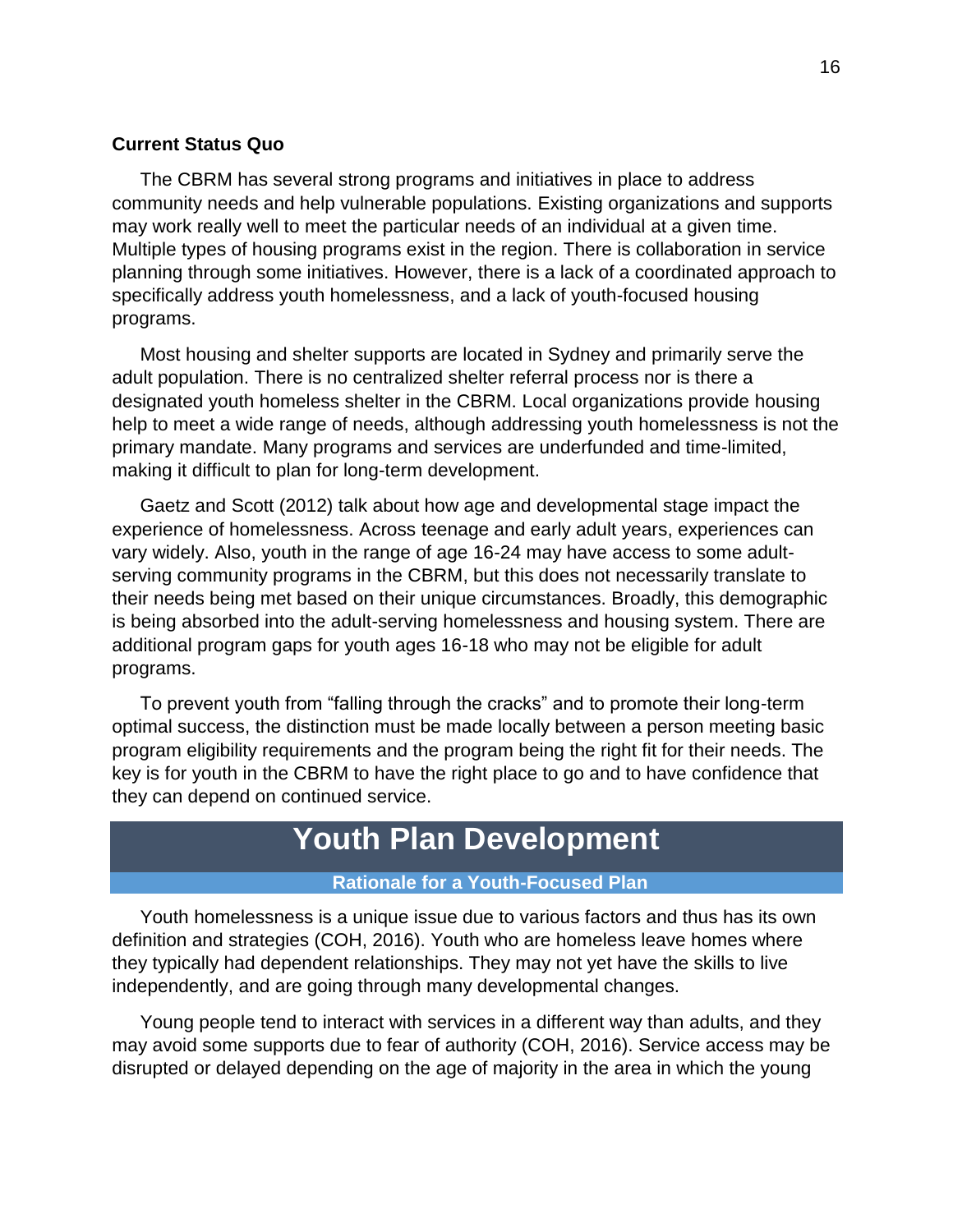person lives. The transition to adulthood is impacted by the change or loss of natural supports in the young person's life.

We cannot assume that successful programs for adults will have the same impact on youth, and instead need to create youth-specific solutions (e.g., as is the case with HF and HF4Y) (Gaetz, 2017). Considering the lack of youth-specific homelessness and housing supports in the CBRM, there is a clear need for a response tailored to the needs of youth.

#### **Planning Team and Process**

CBCHA is the backbone organization for the youth plan coordination and employed the Youth Homelessness Plan Coordinator. The plan development took place along with the HF4Y and CREW pilot. The Coordinator attended regularly scheduled team meetings with program staff.

The AHHWG provided ongoing input for the development of the youth plan. They are also working with CBCHA to oversee the development of a separate but complementary Affordable Housing strategy. The Coordinator also engaged with the Cape Breton Association of Youth Housing and Programs Initiative (CBAYHPI) and First Nations Homelessness Working Group. Through these associations, the Coordinator established working relationships which continue to be key to partnershipbuilding and planning.

The Youth Homelessness Plan was initiated to take action to help youth ages 16-24 who are at risk of or experiencing homelessness. Phase I of the youth plan consisted of making recommendations, and was informed by background research and feedback from youth and service provider consultations. Phase II is the result of working group consultation on strategy and action plan development. The youth plan is intended to be a living document that can be modified over time based on community needs.

During plan development, the Coordinator consulted with A Way Home Canada and the Canadian Observatory on Homelessness. Homeless Hub resources were instrumental in the background research as well as the planning of consultations. In particular, "A Way Home: Youth Homelessness Community Planning Toolkit" (Turner, 2016) was used as a guide for the local plan development process.

#### **Local Consultations Influencing Plan Development**

#### **Youth Consultations**

Youth were consulted locally between May and June 2018. The Coordinator worked with community organizations in Sydney, Sydney Mines, and Glace Bay to conduct five youth focus groups with 22 participants in total. The sessions took place at the community organizations and the youth were recruited by organization staff. Each session lasted approximately two hours and involved a semi-structured conversation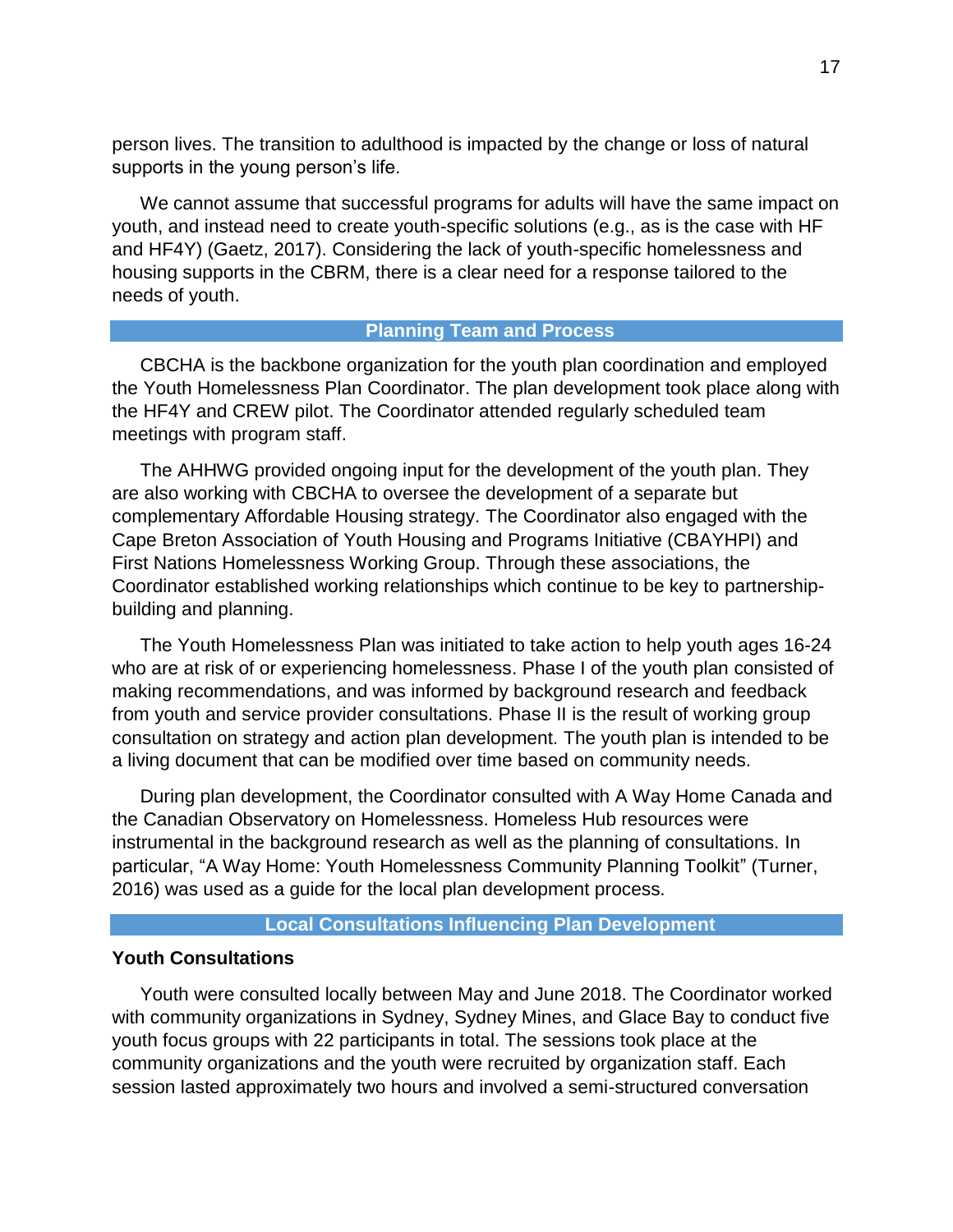around how to address youth homelessness. Food, honoraria, and community resources were provided.

Demographic information was collected via an anonymous survey. 20 participants completed the survey. The majority of participants were between age 16-24 and the **average age was 20**. Three individuals between age 24-30 participated in the focus groups. There was representation from male, female, two-spirit, transgender, and genderqueer/non-conforming youth.

90% of focus group participants were living independently or with family or friends at the time of the focus group, but **75% had lived experience of homelessness**. Two people were currently homeless at the time of the focus groups. Of those who had reported experiencing homelessness either currently or in the past, there was a range of experience from a week to several years. Of those who had experienced homelessness for less than a year, the average time spent in homelessness ranged from 1 week to 6 months and the average was 2.5 months. Of those who had experienced homelessness for more than a year, the average time spent in homelessness ranged from 2 to 11 years and the average was almost 6 years. 65% of the participants were unemployed. Many of the participants had at least a high school diploma or equivalent, whether employed or unemployed.

The "What Would It Take?" national study on youth homelessness prevention (Schwan, Gaetz, French, Redman, Thistle & Dej, 2018) inspired the planning of youth focus groups in the local context, so that youth could talk about prevention and be involved in creating solutions to youth homelessness. Consultation with A Way Home Canada partners helped to guide this aspect of the local research.

Feedback from focus groups was summarized into key points and displayed on eight posters at community-based organizations connected to this work in the CBRM. Key points were organized into four areas based on what youth said is needed to address youth homelessness in the CBRM:

- Strong services, supports, and care
- Clear and accessible information for everyone
- Affordable, accessible housing for all youth
- Youth involvement in community work

The posters were created with the help of local youth. The goals of distributing the posters were to create awareness about youth homelessness and the youth plan, promote conversations in the community, and to create opportunities for youth to provide additional feedback.

Poster feedback showed a general agreement with youth input from the focus groups. Feedback about housing and mental health supports received particular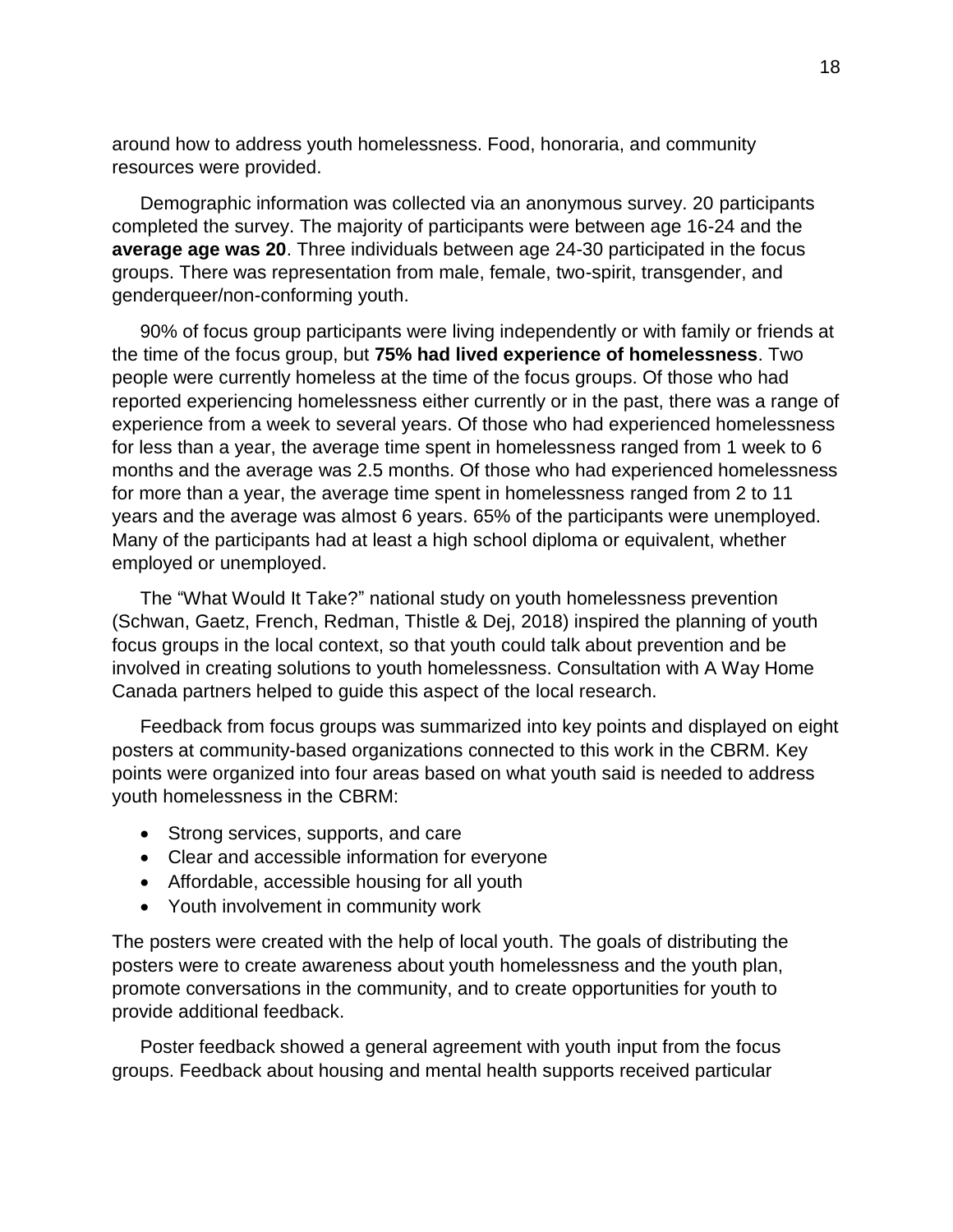interest. An observation was that the posters did not specifically address First Nations homelessness.

#### **Service Provider Consultations**

Service providers were consulted in the CBRM between April and June 2018. The Coordinator spoke to 16 key informants through six interviews and one focus group. In June, a service provider consultation event was held with 54 attendees. The event involved multiple small group discussions over two hours to answer five questions about how to address youth homelessness in the CBRM.

Multiple roles and perspectives were incorporated, across education/training, health, housing, justice, community, and support services. Service providers involved in consultations encounter youth ages 16-24 in their work. While there may have been existing working relationships among attendees, they were encouraged to interact with people outside of their sector.

Core themes that emerged from service provider consultations were:

- Various complex factors contribute to youth homelessness in the CBRM; it is not simply a housing issue
- To address gaps in programming, we need resources and funding, and increased cross-sectoral collaboration
- Youth-focused shelter support is needed, but the emphasis should be on transitional housing and building capacity for independence
- Youth are at the center of this work and their involvement is essential to progress

A summary of the results from service provider consultation was shared with individuals and organizations involved, and working groups connected to the youth plan development. The goal of this was to promote further conversation among service providers, including those who could not attend consultation but are interested in the outcomes of this work.

#### **Emerging Themes**

Connections among youth and service provider feedback emerged as the consultation process continued, leading to a clearer understanding of the core ideas being shared. Youth were not specifically asked about the circumstances leading to their homelessness, but key issues were discussed across all consultations and suggested that homelessness is not simply a housing issue. Factors leading to youth homelessness in the CBRM were similar to those discussed across the literature. They were identified as:

- lack of affordable housing
- financial barriers
- lack of employment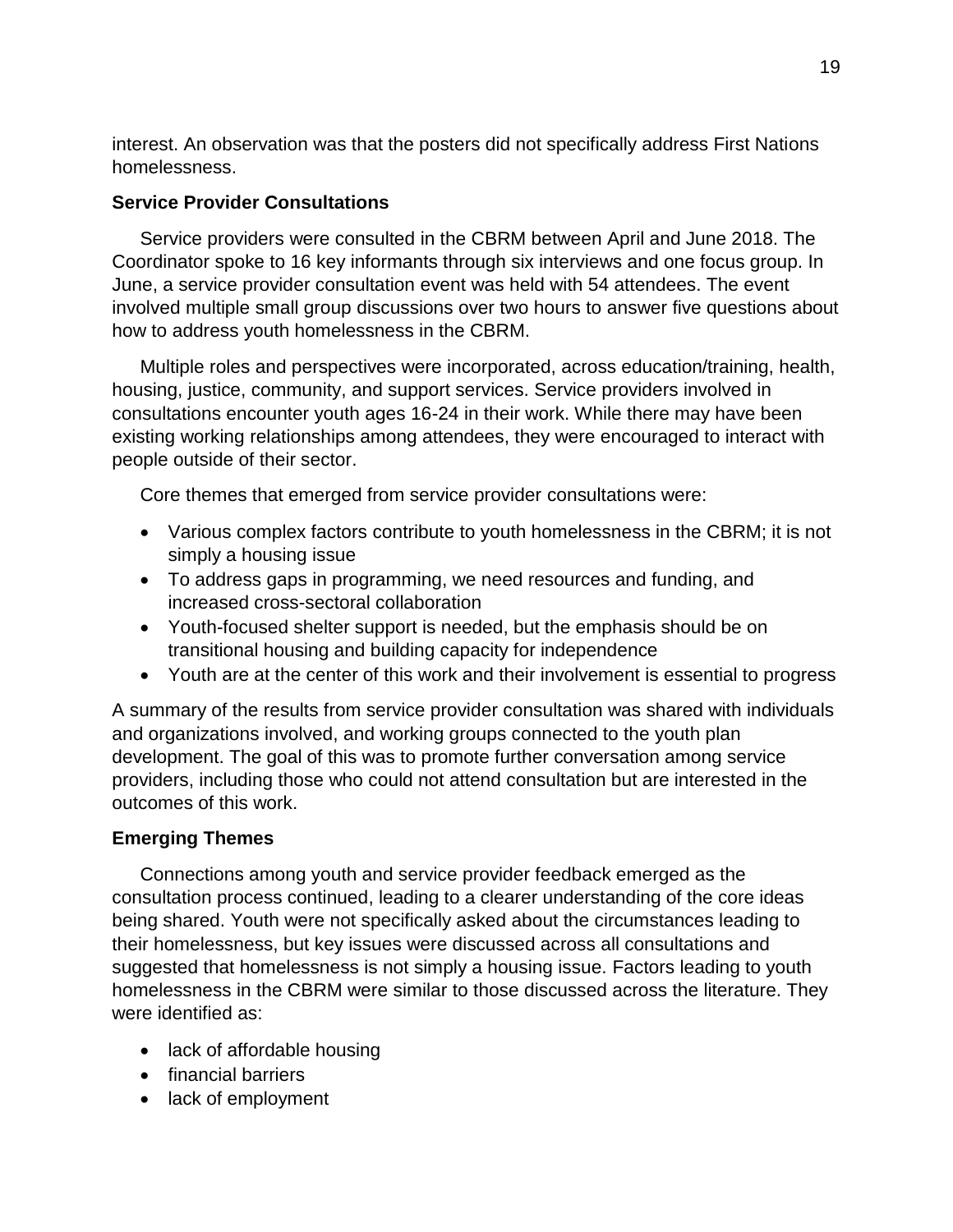- family conflict
- mental health and addiction issues
- gaps in transition support

Once a young person experiences homelessness, they face additional barriers to moving forward, identified as:

- lack of a permanent address and identification/documents
- limited independent living skills
- difficulty finding rental housing
- difficulty meeting daily needs
- barriers to transportation
- barriers to education
- limited access to basic healthcare

In general, youth and service providers agreed with the need for improved service provision, more shelter and housing for youth, and youth involvement. Where the following sections of the recommendations talk about "youth" or "service provider" feedback, they are in reference to key themes or ideas emerging from consultations. The feedback is not necessarily representative of all participants nor can it be considered representative of the general population.

### **Youth Plan Strategies**

#### **Introduction: Prevention Focus**

Youth homelessness is defined in different ways across Canada and within programs. Through youth and service provider consultations, it was heard that service providers, community members, families, and youth have varying conceptualizations of what "homelessness" means. Service providers recognize that, at times, this stops youth from asking for help or the adults in their lives from recognizing the need for help. Youth said that there is a lot of stigma around homelessness which prevents people from asking for help.

Service providers observe signs of homelessness when interacting with clients, including a lack of a permanent address, giving a common address, carrying a large bag with belongings, etc. However, service providers often cannot move forward on their concerns without a disclosure of homelessness or rapport with the individual. Youth and service providers indicated that establishing a relationship is key to helping a young person at risk of or experiencing homelessness.

Through youth and service provider consultations, it was clear that many young people in the CBRM are affected by cycles of poverty, addiction, and family conflict. Many families and individuals receive income support, and youth and service providers both identified that the monthly benefit is not enough to cover housing and basic needs.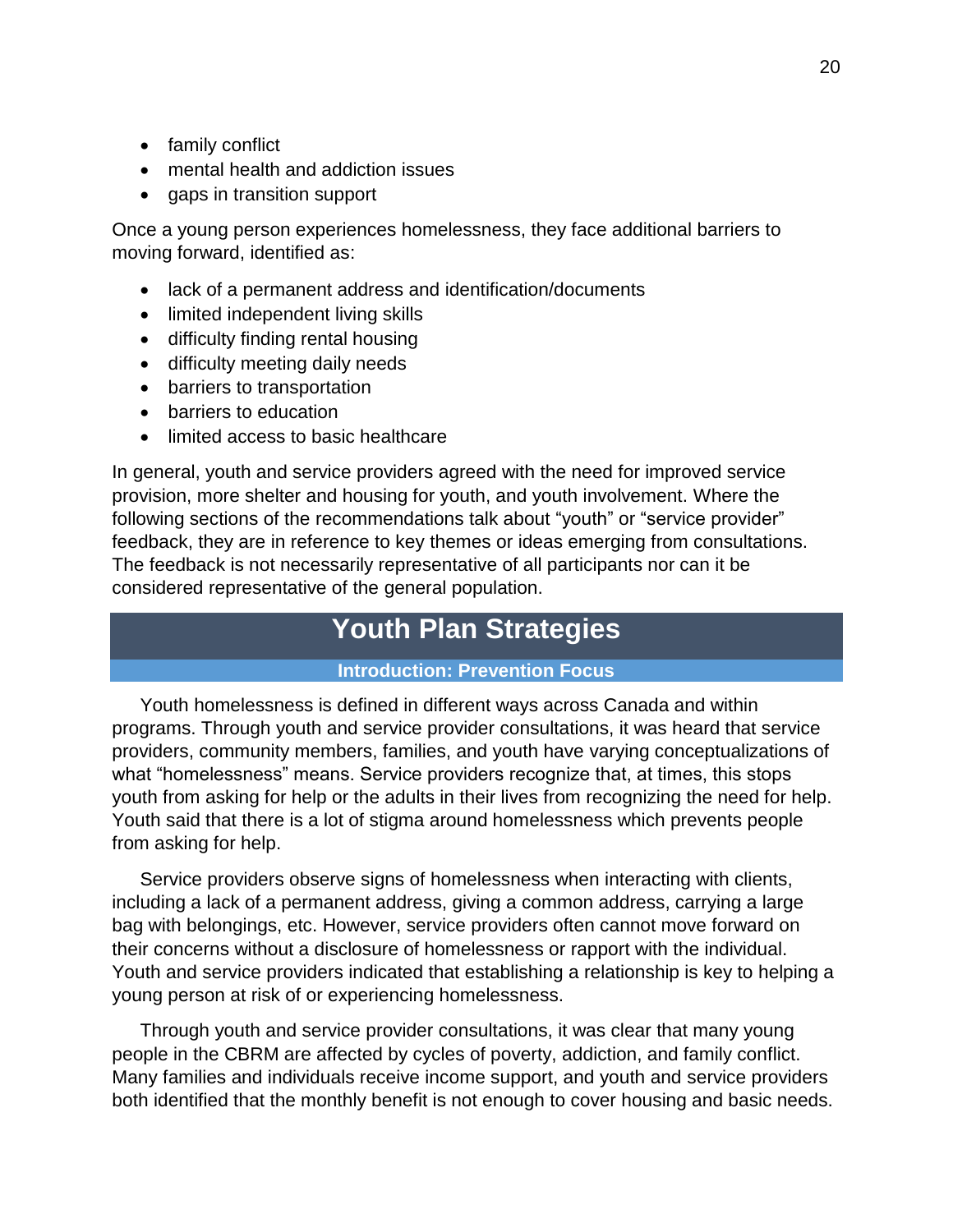Youth and service providers also agreed that minimum wage is not high enough. Youth talked about how some health services are out of reach if you do not have a private health benefits plan (e.g., some dental services are inaccessible due to high cost). Consultations also suggested that food insecurity is an issue impacting local youth who are homeless and often continues when they are housed.

Through youth consultation, stories were told of families who have people staying with them for years because of a lack of housing. Many young people are couch surfing and do not have a permanent address. Youth indicated that more resources are needed so that youth are not returning to unsafe home environments. Some youth shared that their turning point happened and they received help with housing after experiencing incarceration or emergency medical care. Youth and service provider consultations clearly highlighted a need for **early intervention and prevention** so that youth do not become homeless in the first place, or are rapidly rehoused if they do experience homelessness.

The **cost of homelessness** gives more reason to prevent the issue from happening in the first place. Ongoing work to prevent and end youth homelessness in the CBRM can provide direct benefits to the youth who are at risk of or experiencing homelessness. This reason alone supports the need to go forward, from a human rights perspective. A rights-based approach is discussed in the literature (e.g., Canada Without Poverty, A Way Home Canada, The Canadian Observatory on Homelessness & FEANTSA (The European Federation of National Organisations Working with the Homeless), 2016). However, prevention efforts are also likely to provide a financial benefit.

Gaetz (2012) discusses the argument that it is cheaper to help people with housing and support than to provide an emergency response. He reviews extensive literature in discussing the high costs associated with shelter use, and health care and justice system involvement for people who are homeless. It is not cost-effective to respond on an emergency basis and the money could be redirected toward helping with housing. Gaetz (2012) compares costs of housing to emergency supports. In a study across Toronto, Vancouver, Montreal, and Halifax, it was found that emergency shelters cost between \$13,000 and \$42,000 per year compared to between \$5000 and \$8000 for affordable housing (Pomeroy, 2005).

Many people in Cape Breton struggle to afford housing. The maximum shelter allowance for a single person in Nova Scotia is \$535/month (Nova Scotia Department of Community Services, 2013). The average shelter cost for renter households in the CBRM is \$743/month (Statistics Canada, 2017a). It costs more to incarcerate a person for a day in Nova Scotia than it would cost to cover the monthly shortfall between income assistance and average housing costs. In 2016-17, it cost an average of \$245/day for an adult to stay in custody in the province (Nova Scotia Department of Justice, 2017).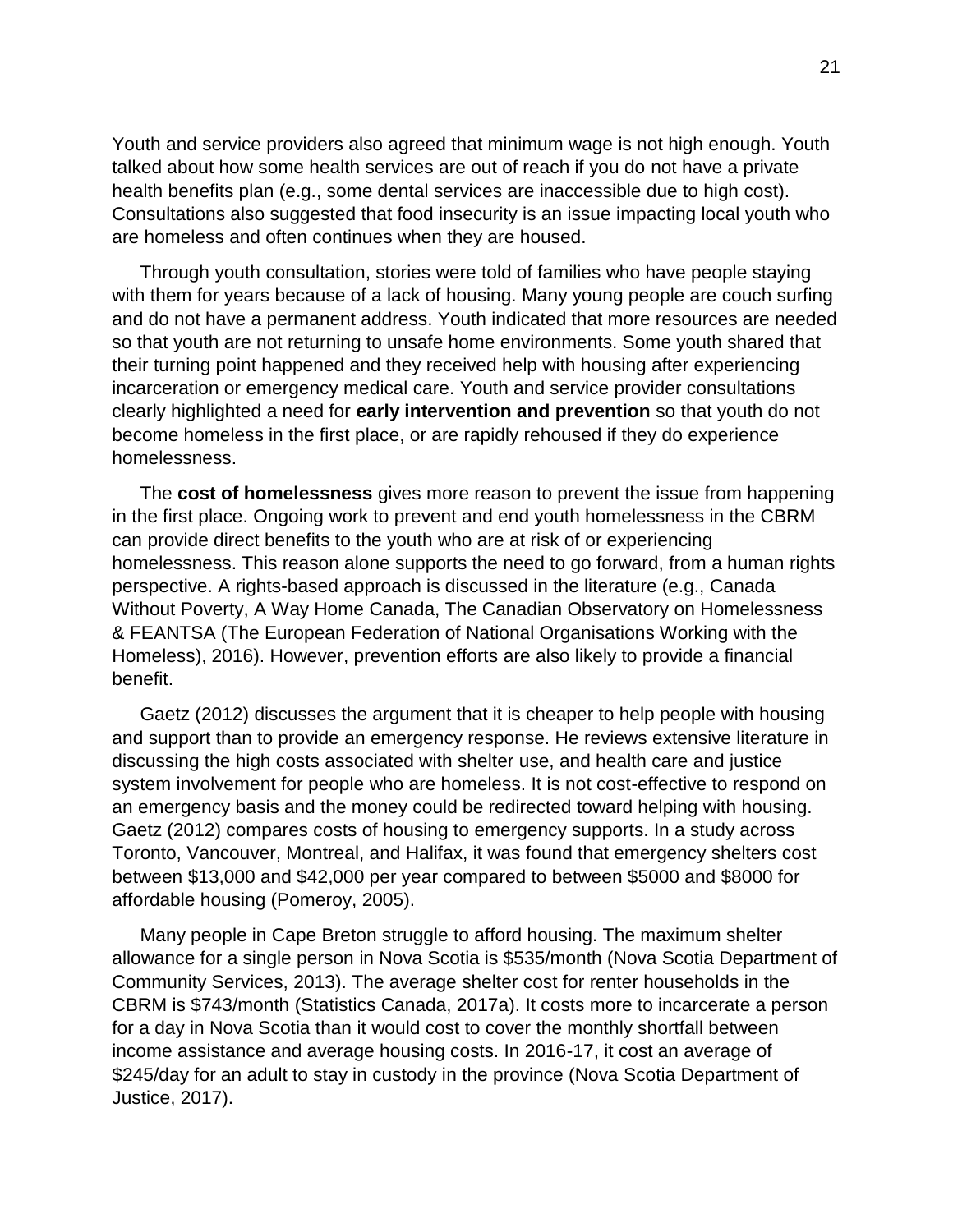Across Canada, there are examples of programs that demonstrate costeffectiveness in the area of homelessness prevention. The Infinity Project in Calgary has demonstrated that their HF4Y intervention saves money. In the first month of the program, youth were using an average of \$143.94/day worth of services, but during the first year of the project, the average cost decreased to \$38.81/day (Canadian Homelessness Research Network, 2013a). Winland, Gaetz, and Patton (2011) comment on the cost-effectiveness of Eva's Initiatives Family Reconnect Program in Ontario as it only uses a fraction of the cost of staying in a shelter, not accounting for other supports and services a young person might need if homeless.

Investments in youth homelessness prevention can lead to a reduction in chronic adult homelessness and the risk of reliance on benefits over time (French et al., 2017). The local youth plan may then indirectly help prevent today's youth from experiencing homelessness as adults. By focusing on early intervention and prevention, long-term change is possible.

The concept of ending homelessness through "functional zero" can be useful in local planning. "Functional zero" means that homelessness is prevented or is a rare and brief occurrence due to a systems response around the issue (Turner, Albanese & Pakeman, 2017). This is not in contrast to "absolute zero", which is where there is no experience of homelessness. Instead, the idea is that communities can work toward absolute zero and develop their local response in phases. Progress indicators can be set using guidance from the "functional zero" definition, based on the community's needs and ability to monitor data. The vision in this youth plan is set around responding to the current need and phasing in prevention efforts.

Multiple research reports and strategic frameworks promote a prevention approach to youth homelessness by expanding the focus beyond housing (such as Gaetz, 2014b; Gaetz, O'Grady, Kidd & Schwan, 2016; Schwan et al., 2018) and a "Roadmap" for youth homelessness prevention was released in late 2018 (Gaetz, Schwan, Redman, French & Dej, 2018). In "A Way Home: Youth Homelessness Community Planning Toolkit", Turner (2016) recommends setting priorities around prevention, systems planning, housing and supports, and leadership. The local youth plan strategies are organized within such a framework to demonstrate how prevention can be applied in CBRM. The Coordinator made recommendations based on the need for prevention, which was identified in local consultations. The recommendations were then used to develop strategies, through collaborative efforts of working groups.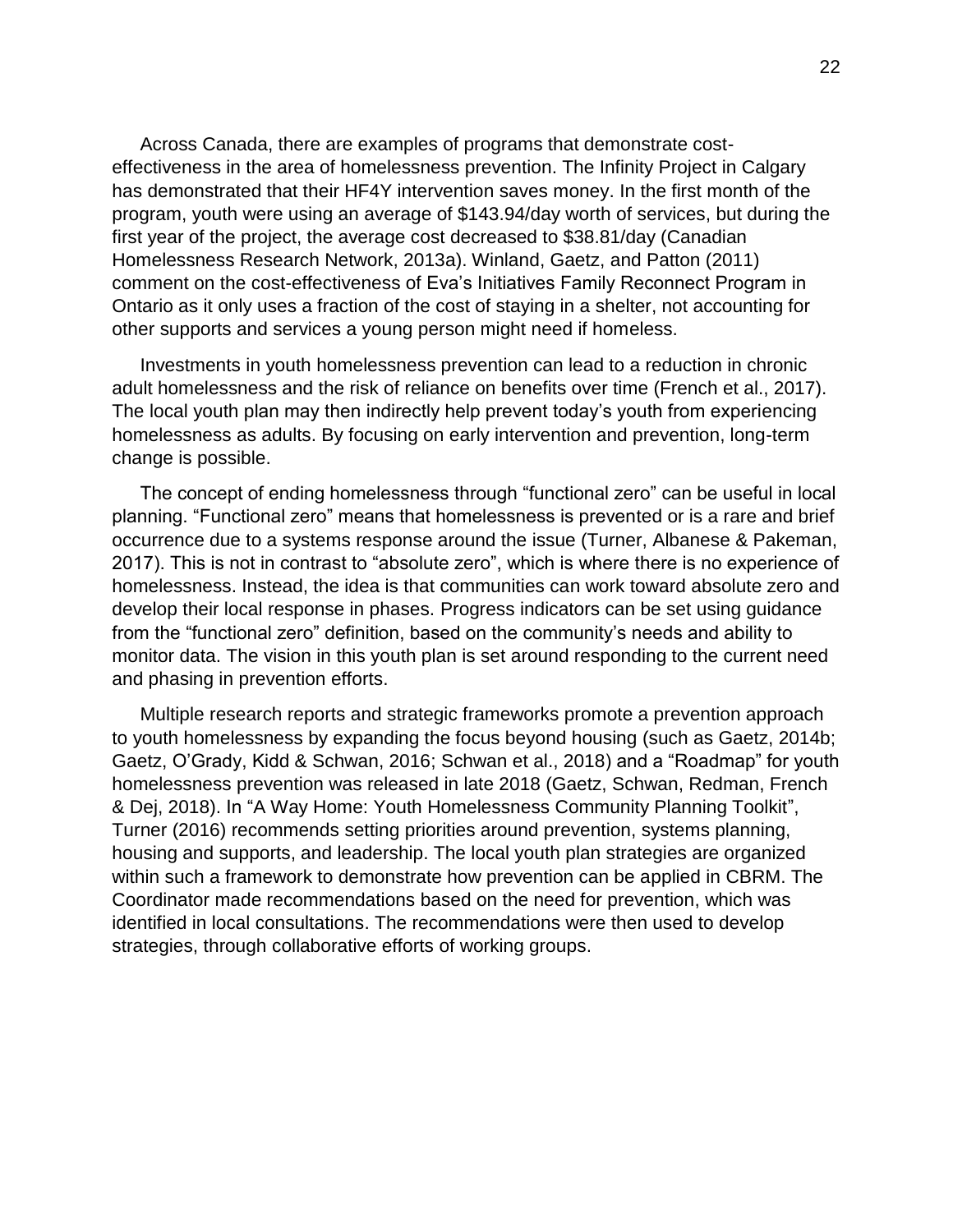#### **Vision**

Youth homelessness in the CBRM will be reduced and prevented.

#### **Mission**

To enhance access to coordinated, adequate, and appropriate services and supports for youth at risk of or experiencing homelessness. To provide transition planning to help youth exiting homelessness to live an independent life.

#### **3-Year Goal**

To decrease youth homelessness (age 16-24) in the CBRM through intervention efforts, and prevent new experiences of homelessness by 2021.

#### **Intervention Targets:**

- Reduce the total number of youth experiencing homelessness by 2021.
- Rapid rehousing: (a) Decrease the number of days spent in homelessness prior to initial placement, and (b) Decrease the number of days spent in homelessness during a re-entry to homelessness after initial placement.

#### **Prevention Targets:**

- Prevent at risk youth from experiencing homelessness.
- Decrease the number of re-entries into homelessness when there is imminent risk of housing loss (e.g., through eviction).

#### **Measurements:**

• Point in Time and Service Based Counts, By Name List, shelter and housing program data such as # youth housed, # days spent in homelessness prior to placement, # re-entries into homelessness including length of re-entry, # reentries into homelessness avoided due to program intervention, # program interventions for at risk youth, # youth diverted from shelter.

#### **Strategy: Leadership, Collaboration and Alignment**

#### **1. Enhance collaboration among key stakeholders, including youth.**

Service providers identified that there is not enough government funding in the CBRM, and organizations are competing for what is available. They said that all levels of government need to work together to address homelessness, and specialized resources are needed (e.g., outreach, addiction support, emergency/crisis, education, recreation). Research supports the need for systems to work together. In a policy brief, French and others (2017) discuss youth homelessness as a ""fusion" policy issue" as the responsibility to solve the problem shouldn't be shouldered by a single program or department. Policy should involve various program areas such as health, housing, child welfare, education, justice, and so on. Sauvé and colleagues (2018) talk about how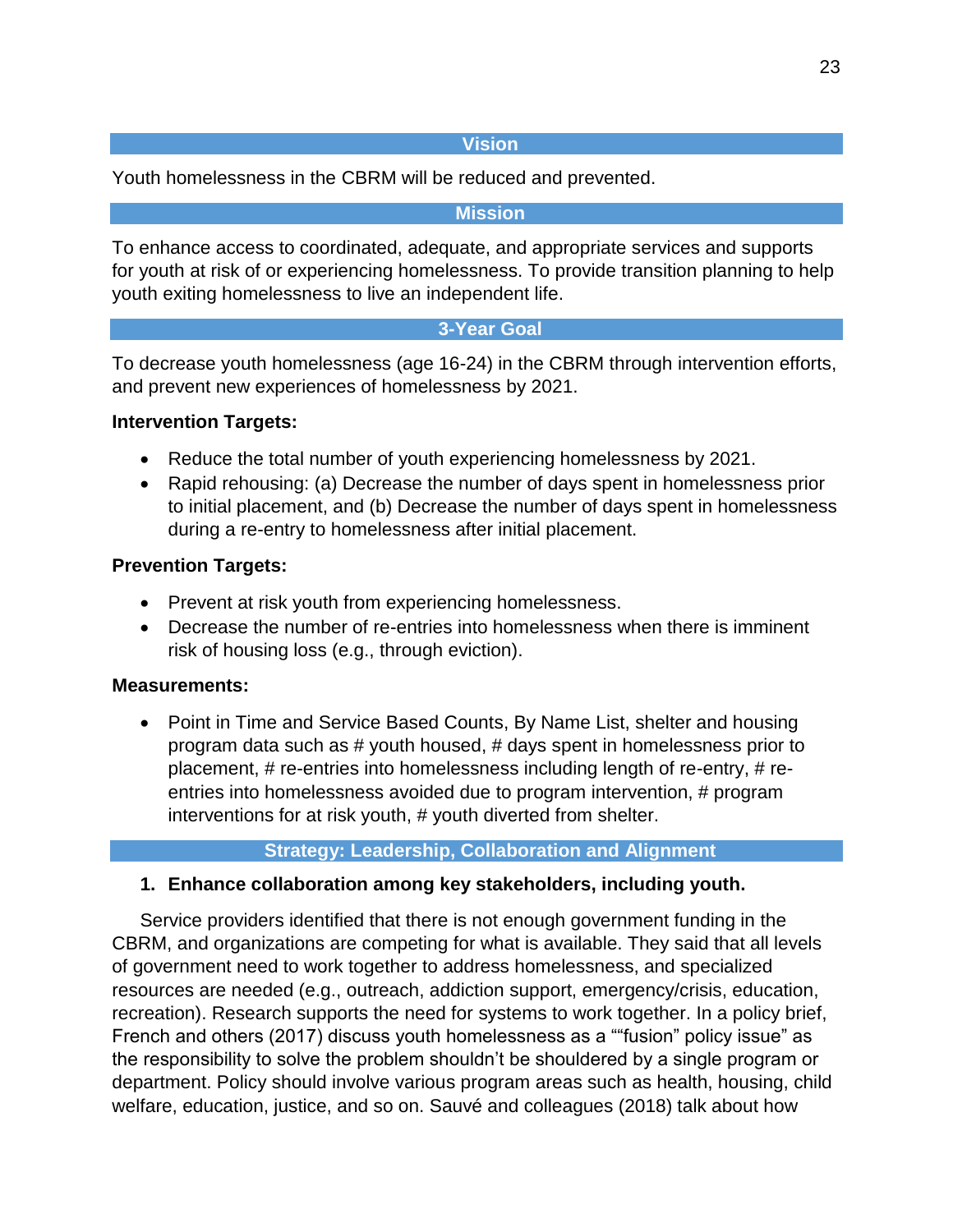youth homelessness is often created and sustained due to "points of failure" and that the issue involves multiple systems.

In the CBRM, we can look to our working groups as an entry point to strengthen leadership to prevent and end youth homelessness. While there are organizations that have played key roles in this work, the region truly needs a strong collaborative approach to keep the work going and to sustain successes. Developing stronger, more representative working groups is a step to advocating for policy change. Key people are needed at the table in order to make strong arguments. This is also an opportunity to collaborate on decision-making about funding requests.

Youth and service providers in the CBRM said that youth with lived experience should have more opportunities to be involved in addressing homelessness. There is a need for diverse perspectives in solving the problem and creating community awareness. Youth suggested using various types of media to promote awareness, such as art, painting, mural, video, and social media. Some suggested that visual works could be displayed in public spaces or events.

The involvement of individuals with lived experience of homelessness, including youth, is recommended as a priority when considering key players in implementing the youth plan. Ongoing youth engagement efforts are recommended. Collaboration should be planned so that it is meaningful for those involved.

#### **2. Align youth plan activities with local Affordable Housing strategy and provincial homelessness and housing initiatives.**

Affordable housing has emerged as a major issue in the CBRM and thus requires its own strategic plan. A project of such a nature would not be limited to the youth population. The work on affordable housing has been taking place independently of the youth plan development, and alignment is needed over time so that the strategies can complement and build on each other. Any directions set forth by the province will need to be accounted for in planning, thus it is crucial for ongoing communication to take place among working group representatives and provincial partners.

#### **Strategy: Early Intervention and Prevention**

#### **1. Provide information to youth and adults who work with them, about housing and homelessness issues.**

Youth and service provider consultation emphasized that increased awareness around youth homelessness is needed in the community and among youth, families, and service providers in order to promote prevention and early intervention of youth homelessness. Youth identified that homelessness is a hidden problem in the CBRM and more discussion and awareness are needed. We need to acknowledge that this is a problem. The whole community can play a role in addressing this and we need to be able to talk more openly about this in more spaces.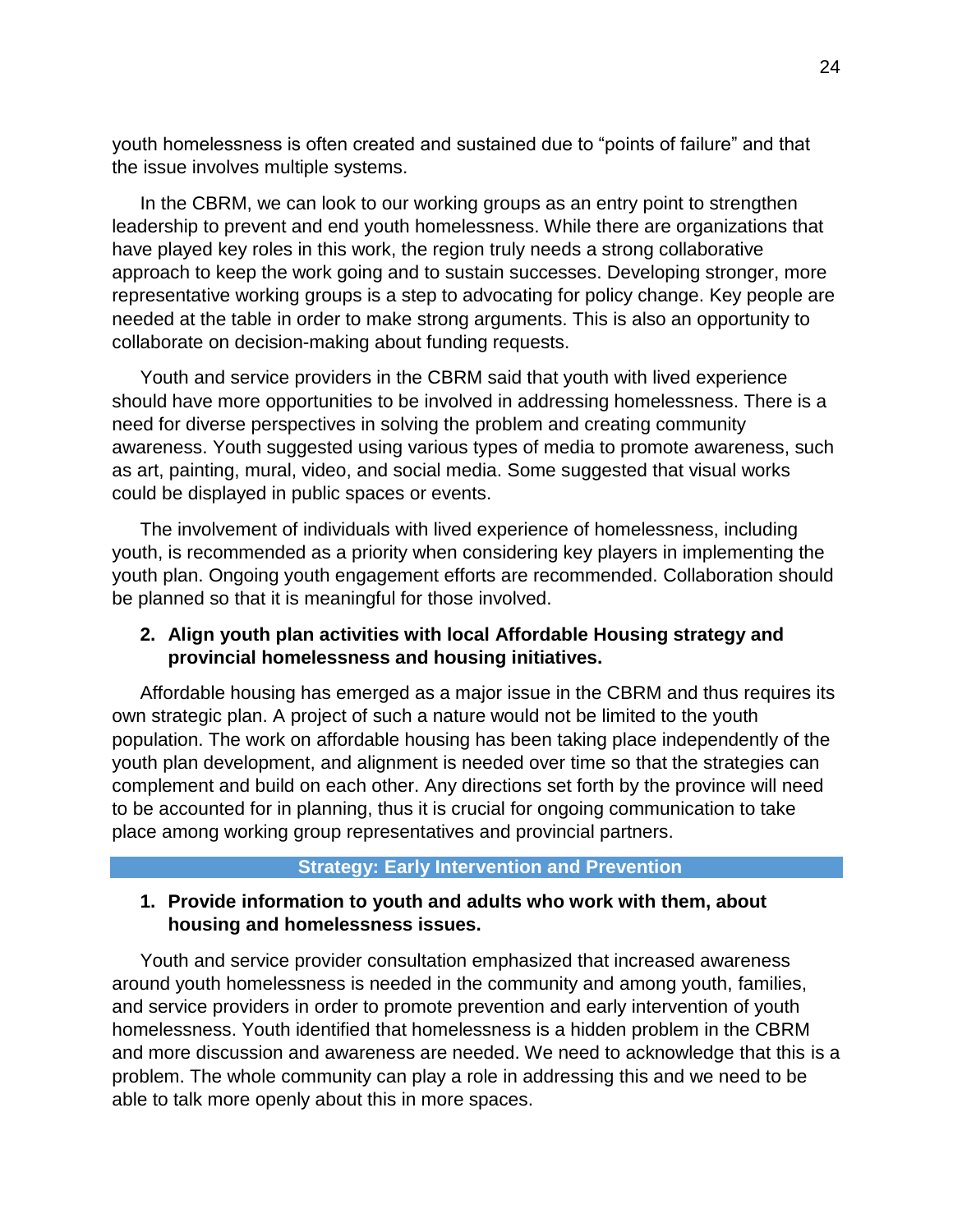It was identified by service providers that information is needed for families, youth, service providers, and the broader community, about available services and how to navigate them. Youth explained that a person often needs an initial contact or link to get access to other resources. For example, some mental health supports require a physician referral. Youth indicated that seeking help can be difficult if a young person does not have accurate information, is anxious or discouraged, or afraid of retaliation if they are seeking protection from someone.

Service providers identified that parents may benefit from ongoing information through the school system – about parenting, mental health, etc. It was suggested that this be made available to all families rather than using a targeted approach. Youth identified that parents should be able to get information they need (e.g., financial) to help their children.

Youth indicated that they and their peers receive information from many sources, including online, people they know, and service providers. Youth involved in the focus groups recalled specific organizations and individuals who connected them to additional support to meet their needs. These include sources from the school system, income/employment assistance, shelter system, healthcare system, corrections, community organizations, friends or family, or looking online independently.

Youth and service providers agreed that youth may benefit from information about housing (e.g., included in high school curriculum), independent living, life skills (e.g., laundry, cooking, cleaning, hygiene), finances (e.g., budgeting, money management, taxes), rights and responsibilities particularly as a tenant, and mental health. More advertising is needed for available programs for youth, using methods that are easily accessible, such as posters or other visuals in the community. This is helpful for youth who do not have internet access.

Service providers indicated that the service sector may benefit from information on diversity and cultural differences, and early identification of at risk situations for youth. Any service provider can play a role in this, and examples were provided such as nonteaching staff who encounter students during the school day (e.g., bus driver, support staff). Through service provider consultations, there was an identified need for a more individualized approach to education for youth.

Service providers said that community members and employers may benefit from more awareness of issues impacting youth, so that there may be more support over time for renting to youth, hiring youth, and welcoming youth into businesses. Youth said that community organizations and businesses may be more welcoming to youth and not ask them to leave, if they had more information. Service providers suggested that an employer database and wage subsidies would help youth to gain employment.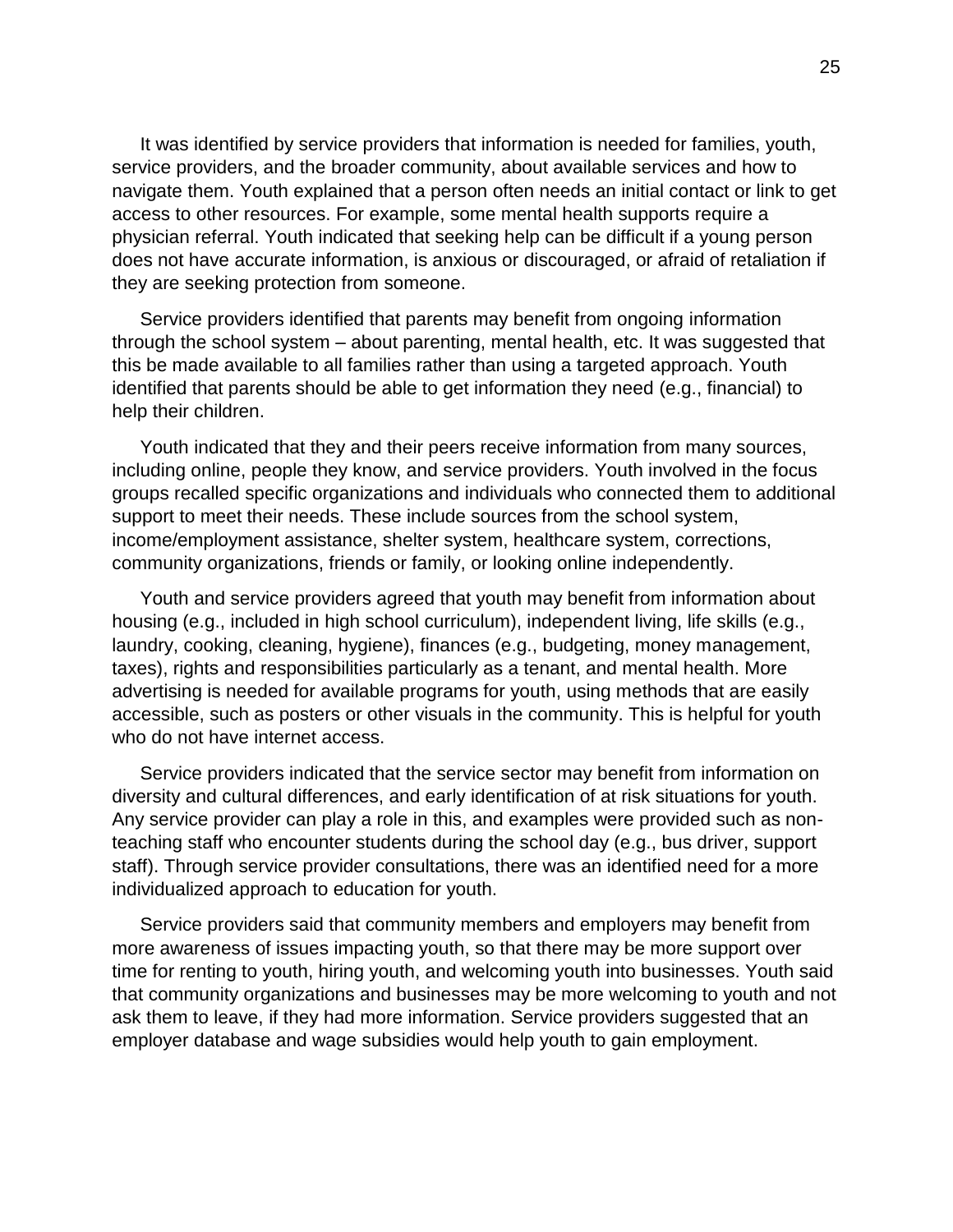#### **2. Explore the role of family intervention programming in addressing youth homelessness.**

Family conflict was identified in local consultations as a factor contributing to youth homelessness, with some key examples emerging from service provider consultations. Single-parent families may become homeless due to domestic violence or return to an abusive situation for fear of child welfare involvement and/or homelessness. Youth may leave home due to abuse and/or conflict at home. LGBTQ2S youth may leave home if their families are not accepting of their gender and/or sexual identity. Transphobia and homophobia in families often contributes to a young person leaving home, as found in research such as consultations by Sauvé and colleagues (2018).

Family intervention programs can play a role in addressing youth homelessness. Family issues are often a contributing factor to youth homelessness and there are not many programs that aim to specifically address family reconnection. Winland and others (2011) discuss this and examine the success of Eva's Initiatives Family Reconnect Program. The program is guided by a philosophy that family is essential and must be integrated into addressing youth homelessness. It helps youth reconnect with their family through supports such as counselling, mental health support, and client-centered case management.

While reconnecting with family is not possible or safe for all youth, Family Reconnect helps youth who want to address conflict and improve relationships (Winland et al., 2011). Program outcomes suggest that Family Reconnect helps youth and some family members reestablish contact and relationships, and identify and understand mental health issues. Plus, it also leads to an improvement in housing situation for many youth as they move back home or out on their own. In another example, the United Way Kingston, Frontenac, Lennox and Addington (2018) found that 75 out of 77 youth counselled by a Family Mediation Worker were able to go home.

More consultation in the CBRM is recommended to determine the perspectives of parents/guardians as well as the adults in the community who welcome youth into their homes. Consultations may also provide more insight into the issues faced by parents/guardians, so that a comprehensive plan can include ways to address their needs. Helping the family is a way to promote youth homelessness prevention, but more information is needed to determine what elements a family intervention program in the CBRM could include. During strategy development, working group members commented on the need to consider interventions at key access points with families such as birth, primary care system involvement, and starting school. To work toward this, a first step is to map the current programming available to families in the local area.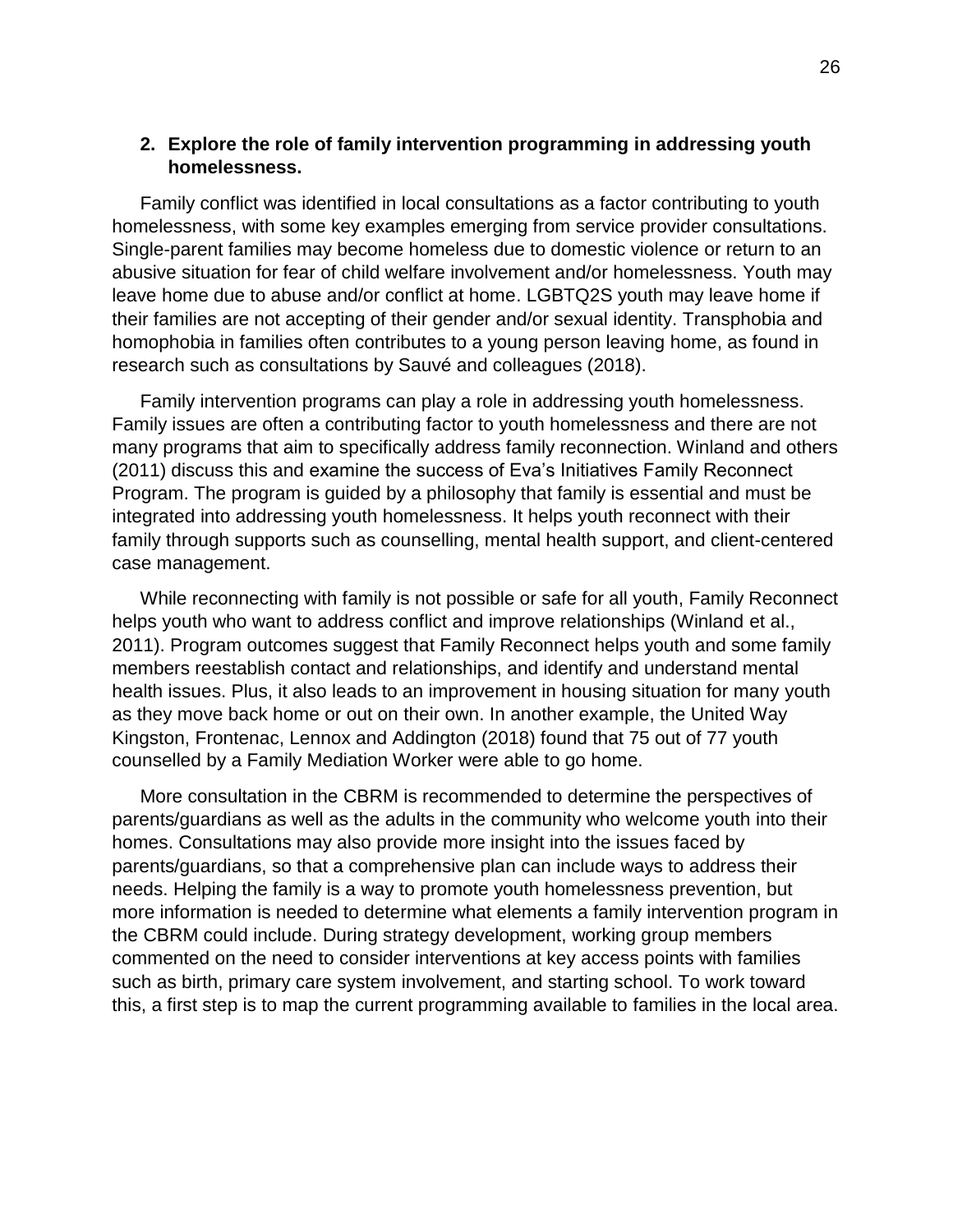#### **Strategy: System Planning and Organization**

#### **1. Design and implement a Coordinated Access system for the homeless serving system.**

As discussed by CAEH (2018a), the development of a Coordinated Access (CA) system should include the following: (1) Establish an intake process, structure, and access points, (2) Agree on a common approach for assessment and prioritization, and (3) Design a referral system by completing service mapping.

Service providers in local consultations identified that they often work in silos and/or are focused on their respective mandates. They often rely on their own knowledge, experience, and professional and/or community connections to solve problems for clients. This is particularly true if there is not an existing or clear protocol on how to address housing for youth. Some organizations have a formal protocol and others do not.

Through service provider consultation, it was identified that relationship-building drives their work in many ways. Strong rapport can mean the difference between a youth disclosing or not disclosing that they are struggling. The extent of a service provider's knowledge about and relationship with a client impacts their decision-making. Some service roles have less of an opportunity to build rapport due to the brief nature of their interactions with a client and/or lack of a need for client to share their name or history.

Service providers indicate that high workload/caseload volume impacts client service. Youth shared in focus groups that they often do not receive clear directions or meet with their various workers in a collaborative setting. They said that programs need more staff, such as social workers. Service provider feedback echoed this and suggested that more front-line workers are needed to work specifically with youth.

There was agreement among service providers in consultations that more collaboration and teamwork is needed across programs and sectors, not exclusive to homelessness and housing programs. Clear communication is needed around Consent to Release Information processes, eligibility criteria, intake processes, and available resources. Organizations with different consent processes may not be working together due to reluctance to share information. HIFIS, where used, is not used consistently across organizations.

Service providers recommended a **community hub - one-stop-shop - with satellite sites in different locations**. They suggested that the implementation could be guided by the development of a Memorandum of Understanding among involved organizations, a communication strategy, and central resource database. It was suggested that youth could have a service navigator within a "circle of care" and that this could focus on the array of supports a young person needs, not only housing. This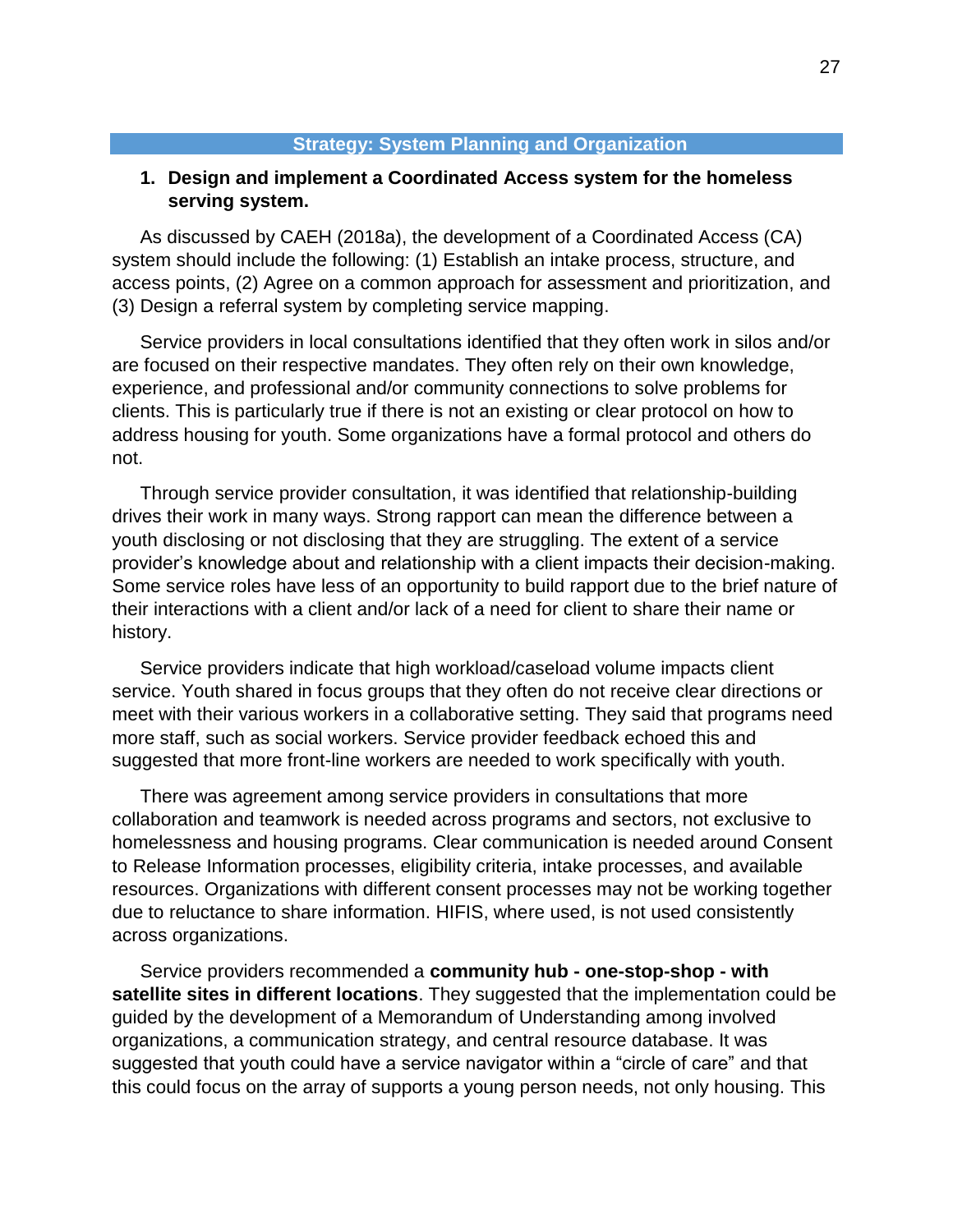initiative would also be a way to collaborate with families to help prevent separation or promote reunification, and to build on a youth's natural supports. Some homeless youth in the CBRM are also parents, so this work could be beneficial for them and their child.

A CA system in the CBRM could serve the purpose of coordinating homelessness and housing programs, including a more streamlined response to youth homelessness. The existing service gaps as well as housing program referral sources (see Appendix 1) can be used to guide the design of the CA system, and processes around service mapping and referral services. This could help achieve the service mapping step outlined by CAEH (2018a). Based on service gaps identified by youth and service providers in local consultations, a CA approach should engage with partners in mental health, education, and child welfare, be responsive to the needs of LGBTQ2S youth and Indigenous youth (e.g., through appropriate referrals), and provide housing support for people living throughout the CBRM (i.e., beyond Sydney area).

Service providers said that service gaps can be attributed to factors such as a lack of program resources and funding, and barriers to access at the program level due to eligibility criteria, a young person's age, lack of a permanent address and/or identification/documentation. Many services require a client to provide their address. Service providers spoke more about this issue than did youth, which may be a sign that youth without an address or ID don't end up accessing programs and were less likely to be aware of the focus groups.

An examination of existing service gaps is necessary to determine how to collaborate on youth homelessness. Service providers and youth identified service gaps in the following areas:

**Mental health and addictions:** Through service provider consultation, it was identified that youth may leave home due to their own mental health and addiction issues and/or family members/parents experiencing these issues. Youth often leave home or are asked to leave due to drug use. Youth and service providers both identified a need for mental health and addiction support that is easier and faster to access. There are long wait times for service, and gaps in outreach and emergency services. Youth and service providers said that we need more crisis support and longer service hours in the community.

CaperBase/Access 808 was mentioned in a positive light across youth and service provider consultations. Service providers identified that collaboration is happening within entities such as SchoolsPlus and mental health. Youth had a particular interest in the topic of mental health in the focus groups and when the posters were shared with the community. The point that received the most attention across all eight posters was that we need "Mental health support that is easier and faster to access".

**Individualized education supports and early identification and intervention for youth with learning disabilities/cognitive impairments:** Youth indicated that a good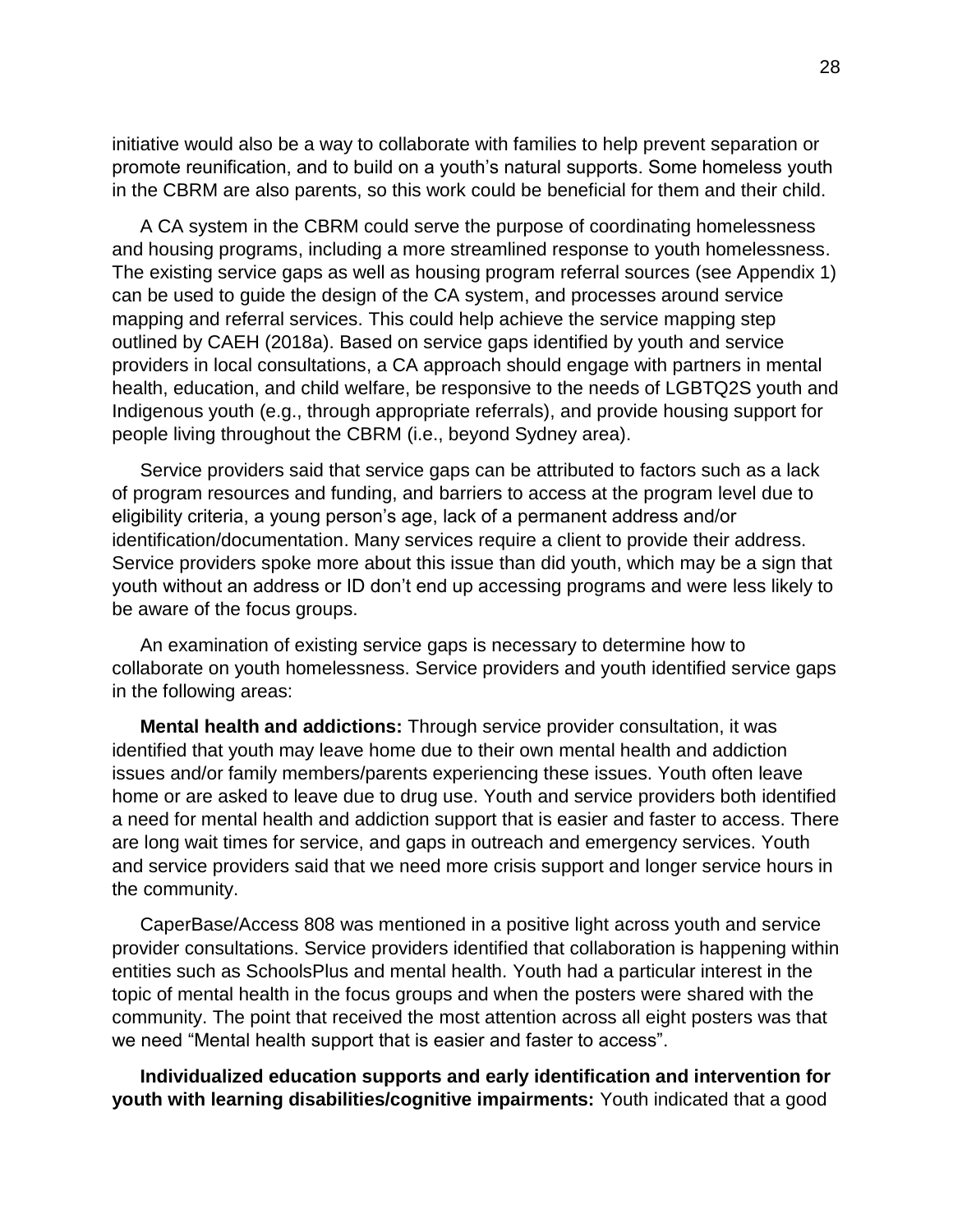education is needed to find a job that pays enough to cover their needs. Some youth spoke of barriers to education like missing school due to paid part-time work and/or family obligations. Service providers highlighted the need for an individualized approach to education for diverse learners as well as youth who cannot attend in the classroom.

Service providers see barriers to education particularly for youth who have learning challenges and need modifications to be successful. They identified a need for early intervention for youth with learning disabilities and cognitive issues, and more coordinated service provision due to concurrent diagnoses for youth. It was heard that we need to create more capacity to involve youth in the community, and provide support where needed for sustained involvement. This can include reducing training barriers for youth with learning disabilities and cognitive issues as well as supporting them to participate in community activities (e.g., youth engagement to address homelessness).

Service providers identified that outreach is available through some community entities and the school system, however, there are service gaps when the young person leaves school. Service provider consultation highlighted the need for more transition support. Research supports the need to help youth early in their education. Half of the youth participants in the National Youth Homelessness Survey reported being assessed in school for a learning disability (Gaetz, O'Grady, Kidd & Schwan, 2016). 83% of the youth surveyed had been bullied at school. More than half dropped out of school but most said they want to return.

**Support for LGBTQ2S youth:** Youth identified a need for more safe spaces for LGBTQ2S youth. Research shows that there are safety concerns among LGBTQ2S youth entering the shelter system, as the forms of oppression experienced at home may be evident there as well (Sauvé et. al, 2018). CBRM youth focus group participants shared that community spaces are not always welcoming or safe for transgender and/or queer youth. They can be subjected to violence, assault, and judgment based on their appearance. Youth said that we need safe spaces for all youth, including within the shelter system. Youth expressed concern that any space for a specified population could become a target for harassment, so this would need to be considered in planning. Youth also talked about the importance of using correct gender pronouns and the need for strong allies.

**Support for Indigenous youth:** Feedback from the community on the youth posters indicates that more cultural competency is needed for service providers. Service providers indicated that there are gaps in funding, and that culturally sensitive spaces are needed for Indigenous youth. Youth indicated that culture should be considered in planning events for youth. A CA system operating throughout the CBRM cannot adequately address Indigenous homelessness and is not intended as a solution to this issue. The applicability of any initiative in local First Nations communities is at the discretion of the communities, leaders, and citizens. However, steps can be taken to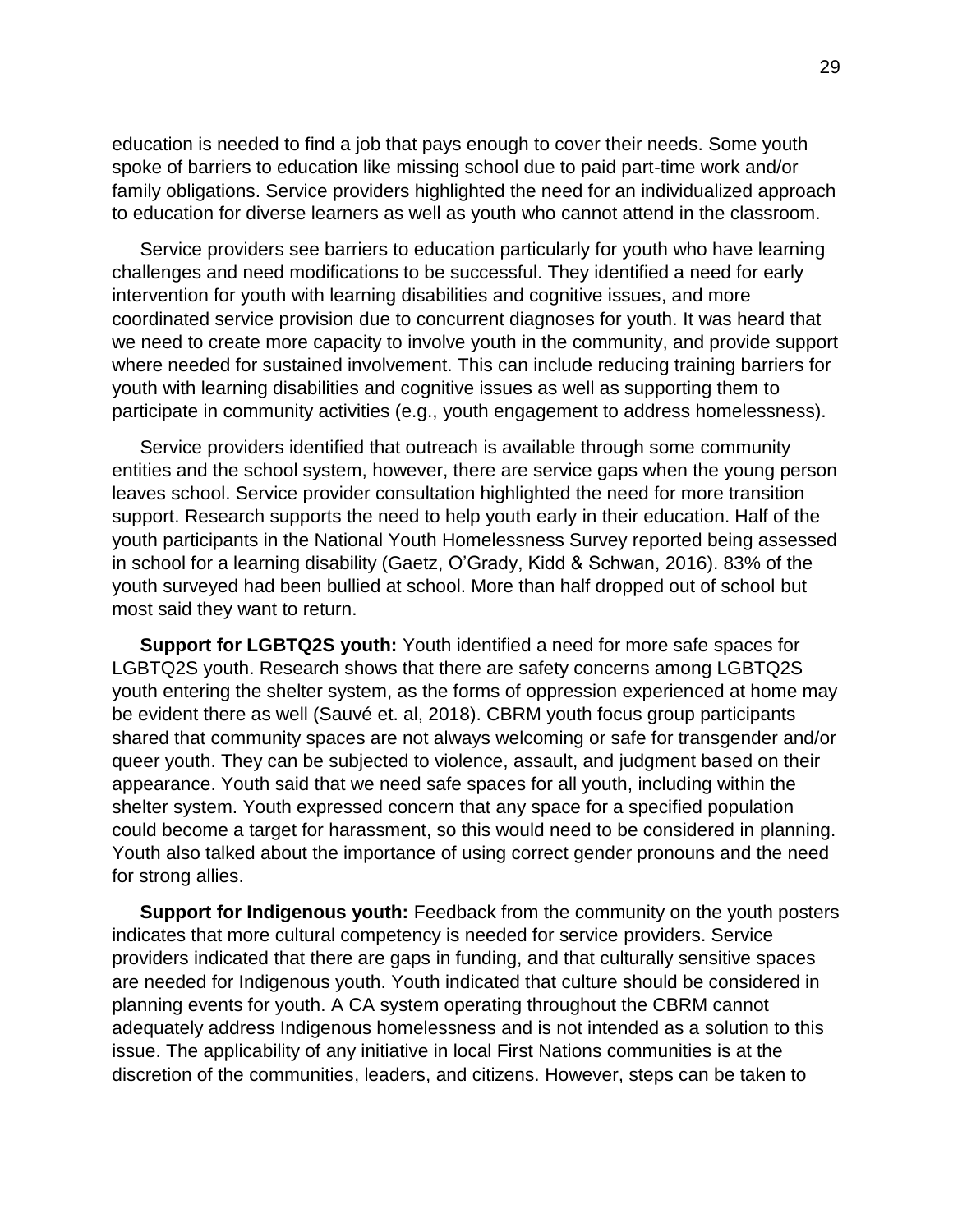ensure that a CA system in the CBRM can be responsive to youth who enter, regardless of their home community in the region. For example, in providing a referral.

**Transition support for youth leaving home or exiting care:** Youth and service providers identify that there are gaps in service when youth exit the child welfare system and/or when they reach the age of majority and are no longer a dependent. Some youth pointed out that our society assumes that young adults have a parent to help with finances, sign documents, and teach them skills, but that this is not the case for many young people. Research conducted in Ottawa (Sauvé et. al, 2018) resulted in a number of recommendations, such as initiating HF4Y at a young person's first contact with an agency, and that facilities such as hospital, detention, and child welfare, adopt a protocol not to discharge youth into homelessness.

**Service provision outside of the Sydney area:** Youth and service providers agreed that the majority of rental housing and community-based services are located in Sydney. This results in limited service access. In addition, Sydney can be a triggering place for some youth due to their associations.

**Public transportation:** Youth said that they need to go to many places across the CBRM, usually Sydney, to meet their needs. Youth and service providers identified that the bus system is challenging to navigate due to limited service locations, hours of operation/route frequency, and cost. This impacts service access particularly for youth living outside of Sydney and in rural areas. Youth often don't have access to a vehicle or an adult available to teach them how to drive. They may spend hours per day on the bus, and if they miss the bus, it impacts the rest of their day.

**Recreational/social programming:** Youth and service providers identified a need for more available and affordable recreational and community activities. Youth discussed the connection between boredom, lack of money, and young people becoming involved in drug-related crime. Social events need to be well-advertised. Youth talked positively about the Under One Umbrella service fair, which provides a wide range of supports at a single event. Both youth and service providers suggest that the event be held more than once per year.

#### **Strategy: Housing and Supports**

#### **1. Create a crisis/emergency response to youth homelessness.**

Based on local youth and service provider consultations, a recommendation is to develop an emergency response specific to youth homelessness. Service providers involved in consultations indicated that they often focus on managing immediate needs of their clients (e.g., "Do you have a safe place to stay this weekend?") and then longterm problem solving. This is made challenging by a lack of options due to limited shelter space and affordable housing.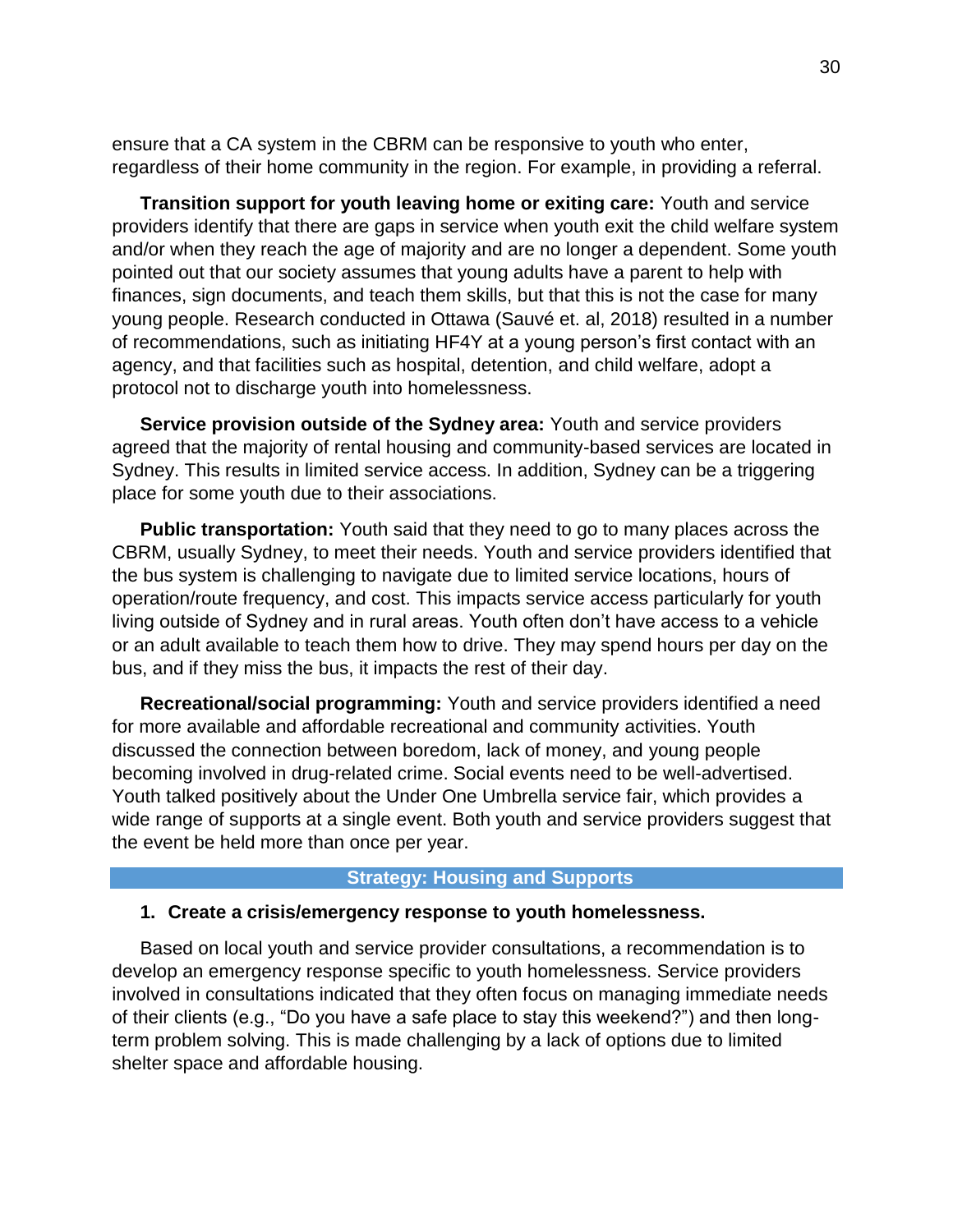Across consultations, some youth shared that they do not view the existing shelters as safe for all youth, as they are focused on the adult population and are genderspecific. Youth indicated in local consultations that they would like to have the option to not stay in a shelter with adults, and instead to be in a space where there are supports targeted to their needs. Youth experiencing homelessness often have unique circumstances, and their situation requires a tailored response rather than applying the same supports that are available for adults experiencing homelessness (COH, 2016; Gaetz, 2017). Youth may not receive the support they need in a shelter designed for adults, and local feedback highlights the need for safe spaces for women, transgender, and non-binary youth. The existing shelter supports are located in Sydney which is inaccessible for many young people. It was also heard in consultations that a shelter dedicated to youth should be open 24/7. As CBCHA began providing expanded emergency shelter supports in late 2018, service utilization should be monitored closely to better understand the need for youth shelter supports and the number of beds.

Youth and service providers in local consultations agreed that it is essential for shelter and housing to have built-in supports to help youth move forward. Examples from consultations include:

- Mental health and addiction support
- Life skill development
- Peer support
- Help with school work
- Access to showers, hygiene products, and laundry

Cost is a barrier for youth to use community laundromats, and there are limited time slots for laundry at community organizations. Youth would like to see increased availability and flexibility of these services. Youth identified that it is hard for a person to have to go to several places to meet basic needs when they are already struggling.

#### **2. Help youth transition to independent living.**

Consultations highlighted that despite the need for an improved emergency response to youth homelessness, it is preferred that the focus is on long-term help. Also, it must be noted that the region does not have sufficient resources and funding to meet the unique needs of all youth who may be in need of emergency housing. For example, a co-ed youth shelter is not the ideal space for all youth, and there are some who may not feel comfortable accessing it. Therefore, the development of a shelter could be part of a coordinated effort but would not solve the problem.

We can consider this in the context of CBCHA homelessness programs. For example, the majority of men staying at the homeless shelter are adults over age 24. However, based on program data provided by CBCHA in July 2018, almost half of the HF and outreach referrals received in the previous 5 months were for male and female clients age 16-24 (See Appendix 1). This assessment may point to limited shelter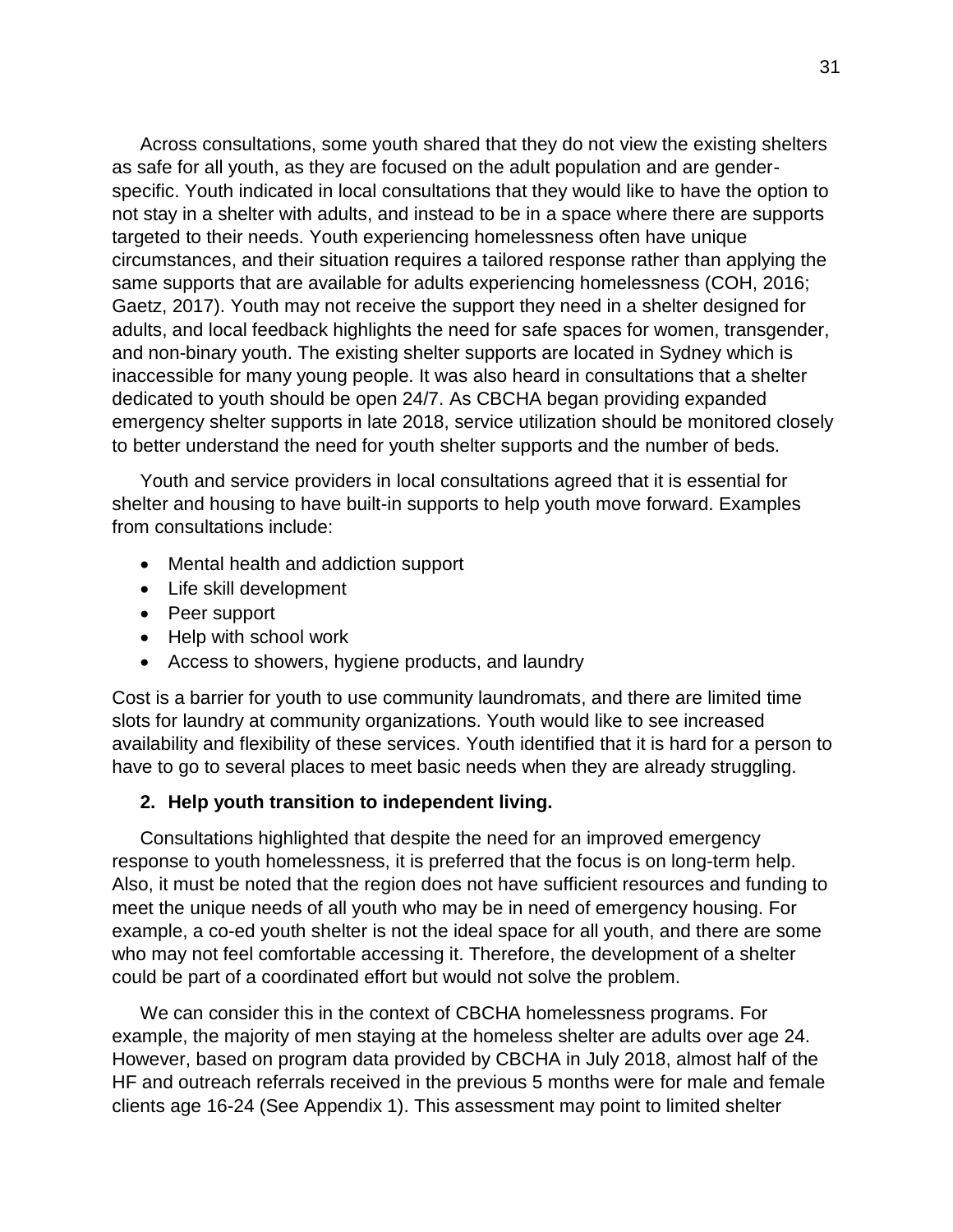capacity but also shows the considerable need that youth in the CBRM have for help in finding and/or maintaining housing.

Phoenix Youth (2018) in Halifax, NS, provides a wide range of programs across the Halifax Regional Municipality to support youth. They operate a youth shelter and supportive housing programs for youth ages 16-24. Supportive housing is provided through two models: long-term residence or semi-independent living with live-in support workers. In addition, Phoenix operates multiple community centres to provide services such as outreach, employment help, and therapy (Phoenix Youth, 2018).

Choices for Youth in St. Johns, NL, is another example of an organization that provides support beyond the shelter system. According to their 2017-18 Annual Report (Choices for Youth, 2018), the organization served 1,519 youth and 118 individuals stayed in the shelter. There is support built into the shelter stay so that youth can plan for next steps and get what they need to do it, such as referrals and documentation. Choices for Youth provides a range of housing programs, family support, and works with a youth committee.

A systems approach where organizations collectively work toward preventing youth homelessness can be implemented using the HF4Y principles (see Gaetz, 2017). A Way Home Ottawa through the Alliance to End Homelessness Ottawa made priority recommendations for addressing youth homelessness in the city (see The Opportunity Project report by Bulthuis et al., 2016). The team based the recommendations on youth consultation and the HF4Y principles. This rest of this section is one example of how local youth and service provider feedback can be considered in the context of the HF4Y philosophy.

#### **HF4Y Principle: "A right to housing with no preconditions" (Gaetz, 2017)**

*This principle focuses on recovery and harm reduction rather than sobriety or abstinence. Although, it also provides choice as some youth may prefer to live in a setting focused on abstinence. Supports are offered in HF4Y but are not a requirement for a young person to stay in the program and keep their housing. If housing is lost, workers will help youth find housing again.*

Across local youth and service provider consultations, there was a focus on the need to help youth transition to independent living with supports to help them be successful. It was clear that youth need access to more housing options that are safe, affordable, and accessible to them at their age. If a person is evicted, it is challenging to find a new home in a timely manner. Youth and service providers identified that youth aren't able to find suitable accommodations due to financial barriers.

Youth said that people ages 16-18 have difficulty finding a landlord willing to rent to them. It is hard for a single person to afford housing on their own. Youth identified that there is stigma based on age and attachment to income support. Service provider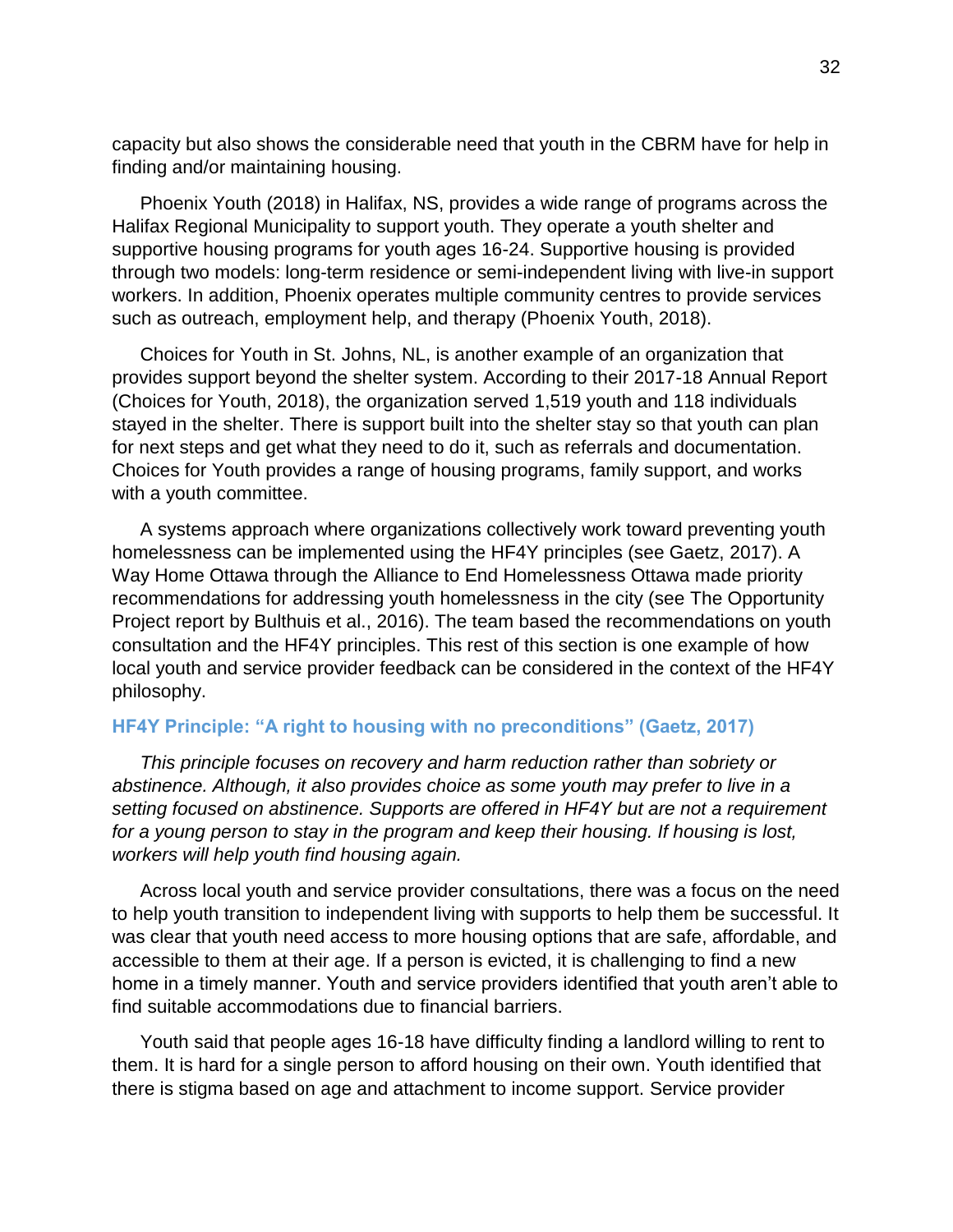consultations also suggested that youth who have pets have a more difficult time finding shelter and housing. Youth often end up couch surfing in the CBRM. Service providers indicate that the place the young person is staying may not be safe, and they may not recognize the risk involved and/or are hesitant to report if they are the victim of a crime.

#### **HF4Y Principle: "Youth choice, youth voice and self-determination" (Gaetz, 2017)**

*This principle advocates that youth are involved in designing and giving feedback on HF4Y and their supports. Youth have the ability to make choices within what is available in a HF4Y program. They also have accountability as they must meet with their caseworker regularly and contribute to rent costs if they have income.*

Youth choice is important in housing, particularly so that there are safe spaces for women, transgender, and non-binary youth. A harm reduction approach is needed for some youth who use substances while others cope better in an abstinent environment. Across youth focus groups and poster feedback, there was similar interest in communal and independent living. Youth talked about ideas like having a separate room in a shared space, living independently in an apartment, and modern housing concepts like tiny homes. Service providers identified that transitional housing should be a priority to prepare youth for independent living.

Based on consultations, some suggested models for housing programs include:

- **HF4Y:** Expand program.
- **SHIMI:** Expand the model to include youth, providing semi-independent living with access to a Housing Support Worker.
- **Phoenix – Halifax:** Adopt their program locally.
- **Community host homes:** Involve the greater community by developing a database of people willing to take youth into their homes on short notice.

The idea of community host homes is supported by French et al. (2017) and can provide opportunities for respite while a young person can plan to move back home or find alternate housing. An evaluation of the SHIMI program in the CBRM found that supported housing had a positive impact on the housing experience and lives of research participants (Leviten-Reid, Johnson & Miller, 2013). Recommendations for improvement were also made in their report.

Elements of SHIMI, such as scattered site housing and provision of supports, are found in other types of housing models. Accommodating youth sub-populations can be easier when using scattered site, decentralized housing (Gaetz & Scott, 2012). There is no one-size-fits-all approach that will solve youth homelessness in the CBRM. Within the CBRM, a blend of HF4Y and the Foyer model could potentially meet the needs of youth who are not comfortable and/or do not feel safe in a congregate setting.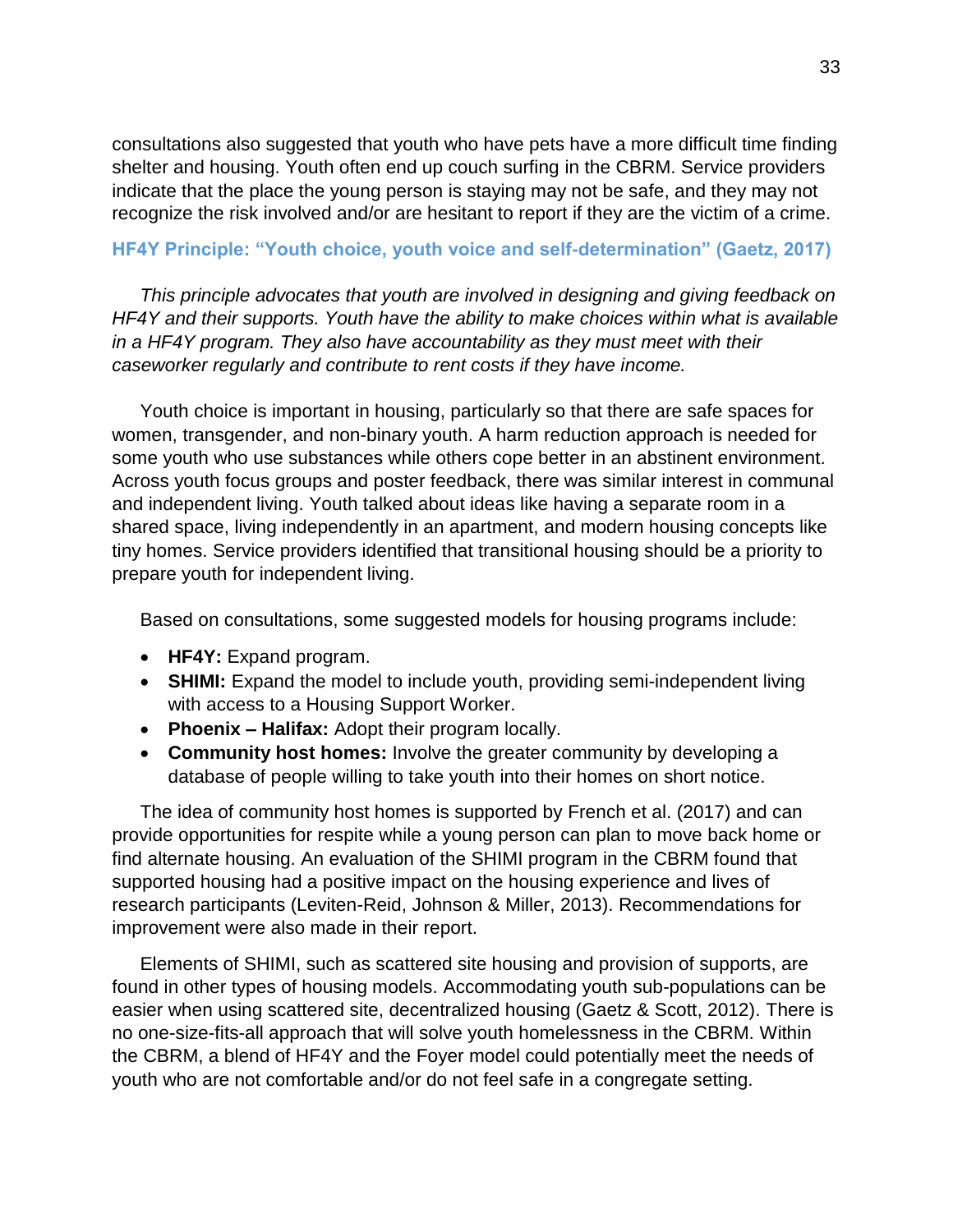#### **HF4Y Principle: "Positive youth development and wellness orientation" (Gaetz, 2017)**

*This principle recognizes that many youth experiencing homelessness have experienced trauma. The focus is on building positive assets and well-being, beyond providing housing and basic supports. In practice, those working with youth would use trauma-informed care, a strengths-based approach, and consider both risks and assets in the youth's life.*

Similar to the supports recommended during a shelter stay, built in supports are needed in housing to help youth move toward more independence. Youth identified that people in various positions of power have the ability to make decisions affecting their lives. They spoke clearly about the characteristics needed in service providers, especially if they are to build trust with a client. They should understand a young client's diverse circumstances, withhold judgment, show that they care, and not give up. Youth have experienced situations where they felt misunderstood, dismissed, and judged, and these experiences have been barriers to progress. Youth also spoke fondly of specific adults in their lives, including service providers, who showed them respect and genuine concern.

Through youth consultation, discussion took place about how a young person's behavior may be related to mental health issues, trauma, or a need to make connections on the street, but is often incorrectly attributed to their character. Participants spoke about the need for their situations to be understood and their decisions respected, such as how they spend money. Service providers alluded to the need for youth self-determination, as they acknowledge the importance of flexibility, non-judgment, and making room for youth to make decisions.

#### **HF4Y Principle: "Individualized, client-driven supports with no time limits" (Gaetz, 2017)**

*This principle recognizes that youth will make progress at their own pace and their supports should be implemented with this in mind. Progress can be measured differently from one young person to the next. Some youth may need years of support.*

Youth and service providers in local consultations agreed that individualized supports are needed as young people have diverse circumstances and needs. Youth talked about how self-advocacy can be very difficult for young people experiencing homelessness, especially if they experience anxiety. It is hard to reach out and ask for help, especially if you have been denied in the past.

Youth and service providers agreed that more youth-serving organizations are needed as well as longer hours of operation (including on the weekend). Interest was expressed in drop-in services that do not require an appointment or long-term commitment (e.g., accessing what they need without providing excess information).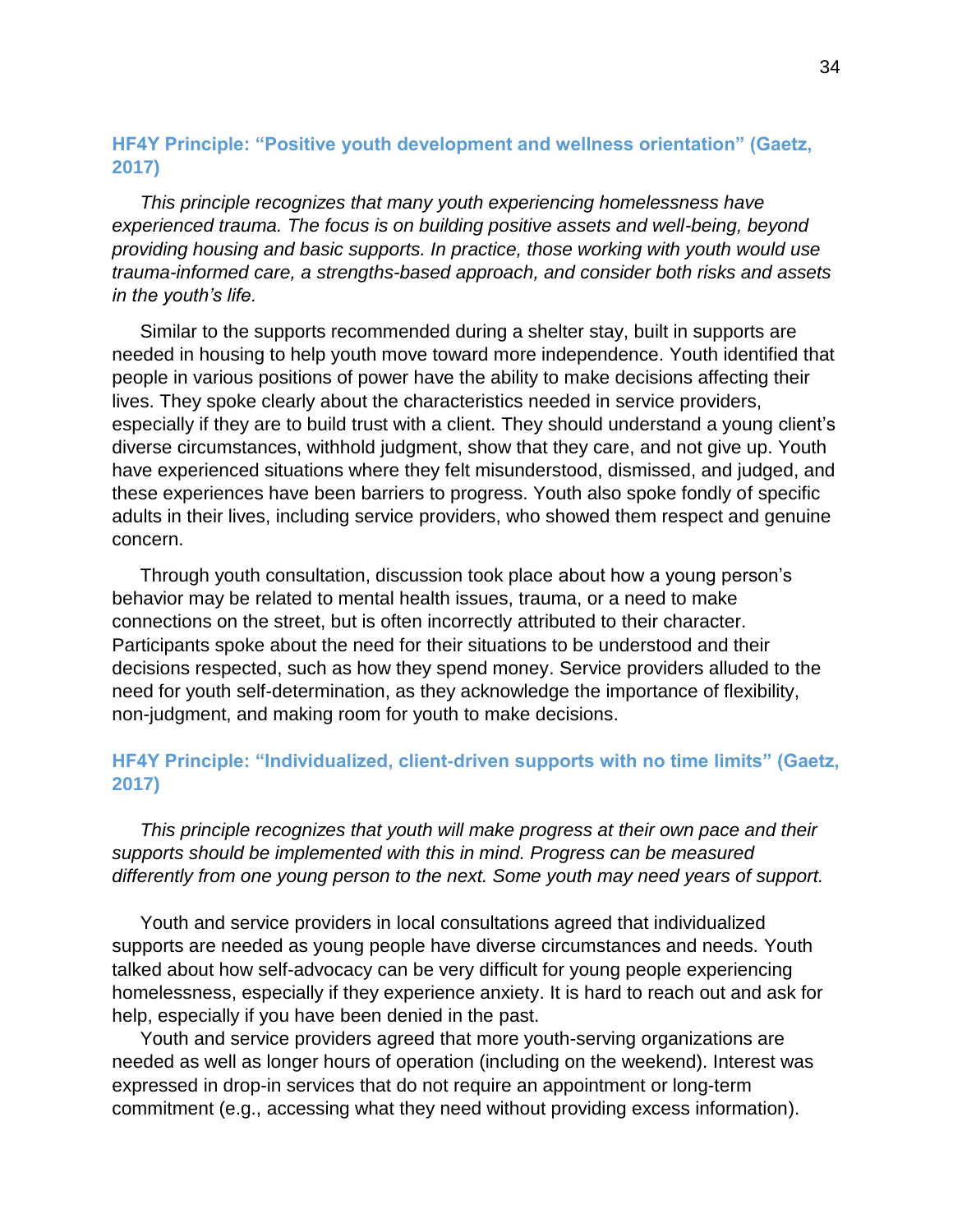Youth commented on the need for more programs without limits based on age or time in the program.

#### **HF4Y Principle: "Social inclusion and community integration" (Gaetz, 2017)**

*This principle focuses on building community supports and involvement, reconnecting with family if desired, and building relationships with support persons.*

Youth often hear about resources through word of mouth from their peers. Youth made suggestions in the local focus groups about how young people could help each other:

- Youth peer workers could join medical appointments so they feel less clinical
- Well-trained youth mentors could do things like hang out or go swimming; this should be a volunteer role and the person needs to be genuinely committed
- Live together and share expenses

Service providers commented on the need for mentorship programs, outreach, and peer support. Youth can help each other stay involved in the community and ask for help when needed. The Toronto HOP-C (Housing Outreach Program-Collaboration) pilot project is an example of integrated service delivery aimed at preventing re-entry into homelessness (Covenant House, 2017). It includes a peer support component and one of the special projects they completed was a youth street survival guide.

Service providers and youth in local consultations both identified a core issue that is also discussed across the literature: housing goals require tangible resources such as **adequate housing stock** and **money for housing costs**. Service providers and youth agreed that shelter and housing supports are needed across the CBRM, including rural areas. Youth pointed out the lack of available, affordable housing in Glace Bay, New Waterford, Sydney Mines, North Sydney, and on reserve.

Key suggestions from service providers regarding housing development and cost include:

- Repurposing old buildings, such as schools
- Ensuring safety measures, such as security doors and second floor dwellings where available
- Developing partnerships, such as between HF4Y and local landlords
- Provision of rent supplements attached to the youth and not the landlord

Lack of affordable housing contributes to the homelessness crisis (Gaetz et al., 2014). Challenges to implementing HF4Y include lack of affordable housing and ability of youth to earn an income to pay rent and living expenses (Gaetz, 2017). As youth expressed in local focus groups, these factors are a barrier to any type of housing.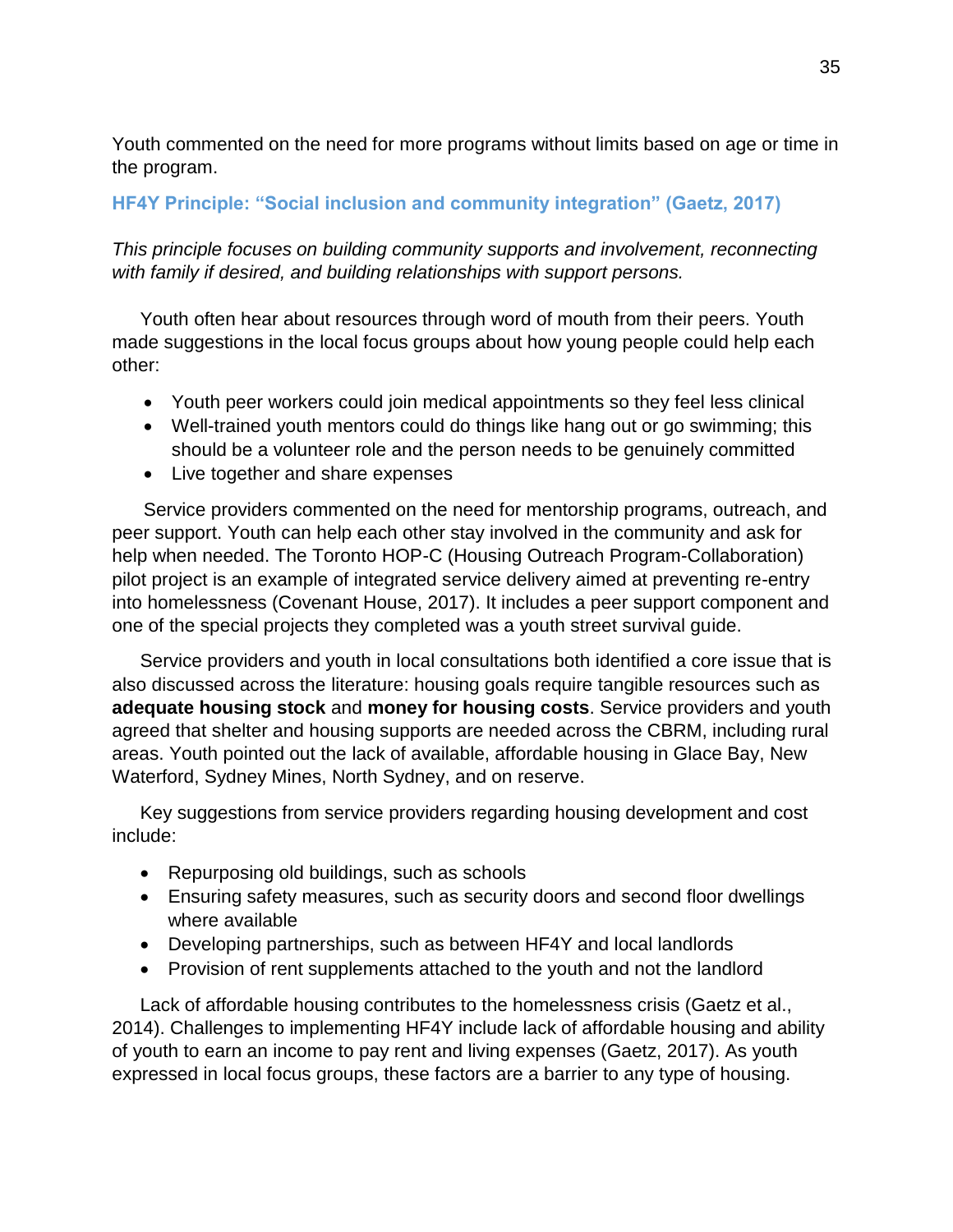Pankratz and Nelson (2017) studied the impacts of rent assistance on individuals accessing HF support with intensive case management in Waterloo Region, ON. They found that rent assistance helps improve housing stability, perception of housing quality, and psychosocial outcomes, such as quality of life.

A true HF4Y model must include rent assistance, and targets can be set based on the number of supplements available (Gaetz, 2017). To apply this in the CBRM, we can consider the number of rent supplements available to youth and project how many more are needed to reduce youth homelessness. Housing stability outcomes should be a focus instead of permanent housing (French et al., 2017). In the CBRM, we can use this logic to support the need for rent supplements to be attached to youth.

### **Plan Implementation and Monitoring**

The Strategic Plan is detailed in Appendix 2. This will be used as a guiding reference document for the youth plan, to be modified over time with the development and expansion of progress indicators, assigned leaders, and timelines for specific activities. Potential obstacles that could arise in implementation may include community awareness, resources and funding. Approaching the Strategic Plan as a living document will help to navigate these potential issues, as the work can be modified to achieve mutual goals within a realistic timeframe.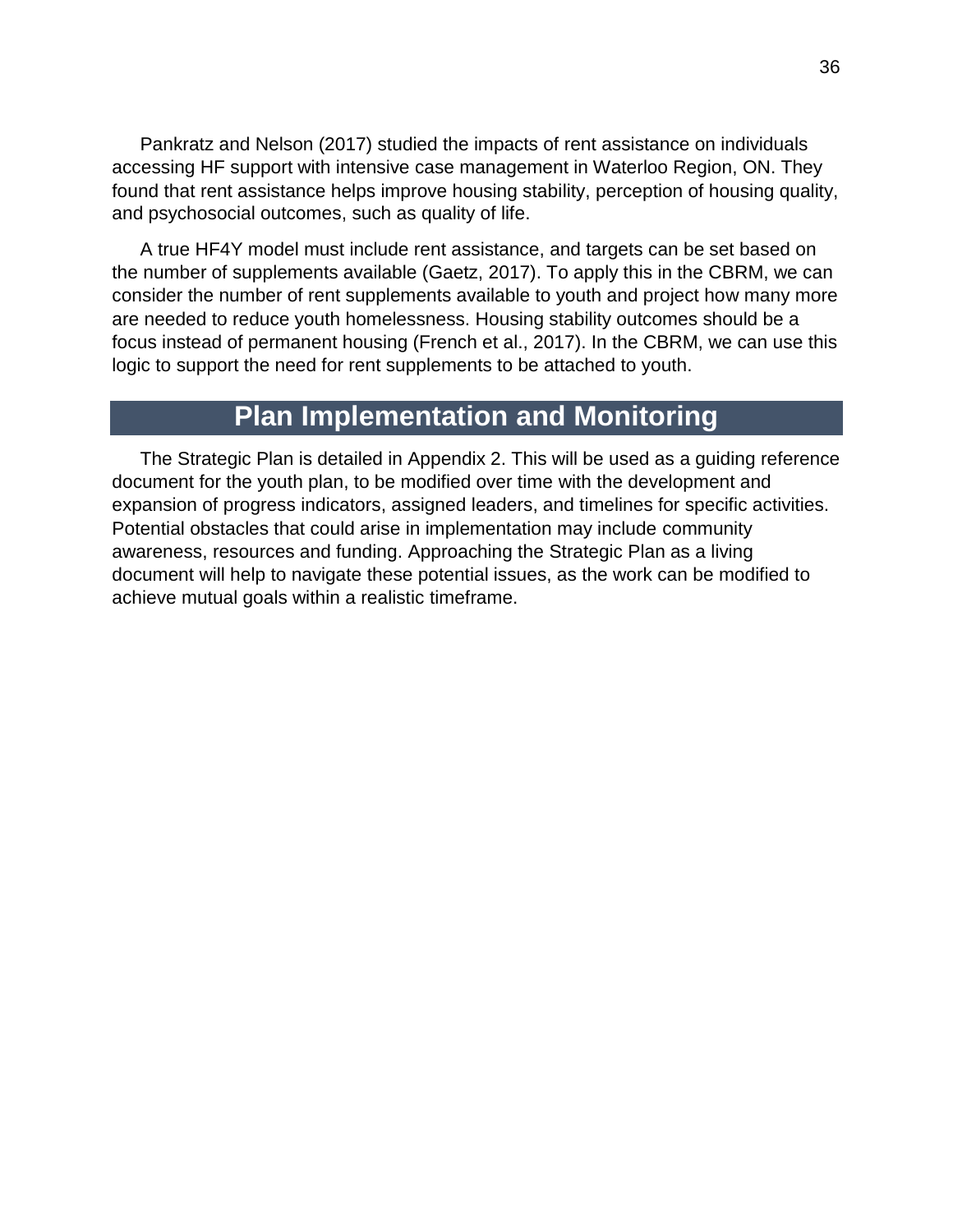### **Works Cited**

- 2016 Homeless Count Committee (2016). Homelessness in CBRM. Infographic. Sydney, NS.
- 7 Cities on Housing and Homelessness (n.d.). Ending homelessness. Alberta. Retrieved from [https://www.7cities.ca/ending\\_homelessness](https://www.7cities.ca/ending_homelessness) on October 17, 2018.
- Atlantic Halfway House Association (2018). Howard House of Cape Breton. Retrieved from [http://halfwayhouses.ca/en/region/ahha/facility/howard\\_house\\_cape\\_breton/](http://halfwayhouses.ca/en/region/ahha/facility/howard_house_cape_breton/)
- Bickerton, J., Dechman, M., McKay, M. & Porter, C. (2017). Those who need the most often receive the least: A community needs assessment. Cape Breton University and Ally Centre of Cape Breton. Retrieved from [http://www.allycentreofcapebreton.com/wp-content/uploads/2014/04/Outreach-](http://www.allycentreofcapebreton.com/wp-content/uploads/2014/04/Outreach-Streetreport_ALLYCENTREAugust2017_fullreportwithcover.pdf)[Streetreport\\_ALLYCENTREAugust2017\\_fullreportwithcover.pdf](http://www.allycentreofcapebreton.com/wp-content/uploads/2014/04/Outreach-Streetreport_ALLYCENTREAugust2017_fullreportwithcover.pdf)
- Bickerton, J. & Oake, N. (2017). Understanding homelessness in the Cape Breton Regional Municipality: A service based approach. Research report. Sydney, NS: Nova Scotia Health Authority.
- Bulthuis, M., Burkholder Harris, K., Kennelly, J., Langille, J., Mbaraga, E. & Sauvé, C. (2016). The Opportunity Project: Telling a new story about youth homelessness in Ottawa. A Way Home Ottawa Initial Findings & Recommendations. Ottawa ON: Alliance to End Homelessness Ottawa.
- Canada Without Poverty, A Way Home Canada, The Canadian Observatory on Homelessness & FEANTSA (The European Federation of National Organisations Working with the Homeless) (2016). Youth rights! Right now! Ending youth homelessness: A human rights guide. Retrieved from <http://homelesshub.ca/youthrightsrightnow>
- Canadian Alliance to End Homelessness (2018a). Blog: What is a Coordinated Access system? Retrieved from <http://caeh.ca/cas/>
- Canadian Alliance to End Homelessness (2018b). By-Name Lists. 20,000 Homes. Retrieved from<http://www.20khomes.ca/resources/by-name-lists/>
- Canadian Homelessness Research Network (2013a). Boys and Girls Club of Calgary: The Infinity Project. Calgary, AB. Retrieved from Homeless Hub: [http://homelesshub.ca/sites/default/files/BGCC\\_0.pdf](http://homelesshub.ca/sites/default/files/BGCC_0.pdf)
- Canadian Homelessness Research Network (2013b). What works and for whom? A hierarchy of evidence for promising practices research. Toronto, ON: Canadian Homelessness Research Network Press.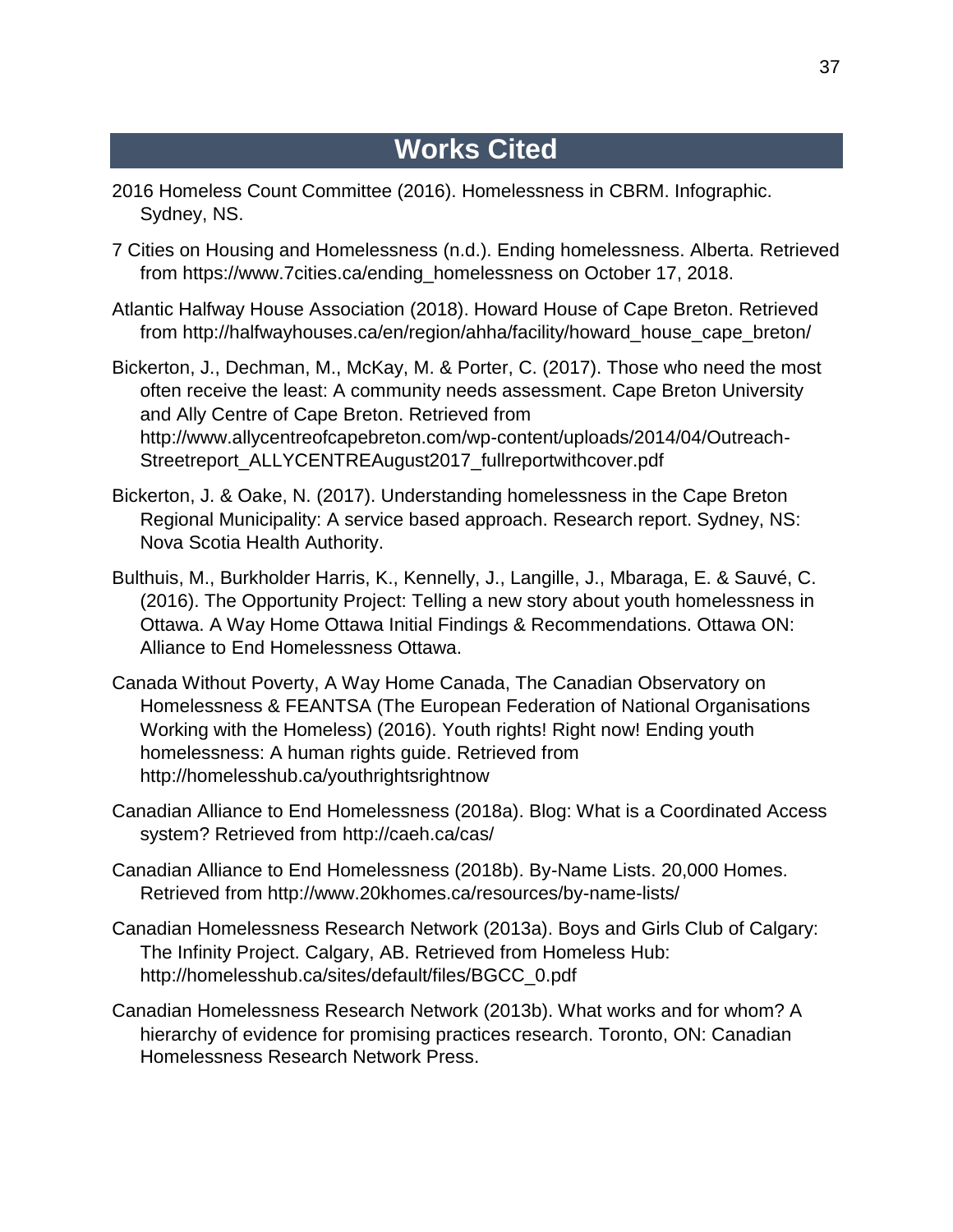- Canadian Observatory on Homelessness (2016). Canadian definition of youth homelessness. Retrieved from Homeless Hub: [www.homelesshub.ca/youthhomelessdefinition](http://www.homelesshub.ca/youthhomelessdefinition)
- Canadian Observatory on Homelessness/Homeless Hub (2015). Youth Transitional Housing Toolkit. Retrieved from<http://www.homelesshub.ca/youthhousingtoolkit>
- Cape Breton Community Housing Association (2018). About us. Retrieved from <http://cbcha.ca/about-us/>
- CaperBase (n.d.). Accessed [http://www.caperbase.com](http://www.caperbase.com/) on July 12, 2018.
- CBRM Point in Time Count and Registry Week Report (2018). Sydney, NS: Cape Breton Community Housing Association.
- Choices for Youth (2018). Choices for Youth Annual Report 2017-18. Retrieved from [www.choicesforyouth.ca](http://www.choicesforyouth.ca/)
- Community Foundation of Nova Scotia (2013). Cape Breton Regional Municipality's vital signs. Community Foundations of Canada. Retrieved from <http://communityfoundations.ca/vitalsigns/reports/>
- Covenant House (2017). Pilot project supporting youth to stay off street shows promise. Retrieved from [https://www.covenanthousetoronto.ca/homeless-youth/Pilot-project](https://www.covenanthousetoronto.ca/homeless-youth/Pilot-project-shows-promise)[shows-promise](https://www.covenanthousetoronto.ca/homeless-youth/Pilot-project-shows-promise)
- Elizabeth Fry Society of Cape Breton (2016). Services & programs. Retrieved from <https://www.efrycb.com/services---programs.html>
- Employment and Social Development Canada (2018a). Backgrounder: Reaching Home. Retrieved from [https://www.canada.ca/en/employment-social](https://www.canada.ca/en/employment-social-development/news/2018/06/backgrounder-reaching-home.html)[development/news/2018/06/backgrounder-reaching-home.html](https://www.canada.ca/en/employment-social-development/news/2018/06/backgrounder-reaching-home.html)
- Employment and Social Development Canada (2018b). Reaching Home: Canada's homelessness strategy. Retrieved from https://www.canada.ca/en/employmentsocial-development/news/2018/06/reaching-home-canadas-homelessnessstrategy.html
- Foyer Aberdeen (n.d.). Our Impact. Foyer Aberdeen, Scotland. Retrieved from http://www.aberdeenfoyer.com/the-charity/our-impact/ on July 31, 2018.
- Frank, L. & Saulnier, C. (2017). 2017 report card on child and family poverty in Nova Scotia. Canadian Centre for Policy Alternatives – Nova Scotia Office. Retrieved from [https://www.policyalternatives.ca/sites/default/files/uploads/publications/Nova%20Sc](https://www.policyalternatives.ca/sites/default/files/uploads/publications/Nova%20Scotia%20Office/2017/11/Report%20Card%20on%20Child%20and%20Family%20Poverty.pdf) [otia%20Office/2017/11/Report%20Card%20on%20Child%20and%20Family%20Pov](https://www.policyalternatives.ca/sites/default/files/uploads/publications/Nova%20Scotia%20Office/2017/11/Report%20Card%20on%20Child%20and%20Family%20Poverty.pdf) [erty.pdf](https://www.policyalternatives.ca/sites/default/files/uploads/publications/Nova%20Scotia%20Office/2017/11/Report%20Card%20on%20Child%20and%20Family%20Poverty.pdf)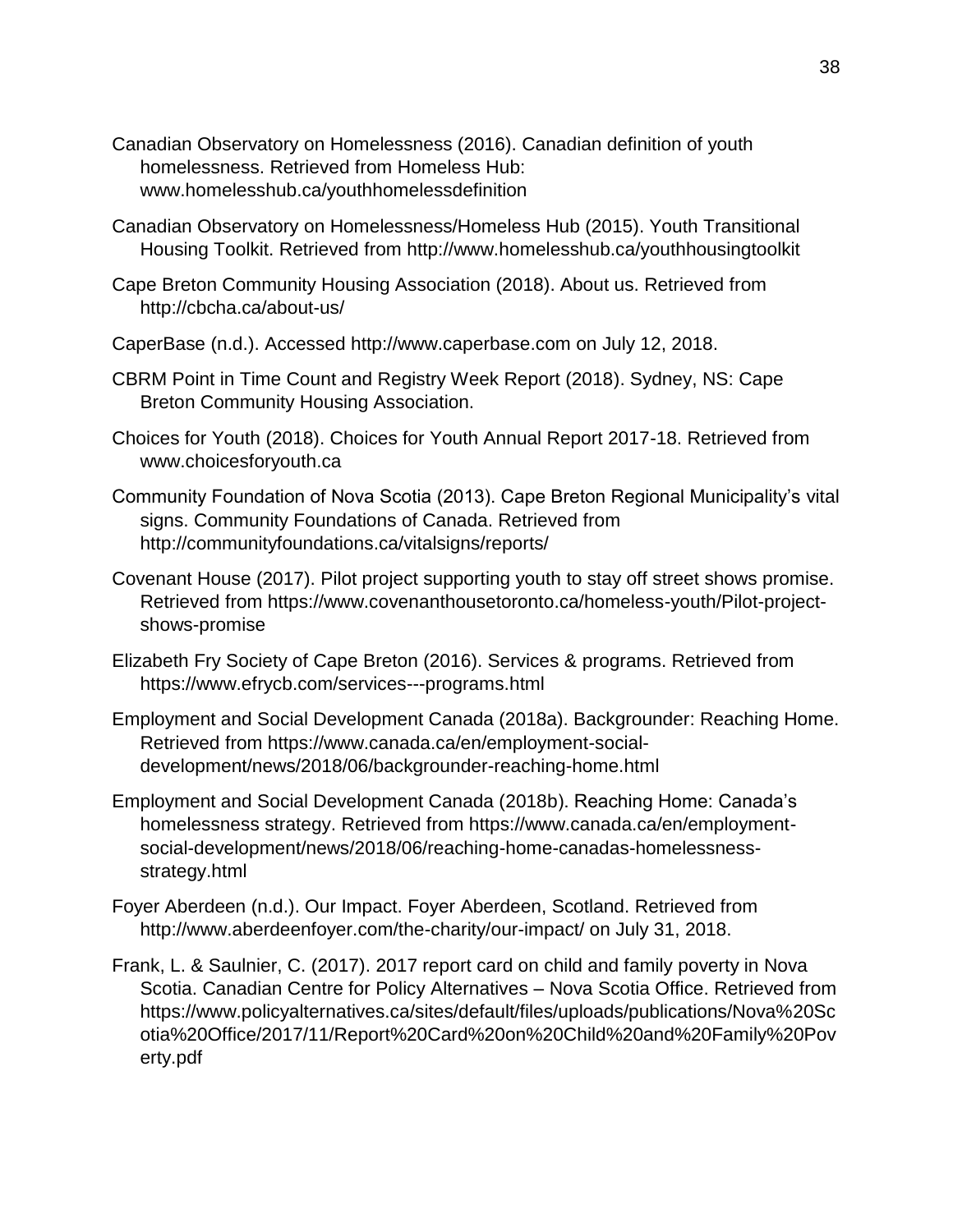- French, D., Gaetz, S., & Redman, M. (2017). Opportunity knocks: Prioritizing Canada's most vulnerable youth. Toronto, ON: Canadian Observatory on Homelessness Press.
- Gaetz, S. (2012). The real cost of homelessness: Can we save money by doing the right thing? Toronto, ON: Canadian Homelessness Research Network Press.
- Gaetz, S. (2014a). A safe and decent place to live: Towards a Housing First framework for youth. Toronto, ON: The Homeless Hub Press.
- Gaetz, S. (2014b). Coming of age: Reimagining the response to youth homelessness in Canada. Toronto, ON: Canadian Observatory on Homelessness Press.
- Gaetz, S. (2017). THIS is Housing First for Youth: A program model guide. Toronto, ON: Canadian Observatory on Homelessness Press.
- Gaetz, S., Barr, C., Friesen, A., Harris, B., Hill, C., Kovacs-Burns, K., … Marsolais, A. (2012). Canadian definition of homelessness. Toronto, ON: Canadian Observatory on Homelessness Press.
- Gaetz, S., Dej, E., Richter, T. & Redman, M. (2016). The state of homelessness in Canada 2016. Toronto, ON: Canadian Observatory on Homelessness Press.
- Gaetz, S., Gulliver, T. & Richter, T. (2014). The state of homelessness in Canada: 2014. Toronto, ON: The Homeless Hub Press.
- Gaetz, S., O'Grady, B., Kidd, S. & Schwan, K. (2016). Without a home: The national youth homelessness survey. Toronto, ON: Canadian Observatory on Homelessness Press.
- Gaetz, S., Schwan, K., Redman, M., French, D. & Dej, E. (2018). The roadmap for the prevention of youth homelessness. A. Buchnea (ed.). Toronto, ON: Canadian Observatory on Homelessness Press.
- Gaetz, S. & Scott, F. (2012). Live, learn, grow: Supporting transitions to adulthood for homeless youth - A framework for the Foyer in Canada. Toronto, ON: The Canadian Homelessness Research Network Press.
- Gardner, T., Ochoa, J., Alspaugh, M. & Matthews, N. (2010). Centralized intake for helping people experiencing homelessness: Overview, community profiles, and resources. Prepared for the U.S. Department of Housing and Urban Development. Retrieved from [https://www.hudexchange.info/resources/documents/HPRP\\_CentralizedIntake.pdf](https://www.hudexchange.info/resources/documents/HPRP_CentralizedIntake.pdf)
- Goering, P., Veldhuizen, S., Watson, A., Adair, C., Kopp, B., Latimer, E., … Aubry, T. (2014). National At Home/Chez Soi final report. Calgary, AB: Mental Health Commission of Canada. Retrieved from: [http://www.mentalhealthcommission.ca](http://www.mentalhealthcommission.ca/)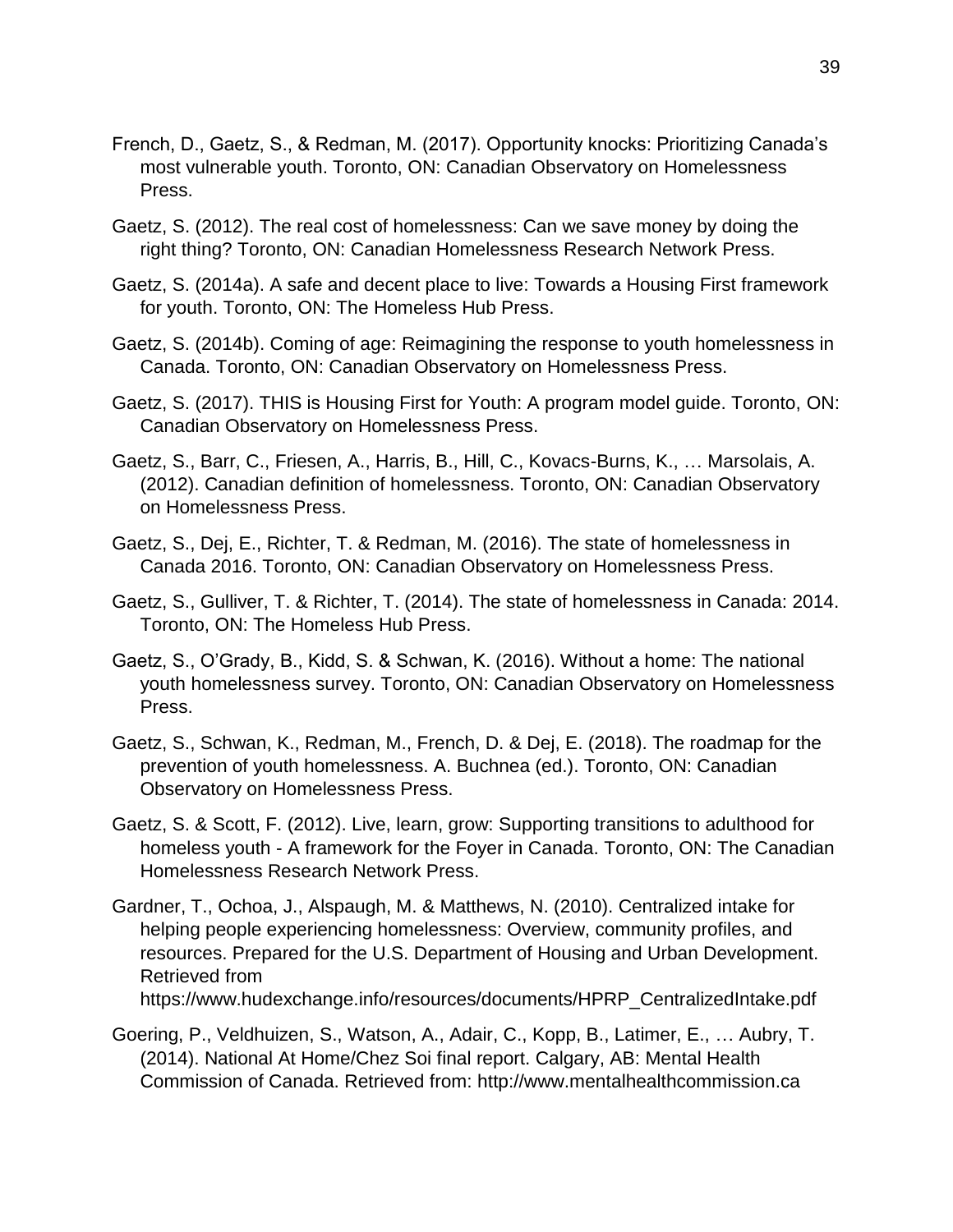- Government of Canada (2018). Canada's national housing strategy: A place to call home. Ottawa, ON.
- Kozloff, N., Adair, C.E., Palma Lazgare, L.I., Poremski, D., Cheung, A.H., Sandu, R. & Stergiopoulos, V. (2016). "Housing First" for homeless youth with mental illness. *Pediatrics, 138*(4):e20161514
- Leviten-Reid, C. & Horel, B. (2016). Rental housing in Cape Breton Regional Municipality in the context of homelessness and Housing First: A research report. Sydney, NS: Cape Breton Community Housing Association.
- Leviten-Reid, C., Johnson, P. & Miller, M. (2013). Supported Housing for Individuals with Mental Illness (SHIMI): An evaluation. Sydney, NS: Cape Breton University.
- Mobile Outreach Street Health (n.d.). Accessed<http://moshhalifax.ca/> on October 17, 2018.
- New Dawn Enterprises (n.d.). Supported Housing for Individuals with Mental Illness. Accessed [http://newdawn.ca/shimi on October 17,](http://newdawn.ca/shimi%20on%20October%2017) 2018.
- Niagara Resource Service for Youth (2014). Youth Reconnect Works. Niagara, ON: RAFT.
- Nova Scotia Department of Community Services (2013). Basic income assistance rates. Province of Nova Scotia. Retrieved from [https://www.novascotia.ca/coms/employment/income\\_assistance/BasicAssistance.ht](https://www.novascotia.ca/coms/employment/income_assistance/BasicAssistance.html) [ml](https://www.novascotia.ca/coms/employment/income_assistance/BasicAssistance.html)
- Nova Scotia Department of Education and Early Childhood Development (2018). What is SchoolsPlus? Province of Nova Scotia. Retrieved from <https://www.ednet.ns.ca/schoolsplus/what-schoolsplus>
- Nova Scotia Department of Justice (2017). Corrections in Nova Scotia: Key indicators. Province of Nova Scotia. Retrieved from [https://novascotia.ca/just/publications/docs/2016-](https://novascotia.ca/just/publications/docs/2016-17_CORRECTIONS_KEY_INDICATOR_REPORT.pdf) [17\\_CORRECTIONS\\_KEY\\_INDICATOR\\_REPORT.pdf](https://novascotia.ca/just/publications/docs/2016-17_CORRECTIONS_KEY_INDICATOR_REPORT.pdf)
- Pankratz, C. & Nelson, G. (2017). An evaluation of rent assistance for individuals experiencing persistent homelessness in Waterloo Region. Waterloo, ON: Wilfrid Laurier University.
- Phoenix Youth (2018). Programs. Halifax, NS. Retrieved from <https://phoenixyouth.ca/programs>
- Pomeroy, S. (2005). The cost of homelessness: Analysis of alternate responses in four Canadian cities. Ottawa, ON: National Secretariat on Homelessness.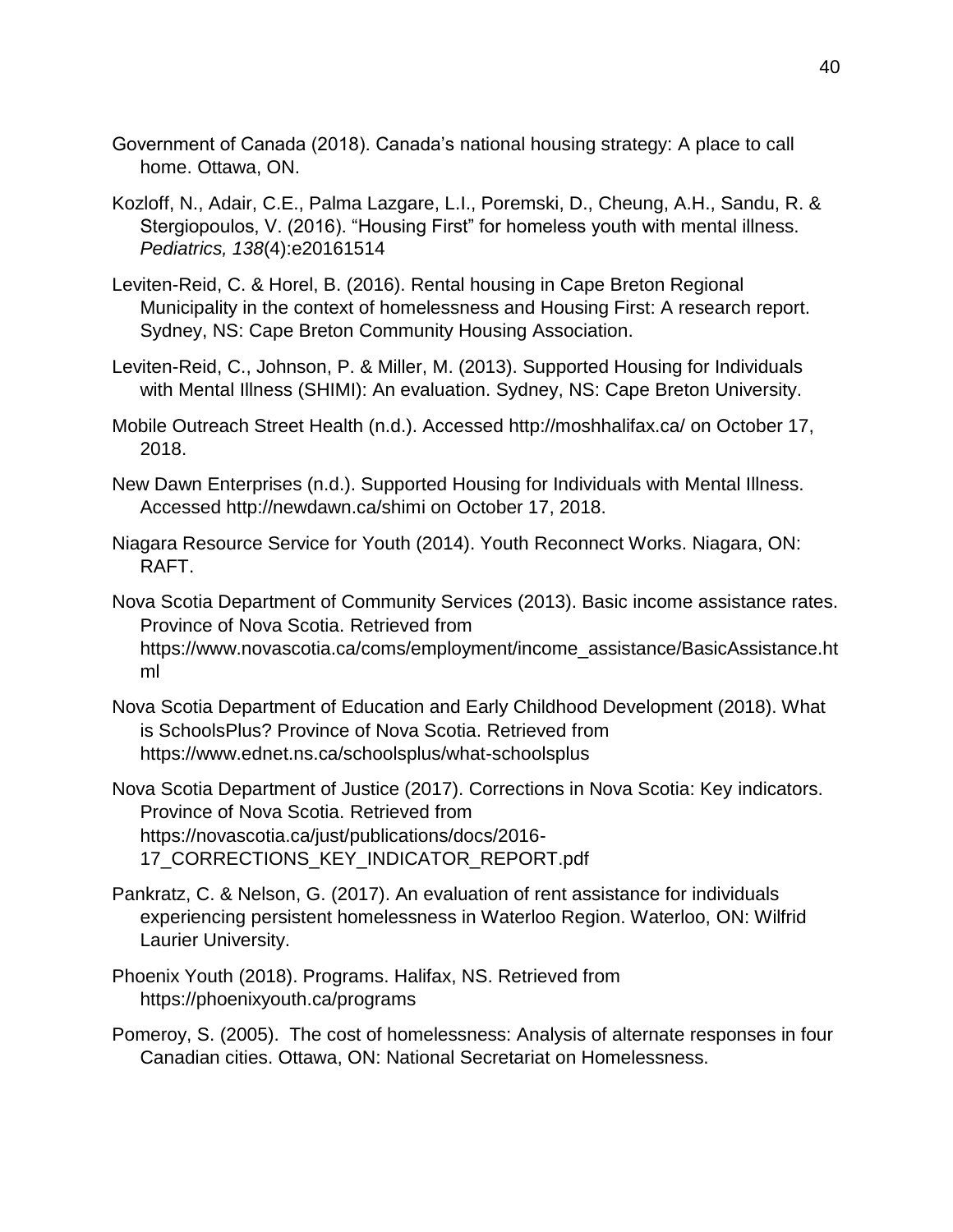- Roy, L.M. & Bickerton, J. (2018, in progress). Clone of understanding homelessness in the Cape Breton Regional Municipality: A service based approach. Research report. Sydney, NS: Nova Scotia Health Authority.
- Sauvé, C., Smith, C., Langille, J., Fawzi, A., Rose, T., Burkholder-Harris, K., & Kennelly, J. (2018). Building bridges: Perspectives on youth homelessness from First Nations, Inuit and Métis, Newcomer, and LGBTQ2S+ youth in Ottawa. Ottawa, ON.
- Schwan, K., Gaetz, S., French, D., Redman, M., Thistle, J., & Dej, E. (2018). What would it take? Youth across Canada speak out on youth homelessness prevention. Toronto, ON: Canadian Observatory on Homelessness Press.
- Statistics Canada (2017a). Cape Breton, RGM [Census subdivision], Nova Scotia and Cape Breton, CTY [Census division], Nova Scotia (table). Census Profile. 2016 Census. Statistics Canada Catalogue no. 98-316-X2016001. Ottawa. Released November 29, 2017. Retrieved from https://www12.statcan.gc.ca/censusrecensement/2016/dp-pd/prof/index.cfm?Lang=E on July 31, 2018.
- Statistics Canada (2017b). Census Program Data Viewer, 2016 Census. Geographic focus of analysis - Cape Breton, RGM [CSD] (N.S.). Indicator – Rate of core housing need. Retrieved from https://www12.statcan.gc.ca/census-recensement/2016/dppd/dv-vd/cpdv-vdpr/index-

eng.cfm?configBase=https://www97.statcan.gc.ca/Geocortex/Essentials/REST/sites/ CPDV/viewers/CensusProgram\_gvh/virtualdirectory/Resources/Config/Default&focu sGeographyId=2016A000011124&visualizationGeographyLevelId=2&activeIndicator Id=1068&activeThemeId=7&comparisonGeographyList= on September 5, 2018.

- Statistics Canada (2017c). Dictionary, Census of Population, 2016. Core housing need. Retrieved from https://www12.statcan.gc.ca/censusrecensement/2016/ref/dict/households-menage037-eng.cfm on September 5, 2018.
- The Foyer Federation (n.d.). What is a Foyer? The Foyer Federation, London, UK. Retrieved from <https://foyer.net/what-is-a-foyer/> on July 31, 2018.
- Thistle, J. (2017). Indigenous definition of homelessness in Canada. Toronto, ON: Canadian Observatory on Homelessness Press.
- Transition House Association of Nova Scotia (2017). Cape Breton Transition House Sydney. Retrieved from [http://thans.ca/get-help/find-a-shelter/cape-breton-transition](http://thans.ca/get-help/find-a-shelter/cape-breton-transition-house/)[house/](http://thans.ca/get-help/find-a-shelter/cape-breton-transition-house/)

Turner, A. (2016). A Way Home: Youth homelessness community planning toolkit. Toronto, ON: A Way Home Canada. Retrieved from [http://homelesshub.ca/toolkit/way-home-youth-homelessness-community-planning](http://homelesshub.ca/toolkit/way-home-youth-homelessness-community-planning-toolkit)[toolkit](http://homelesshub.ca/toolkit/way-home-youth-homelessness-community-planning-toolkit)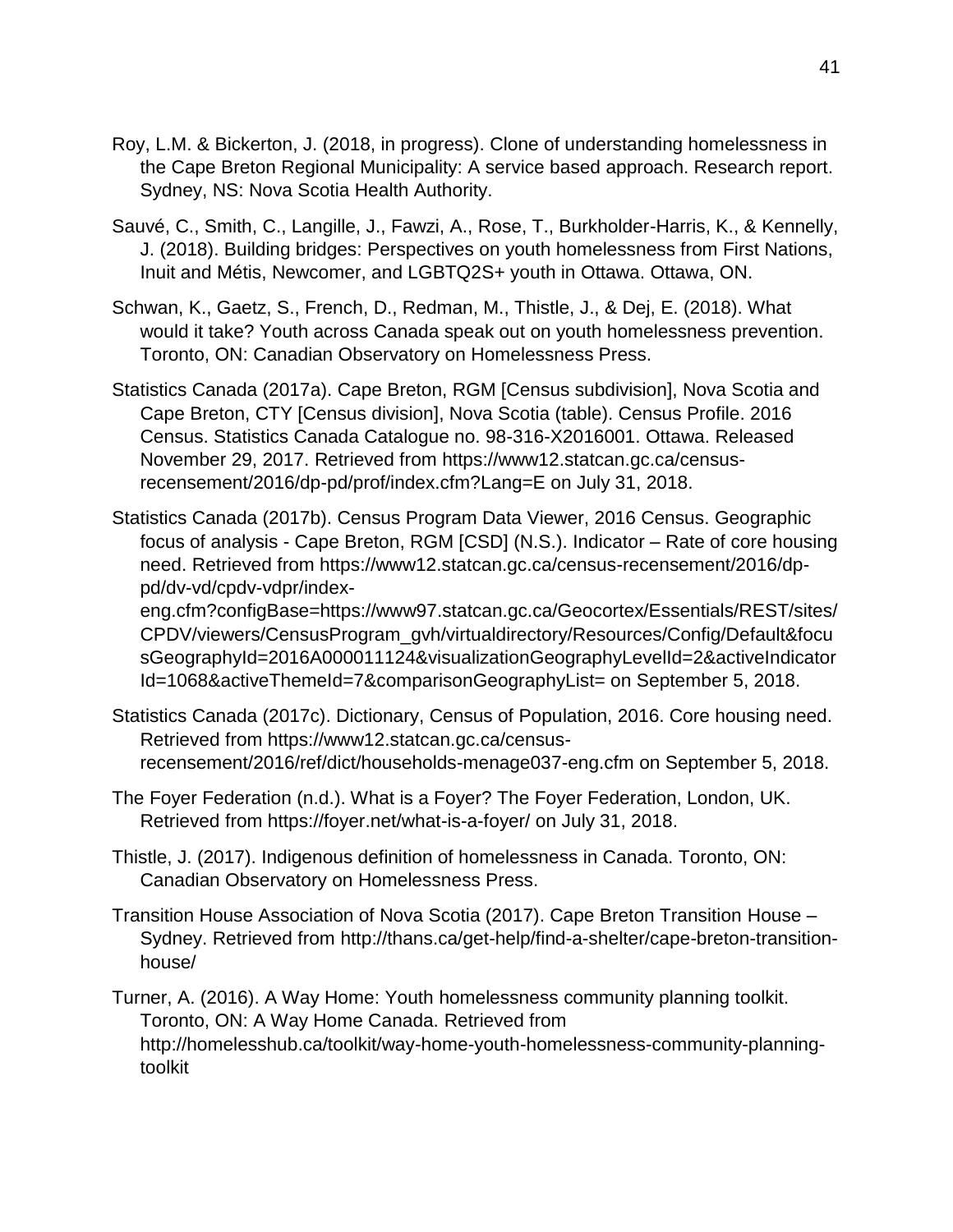- Turner, A., Albanese, T., Pakeman, K. (2017). Discerning 'functional and absolute zero': Defining and measuring an end to homelessness in Canada. Calgary, AB: School of Public Policy, University of Calgary.
- United Way Kingston, Frontenac, Lennox and Addington (2018). Report on Youth Homelessness 2018. Youth Out Loud Kingston and Area. Retrieved from [https://www.unitedwaykfla.ca/wp](https://www.unitedwaykfla.ca/wp-content/uploads/2018/01/Report_on_homeless_youth_WEB.pdf)[content/uploads/2018/01/Report\\_on\\_homeless\\_youth\\_WEB.pdf](https://www.unitedwaykfla.ca/wp-content/uploads/2018/01/Report_on_homeless_youth_WEB.pdf)
- WalRhon (2017). The Youth Assessment Prioritization Tool: At a glance. Retrieved from developer, Wally Czech, on October 1, 2018.
- Winland, D., Gaetz, S. & Patton, T. (2011). Family matters homeless youth and Eva's Initiatives "Family Reconnect" Program. Toronto, ON: The Canadian Homelessness Research Network Press.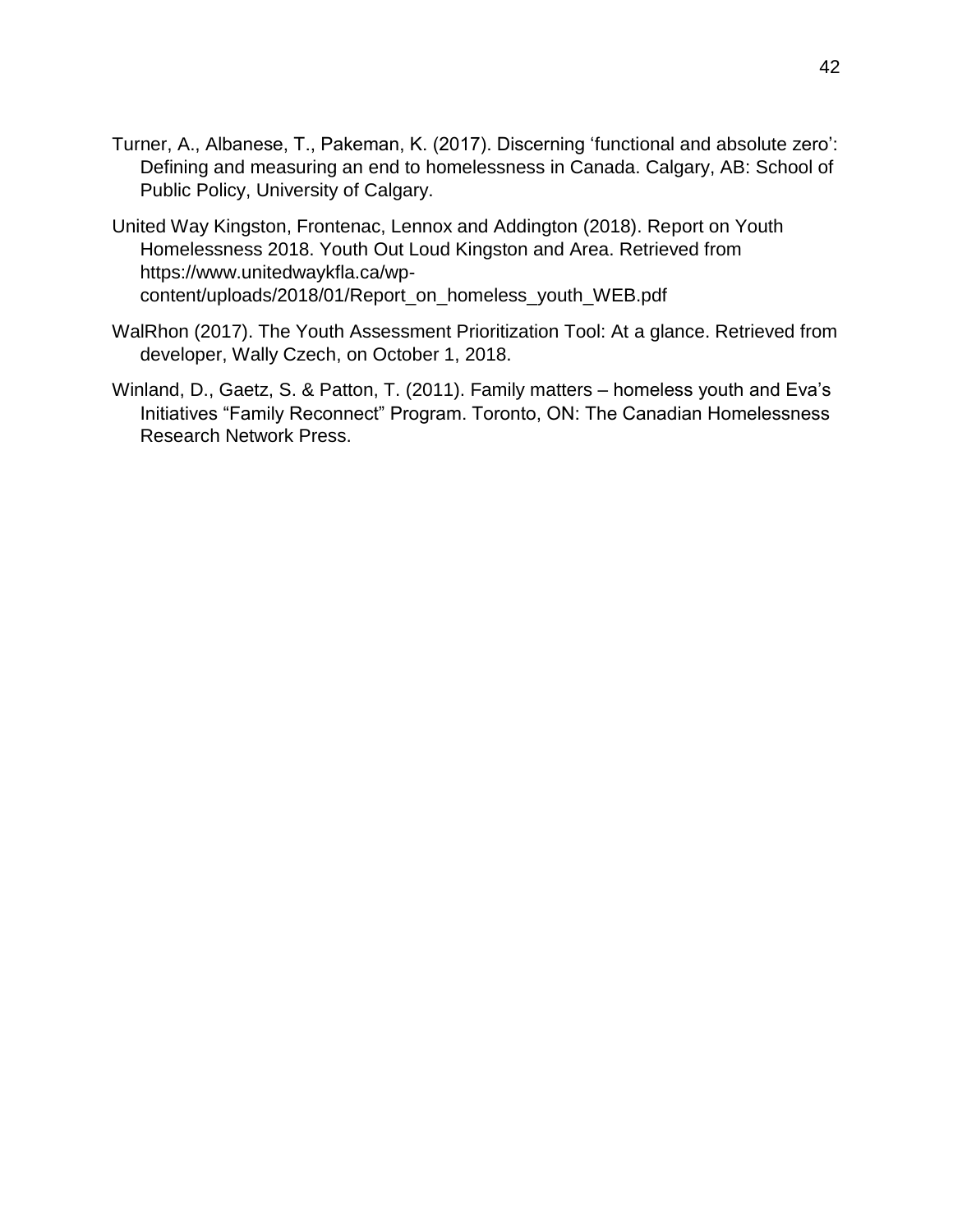### **Appendices**

**Appendix 1. Cape Breton Community Housing Association Youth Housing Program Outcomes**

#### **Summary**

Preliminary CBCHA program data from early September 2018 indicate that youth program referrals for ages 16-24 are almost equally divided between males and females. More than half of the referrals came from shelters, mental health and addictions providers, and provincial government services. Other referrals originated from community-based organizations, school, justice, employer, family, friend, or selfreferral. CBCHA began receiving referrals from family and friends about six months after a HF4Y pilot began.

The HF4Y pilot project was implemented by CBCHA from October 2017 – September 2018. Through the program, eligible youth had access to case management support with the frequency of home visits based on client acuity. Clients were assisted with a range of housing supports, such as housing search, placement, moving and setting up, transportation, referral and accompaniment to other services. The local HF4Y model primarily uses scattered site housing.

In February 2018, Youth HSW and Youth Trustee positions were introduced. The Youth HSW assists with a range of case management activities and provides outreach to clients who may not require intensive case management. The Youth Trustee assists clients with financial management. All clients receiving a rent supplement through the HSW program must also meet with the Youth Trustee. However, clients can access HSW Outreach or the Youth Trustee program without also receiving a rent supplement. Additional rent supplements are provided through the HF4Y program. As of September 30, 2018, there were 57 open client files, as illustrated in Table 1.

|                                                    | <b>Housing First for</b><br>Youth                                               | <b>Youth Housing Support</b><br><b>Worker or Outreach</b> | <b>Youth Trustee</b> |
|----------------------------------------------------|---------------------------------------------------------------------------------|-----------------------------------------------------------|----------------------|
| # referrals                                        | 77 referrals to shelter outreach, youth outreach, Housing First                 |                                                           |                      |
| # file closures                                    | 20 closed, lost contact, moved out of area, declined support                    |                                                           |                      |
| # clients<br>served                                | 22                                                                              | 50                                                        | 15                   |
| # active clients<br>as of<br>September 30,<br>2018 | 19 (9 supplements)                                                              | 27 (13 supplements)                                       | 13                   |
| <b>Waitlist</b>                                    | 11 clients currently going through contact, assessment, and are not<br>assigned |                                                           |                      |

Table 1. Cape Breton Community Housing Association youth housing program statistics (October 1, 2017 – September 30, 2018).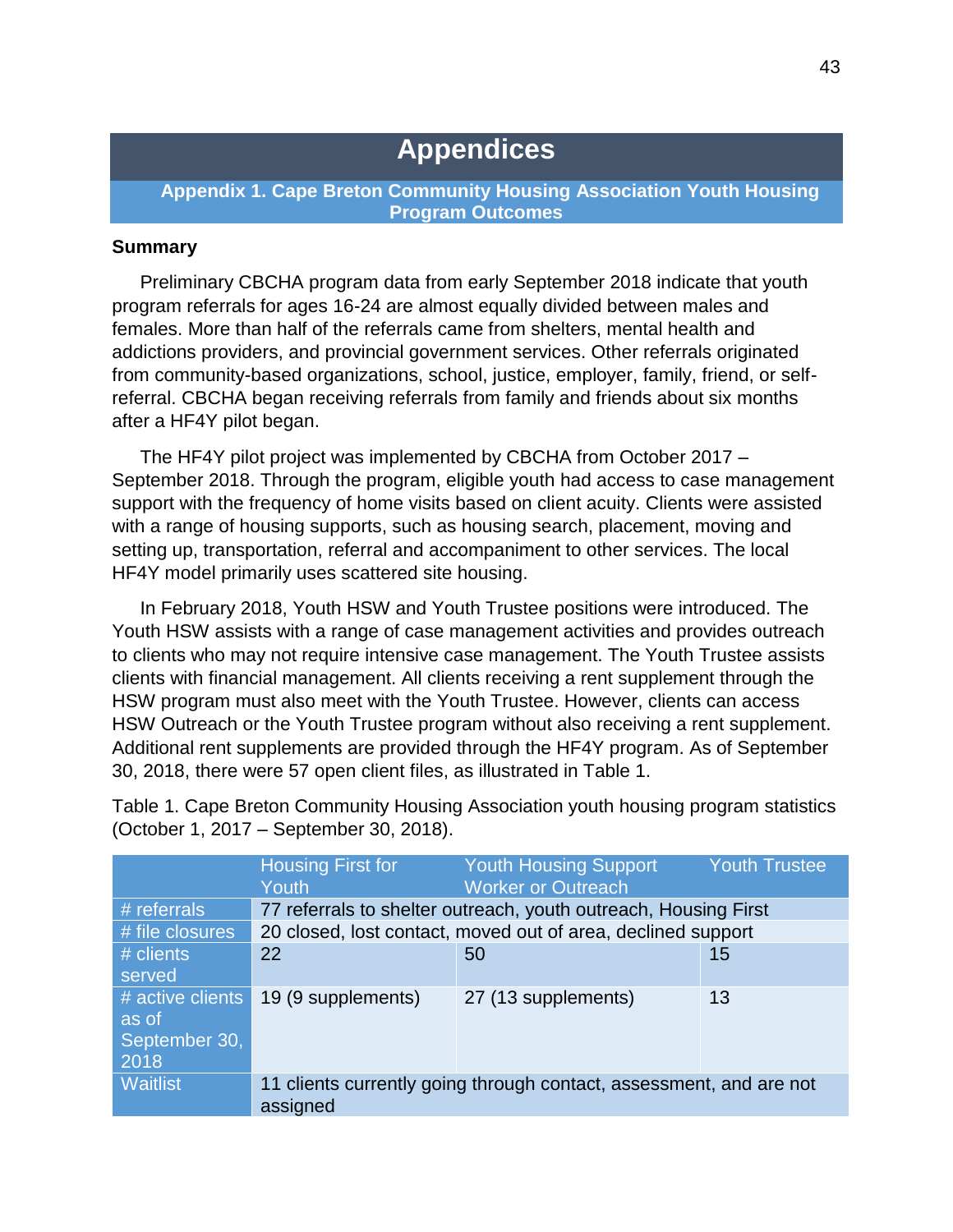22 HF4Y clients served by three caseworkers results in an average of seven clients per caseworker. However, this is subject to fluctuations based on individual caseload and new client intakes. The majority of HF4Y intakes from the last year continue to be active clients, highlighting the longevity of a client-caseworker relationship and the need for program expansion to accommodate new intakes.

Data from the CBCHA men's shelter indicates that 14% of those accessing the service from October 2017 – June 2018 were youth, and almost half of the HF and outreach referrals received from February – June 2018 were for youth.

#### **HF4Y/CREW Pilot**

15 CBCHA HF4Y clients were enrolled in a training and employment intervention through Pathways to Employment (CREW) between January – September 2018. Clients participating in the pilot had support from their HF4Y caseworker as well as the CREW coordinator, and staff met weekly or biweekly during the pilot.

#### **CREW:**

Program outcomes reported by staff for the period January – October 2018:

- 15 participants started the program (12 in January 2018, three delayed entries)
- 11 participants completed Phase 1 of the program. The majority of participants:
	- o Completed courses such as Food Handlers, First Aid/CPR, WHMIS/OHS, and Naloxone training
	- $\circ$  Showed an increase in self-determination, social, cognitive, and life skills, social connections, job readiness, and confidence entering the workforce
	- o Engaged in personal wellness and are sustaining a stronger sense of wellbeing
	- $\circ$  Made a change in lifestyle to meet their educational/employment goals
	- o Are working toward educational endeavors
- 10 direct staff interventions were implemented to help maintain six participants in the program
- Nine participants completed Phase 2 of the program
- Five participants are employed or engaged in school post-program

#### **HF4Y:**

Program outcomes reported by staff for the period October 2017 – September 2018:

- Of the 15 participants, four were housed entering the pilot program and 11 had an average of 21 days in homelessness prior to placement
- Across participants, there is a range of two to 12 months spent in housing during the pilot year
- There was one re-entry into homelessness lasting four weeks, and one program exit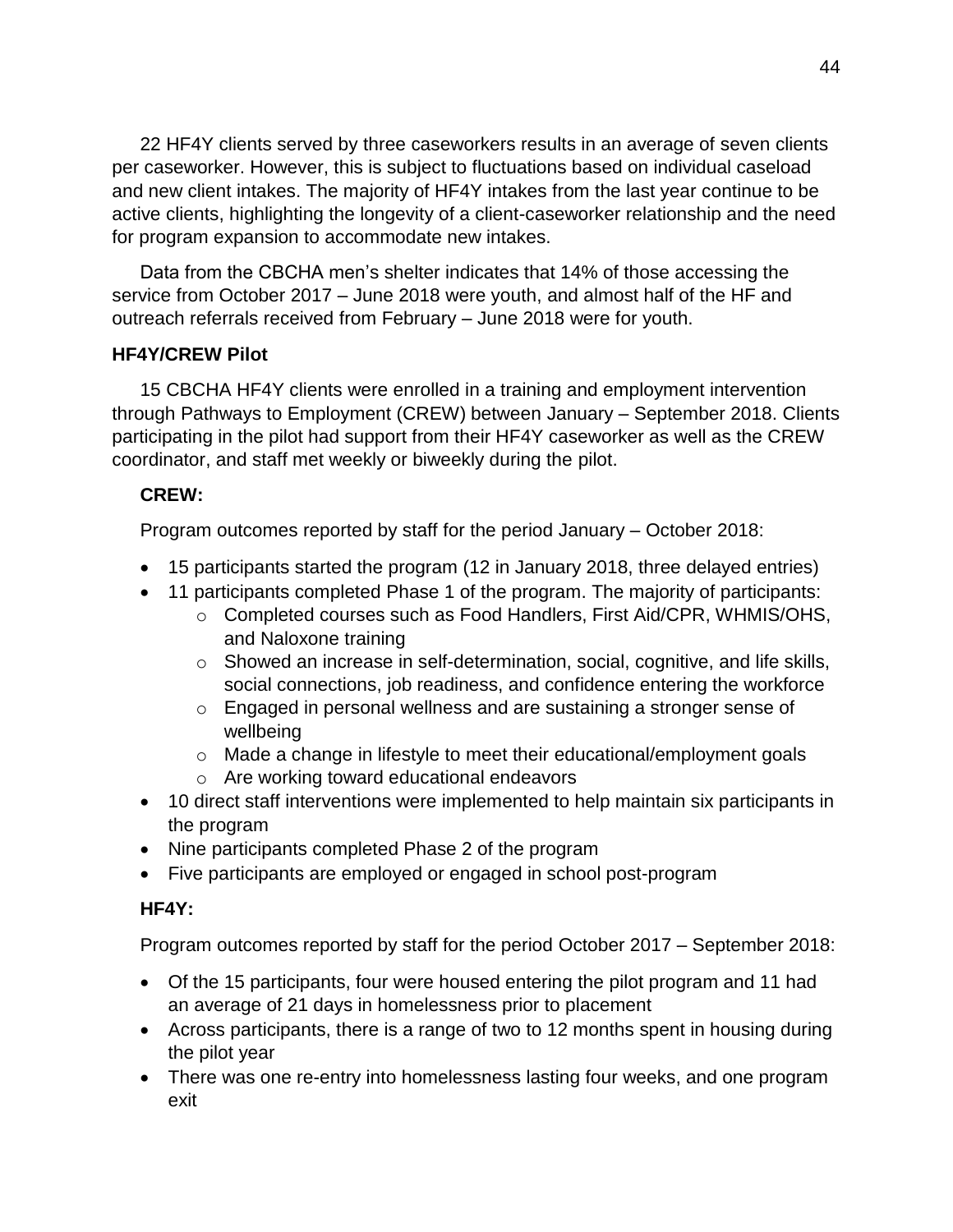- Several clients relocated or were at imminent risk of losing housing (e.g., due to eviction), but re-entry into homelessness was avoided due to caseworker assisting them to find alternate accommodations
- Across participants:
	- o 55 connections to community supports made or maintained
	- o 13 reunifications with family members/friends/social networks
	- o 10 total reconnections with educational opportunities in addition to CREW training
	- o Eight connections with employment opportunities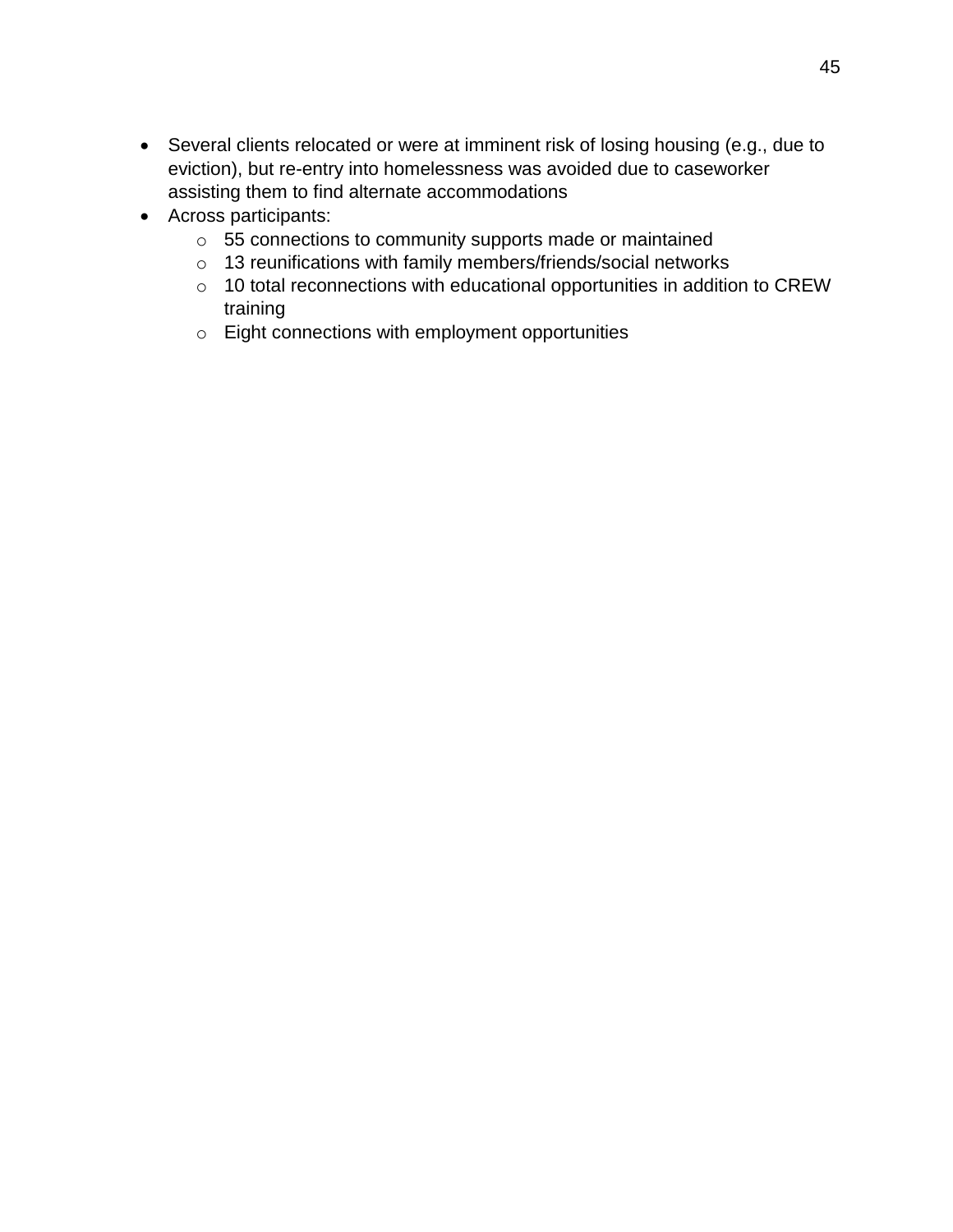#### **Appendix 2. Strategic Plan for Youth Homelessness in the Cape Breton Regional Municipality (CBRM)**

**Vision:** Youth homelessness in the CBRM will be reduced and prevented.

**Mission:** To enhance access to coordinated, adequate, and appropriate services and supports for youth at risk of or experiencing homelessness. To provide transition planning to help youth exiting homelessness to live an independent life.

**3-Year Goal:** To decrease youth homelessness (age 16-24) in the CBRM through intervention efforts, and prevent new experiences of homelessness by 2021.

**Measurements:** Intervention and prevention targets created and measured using Point in Time and Service Based homeless counts, By Name List, shelter and housing program data

Table 2. Youth Plan Strategies, Activities, and Short-Term Outcomes.

|                                               | <b>Strategies</b>                                                                                                                  | <b>Activities</b>                                                                                                                                                                                           | <b>Short-Term Outcomes</b>                                                                                                                                                                                                                                                                                         |
|-----------------------------------------------|------------------------------------------------------------------------------------------------------------------------------------|-------------------------------------------------------------------------------------------------------------------------------------------------------------------------------------------------------------|--------------------------------------------------------------------------------------------------------------------------------------------------------------------------------------------------------------------------------------------------------------------------------------------------------------------|
| $\overline{\text{{\sf o}}}$ $\propto$<br>eade | Enhance collaboration among<br>key stakeholders, including<br>youth                                                                | • Involve relevant service providers in completing<br>youth plan activities<br>Form a youth committee to facilitate youth<br>involvement in plan activities                                                 | Working groups are committed to implementing youth plan<br>activities<br>Representatives from relevant program areas are involved in<br>communication<br>Youth engagement is considered at all stages of implementation                                                                                            |
|                                               | Align youth plan activities with<br>local Affordable Housing<br>strategy and provincial<br>homelessness and housing<br>initiatives | • Develop a local Affordable Housing strategy<br>Maintain awareness of provincial homelessness<br>and housing initiatives<br>• Adjust youth plan strategies and activities as<br>needed                     | There is consistent messaging in strategic documents<br>$\bullet$<br>There are ongoing opportunities for discussion among working<br>$\bullet$<br>groups (i.e., if youth plan implementation activities must be<br>modified)                                                                                       |
| 5<br>၁<br>ention<br>$\sigma$                  | Provide information to youth<br>and adults who work with<br>them, about housing and<br>homelessness issues                         | Develop resources that can be used to teach<br>youth about housing and independent living skills<br>Develop resources to help service providers<br>identify youth homelessness and/or at risk<br>situations | Youth have increased basic understanding of the process of<br>$\bullet$<br>moving from home to independent living, and contacts for<br>community-based services if they need help<br>Service providers have increased awareness of actions to take<br>if a young person is at risk of or experiencing homelessness |
|                                               | Explore the role of family<br>intervention programming in                                                                          | Map existing family supports to determine<br>coordination of referrals                                                                                                                                      | Working groups have an enhanced understanding of existing<br>family supports                                                                                                                                                                                                                                       |